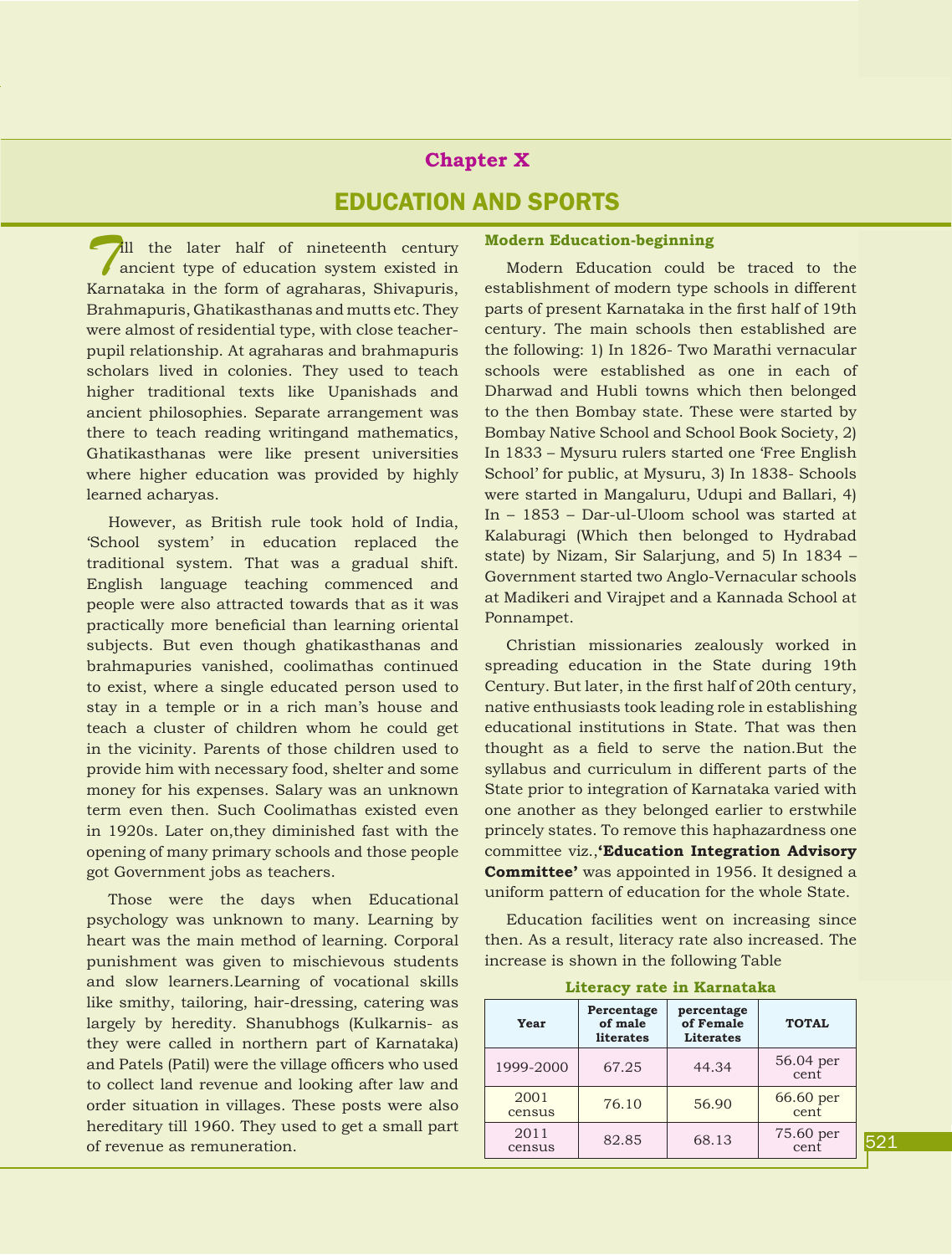#### **Pre-primary education**

Pre-primary education or kindergarten system of education is a preparatory stage for schooling. Its importance was recognized by state as far back as 1900. It was provided mostly by private people. But in 1957, a committee was constituted to give recommendations to Government in these matters of pre-primary education. It recommended the systematic running of this stage in education. Accordingly, many shishuviharas (Play homes) were started and run by social welfare department ofthe Government.

Present system of pre-primary education has mainly two stages, 1) Lower Kindergarten (L.K.G.) from three years ten months of age, to four years ten months, and 2) Upper Kindergarten (U.K.G.) that runs in the next one year of age. By then, child would be of five years and ten months, and that should be admitted to Primary First standard.But in these days, children are sent to 'play homes' at the age of two years ten months. This is for one year, till they become eligible for admission to L.K.G. class. This pre-L.K.G. level is called by different names like – 'Pre-nursery', 'Nursery' 'preparatory'etc. This has born out of necessity felt by such small families where both the parents go for work.

In Nursery (pre-nursery) classes no particular uniform syllabus isfollowed. Children are allowed to play and sleep as they like. Play materials are kept. Parents will keep the child's lunch box with some eatables for the child in teacher's custody and the teacher will feed the child whenever it wants. Some songs may be taught to the child at this level. These classes will run usually from 10 A.M. to 1 P.M.L.K.G. and U.K.G. classes have a uniform syllabus. Identification ofcolours, shapes, development of speech vocabulary, games, personal hygiene, writing of alphabets and numbers are taught at LKG level. In the next level (where the class runs from 10 A.M. to 3 P.M.) reading and writing of simple sentences, simple addition and subtraction etc. are taught. Songs, dance and games occupy major part of the time at both these classes.

Pre-primary schools in State follow different methods of teaching. While majority of them follow Frobel's simple 'play way method', others follow Montessori system which requires greater investment and training.Number of Pre-primary schools was 3,118 in 1979-80. By 2011 September it was 4,597. However the number cannot be authentically ascertained, as they do not come under the supervision of department for public instruction. Many more unregistered pre primary schools may be functioning in every town.Apart from these,'Integrated Child Development Scheme' (ICDS) which is a central government sponsored programme is also running in this stage. Under this scheme, Anganawadis are working in many villages. Here, poor children below six years of age are provided with informal education, nutritious food and health check-ups.

#### **Primary Education**

Till recently, primary education, following the recommendations of Kothari Commission (1964- 66) was being provided in two stages, 1) Lower Primary Education – from class 1-4 (four years), and 2) Higher Primary Education – from class 5-7 (three years).But since a couple of years, in order to fall in line with the uniform system of schooling as suggested by union government and one that is followed by majority states, classes First to Fifth are considered as Lower Primary Levels. Even though the departmental circulars are issued in this regard, the process is yet to complete as Eighth standard from high schools (Secondary schools) need to be removed and attached to HPS. That means putting more number of B.Ed., trained teachers in HP Schools. The process is going on and will definitely be completed in academic year 2013-14.

Presently, there are 59,555 primary schools (both LPS and HPS) is the State by mid2011, as revealed by websites related to school education in state. (www.schooleducation.kar.nic.in) This number includes schools run by different type of managements like- Government, private (aided), private unaided, social welfare department and local bodies, Central Government managed schools etc.

Before going to the number of schools at present, a brief note on the evolution of uniform pattern of primary education is presented here in the form of main points, 1) Till 1958 there was no uniform syllabus for primary education, 2) From 1959-60, introduction of a common syllabus took place in a phased manner. By 1962-63, primary education in the State had a common curriculum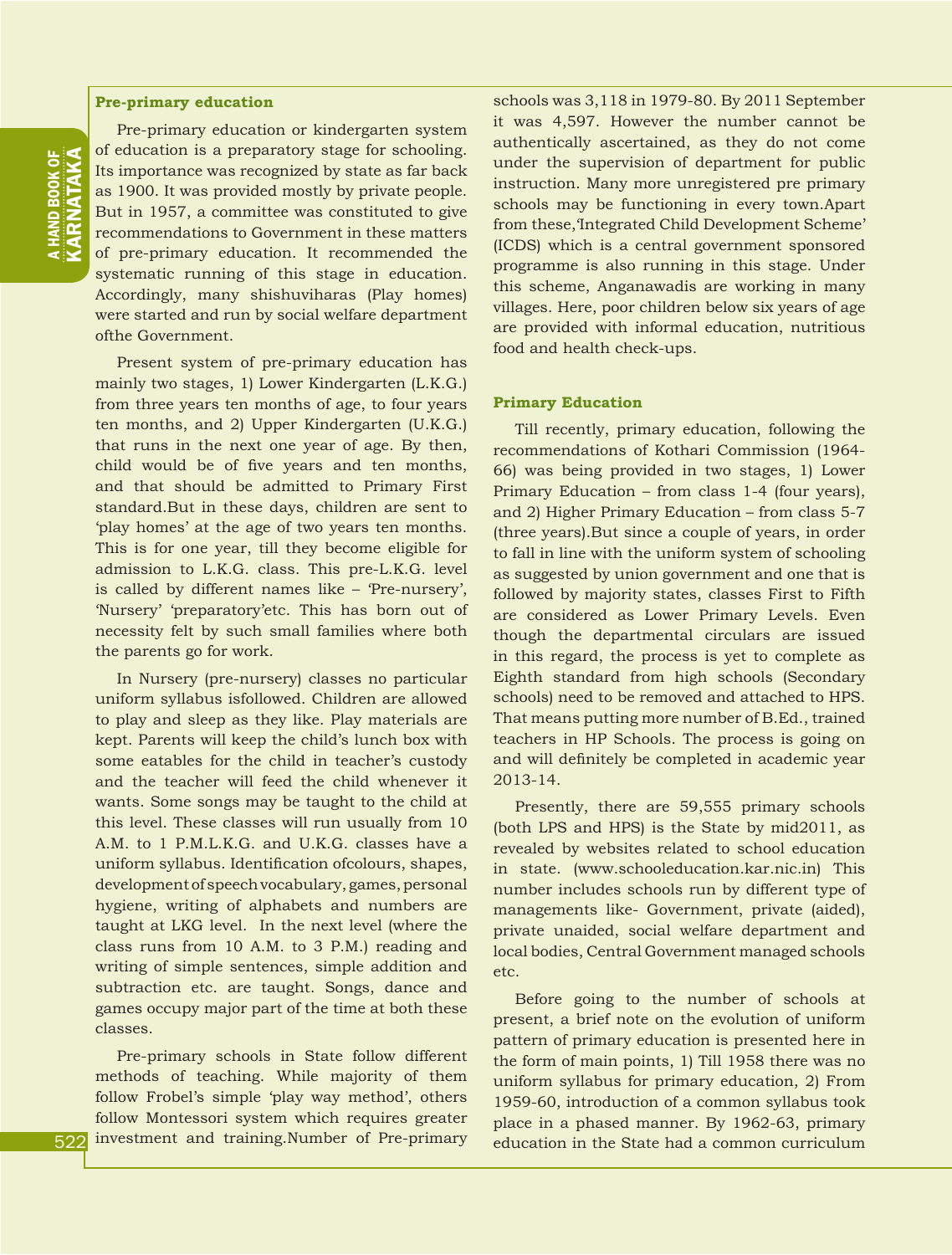and syllabus. According to this, Kannada became a compulsory subject from standard Third to Sixth (Four years), for non-kannadigas three language formula was adopted, 3) The syllabus was revised and implemented from 1974-75. In this revised syllabus, Health Education was introduced as a part of science, moral education became a compulsory subject. Even physical science syllabus was upgraded, and 4) Now, since 2011-12 Eighth standard is getting added to higher primary schools, even though the process is not yet complete.Table below shows the number of primary schools in the state during different years.

| SI.<br>No.     | Year       | Number of<br>schools | Number of students<br>enrolled |  |
|----------------|------------|----------------------|--------------------------------|--|
| $\mathbf{1}$   | 1955-1956  | 22,803               | 19, 17, 258                    |  |
| $\overline{2}$ | 1981-1982  | 35,349               | 51,73,621                      |  |
| 3              | 1993-1994  | 41,684               | 77,56,598                      |  |
| $\overline{4}$ | 1999-2000  | 49,612               | Not available                  |  |
| 5              | 2003-2004  | 51,263               | 83, 87, 452                    |  |
| 6              | March 2006 | 54,529               | 78,03,008                      |  |
| $\overline{7}$ | 2006-2007  | 56,348               | 78, 26, 444                    |  |
| 8              | 2008-2009  | 57,517               | 78,08,300                      |  |
| 9              | 2009-2010  | 58,159               | 76,36,754                      |  |
| 10             | 2010-2011  | 59,484               | 76,70,492                      |  |
| 11             | 2011-2012  | 59,555               | 74,90,000                      |  |

#### **Primary schools and total enrolment in different years.**

Note: 1) Source for Sl. No. 1 to 7 is 'A Hand book of Karnataka – 2010', 2) Source for Sl. No. 8 to 10 is the statistical tables published by DISE in its website, 3) Source: www.schooleducation.kar.nic.in /2011-12\_Analytical\_report.pdf, 4)Above figures include government and management schools, and 5) Fall in the enrolment from 2008-09 is mostly in government primary schools. The reason is attributed to two causes- i) Parents leaning towards English medium ii) Dropout in spite of government's many steps to keep them at school.

Number of teachers working in primary schools in also on the increase since the unification of Karnataka. Table here shows the total number of teachers working in all primary schools in the state.

|  |  |  |  | <b>No. of teachers working in Primary Schools</b> |
|--|--|--|--|---------------------------------------------------|
|--|--|--|--|---------------------------------------------------|

| S1.<br>No.     | Year      | <b>Total No. of Schools</b><br>(Government+ Private) | Total No. of<br>teachers | <b>Remarks</b>                                                                                                   |
|----------------|-----------|------------------------------------------------------|--------------------------|------------------------------------------------------------------------------------------------------------------|
|                | 1981-1982 | 35,549                                               | 1,17,686                 | Trained teachers 1,05,751<br>Untrained: 11,935                                                                   |
| $\overline{2}$ | 1993-1994 | 41,684                                               | 1,45,068                 | Trained: 1,39,331<br>Untrained: 5,737                                                                            |
| 3              | 1999-2000 | 49,612                                               | 2,09,839                 | TrainedinGovernment schools=1,73,120<br>Trained in Aided schools = $18,250$<br>Trained in Unaided schools=18,467 |
| $\overline{4}$ | 2003-2004 | 51,263                                               | 2,54,824                 | Trained in Government schools= 1,96,558<br>Trained in Aided schools= 17,777<br>Trained in Unaided schools=40,489 |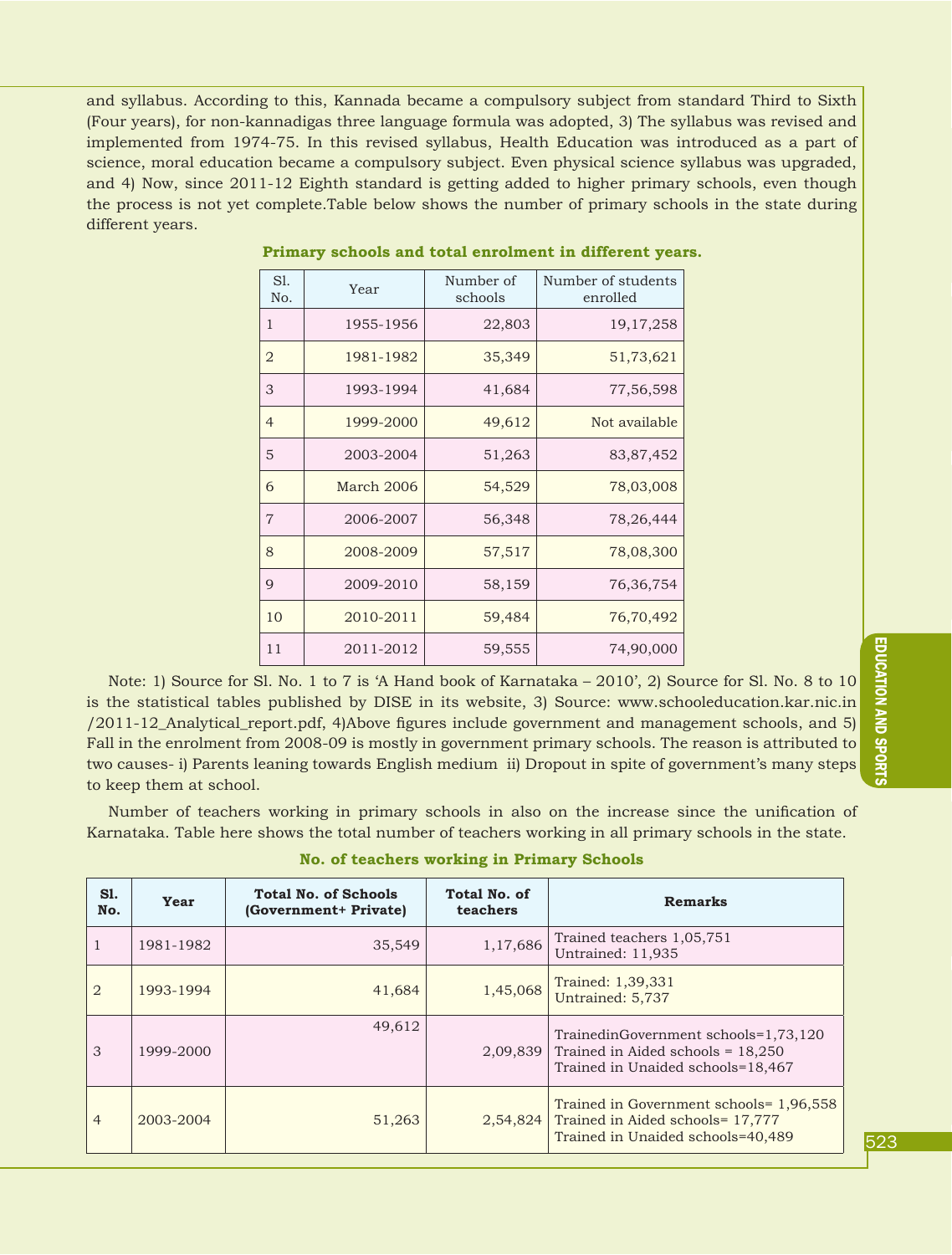| 5 | 2008-2009 | 57.517 | 2,67,094 | Trainedin Government schools=71.15%<br>Trained in Aided schools=5.27%<br>Trained in Unaided schools= 68.27% |
|---|-----------|--------|----------|-------------------------------------------------------------------------------------------------------------|
| 6 | 2009-2010 | 58,159 | 2,79,086 | Government School teachers=68.27%<br>Aided school teachers = 5.88%<br>Unaided school teachers= 25.84%       |
|   | 2010-2011 | 59,484 | 2,97,948 | Government school teachers= 65.20%<br>Aided school teachers= 5.81%<br>Unaided school teachers= 28.40%       |

*(Source: Statistics provided by DISE in its website)*

These schools and teachers are functioning under different managements. According to the website of Department of public instruction,there are 17 types of managements in the state, providing school education. The main types are 1) Schools run by Department of Education, 2) Schools run by Department of Social Welfare, 3) Local self-government institutions, 4) Private schools aided by state government, 5) Private schools not financially aided by Government, and 6) Others (Jawahar Navodaya Vidyalayas, Central Schools, Sanik Schools, NRI Schools, Madararas, Arabic schools – etc)

Following table indicates schools run by different managements till September-2011.It indicates number of Government schools, Social welfare department schools, schools run by private managements with financial aid by State Government, purely private run schools without any id by either State or Central Government etc.

| S1.<br>No.     | <b>Details</b>    |         | Edun.<br>Dept., | Soc. Welf.&<br>+local body | Aided | Unaided<br>schools | Central<br>+ Others | <b>TOTAL</b> |
|----------------|-------------------|---------|-----------------|----------------------------|-------|--------------------|---------------------|--------------|
|                | Lower<br>Schools  | Primary | 22,599          | 168                        | 228   | 2,951              | 5                   | 25,951       |
| $\overline{2}$ | Higher<br>Schools | Primary | 22,601          | 560                        | 2,339 | 8,009              | 95                  | 33,604       |
| <b>TOTAL</b>   |                   |         | 45,200          | 720                        | 2,567 | 10,960             | 100                 | 59,555       |

**Managementwise number of primary schools**

*(Source: DISE 2011-12 Quoted in the website: www.schooleducation.kar.nic.in/2011-12)*

When managementwise percentage of primary schools is calculated, Education department runs 75.9 per cent of primary schools in the state. Social welfare department and local bodies manage only 720 schools which is only 1.22per cent of the total. 4.31per cent of primary schools one aided by state government and 18.40per cent of primary schools are unaided private schools. Other schools including schools managed by Central Government form only 0.17per cent (Here, 'Primary Schools' mean both lower and higher primary schools). That means, more than 80per cent of elementary schools are either run by state government or financially supported by State Government.

Medium wise Strength: Karnataka is passing through a very sensitive stage. Students are decreasing at Kannada medium schools and as a result,such schools are forced to be closed much against the will of both government and Kannada loving people. Following table shows the decrease in mediumwise difference in percentage between lower primary and higher primary levels.

| S1.<br>No. | Category                    | Kan   | Eng   | Urdu | Tamil | Telugu | Marathi | Hindi |
|------------|-----------------------------|-------|-------|------|-------|--------|---------|-------|
|            | Lower Primary Schools (1-5) | 77.20 | 14.69 | 6.27 | 0.17  | 0.09   | 1.46    | 0.13  |
| $\Omega$   | Higher Primary School (6-7) | 72.48 | 20.05 | 5.42 | 0.23  | 0.07   | 1.63    | 0.13  |

**Percentage of medium wise distribution of students**

 *Source: Dept. Website mentioned above.*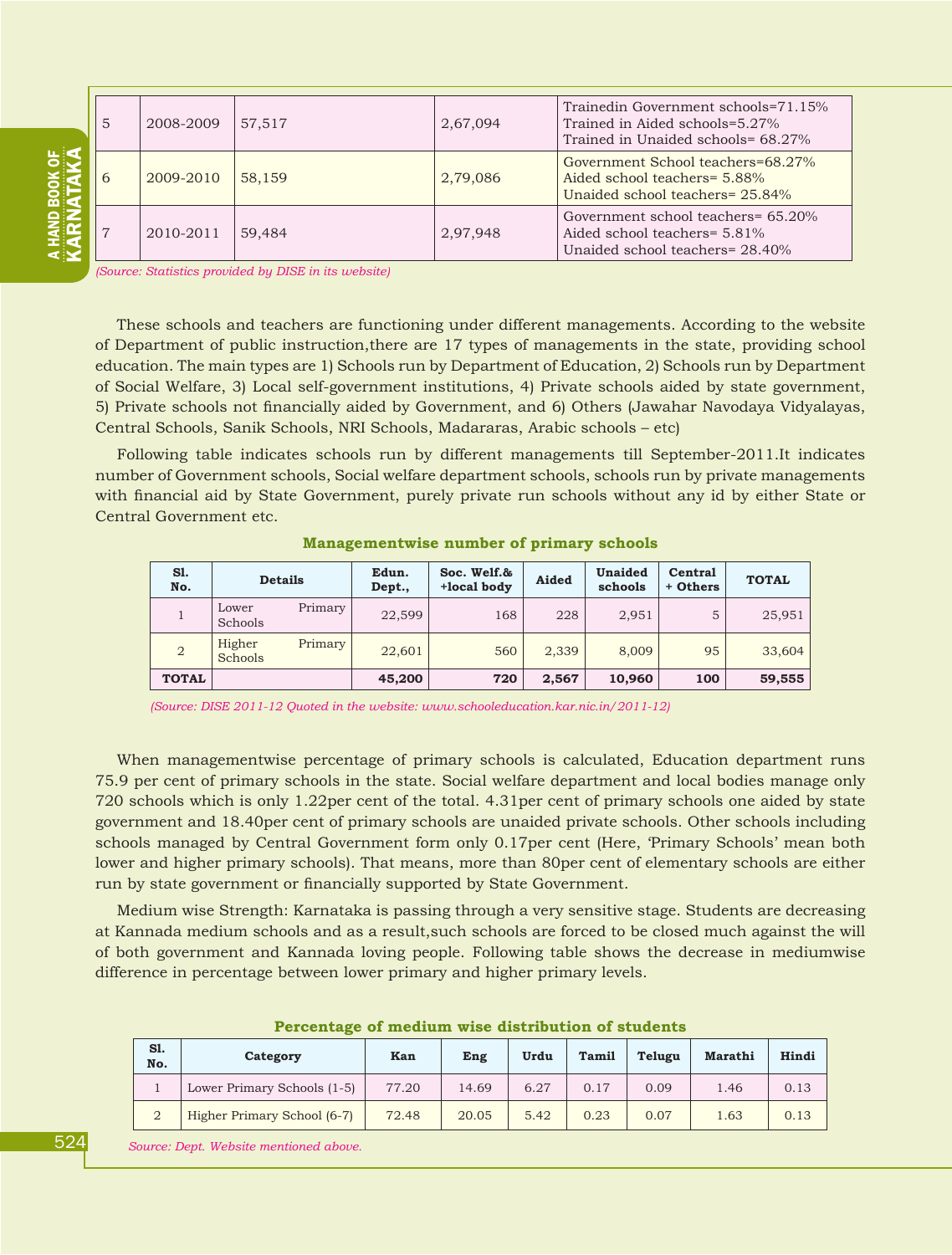Above table clearly shows that students shift from Kannada medium to English mediumwhen they move from lower primary to higher primary level. But the situation is still alarming. Number of students joining English medium at first standard itself is on the increase. Learned in the State are pressing the government to make Kannada schools and Kannada medium more attractive by introducing laws to reserve job only for those who study in Kannada medium etc. There is already an order that provides for fiveper cent reservation in jobs for those who have studied in Kannada Medium up to tenth standard.

Karnataka State Government has taken many steps to encourage primary education. Some of them are – Free text books and uniforms, midday meal scheme, free school bags to SC and ST students, waiver of fees for girl students up to +2 stage, free transportation to near by schools etc. following is the statistics regarding these facilities for the year 2009-10

| <b>School Level</b>           | <b>Text Books</b> | Uniform   | <b>Stationary</b> | <b>Transport</b> |
|-------------------------------|-------------------|-----------|-------------------|------------------|
| Lower Primary<br>Level        | 35,60,081         | 31,68,939 | 12,06,590         | 19,342           |
| <b>Upper Primary</b><br>Level | 15,60,292         | 13,55,774 | 4,91,189          | 16,724           |

*Source: www.dise.in/Downloads/publications 2010-11.*

Right to Education:Following the motif behind Government of India's 'Right to Education Act' enacted in 2012, Karnataka Government has zealously taken suitable steps to implement it in its true spirit. It has issued orders to all private institutions to reserve 25per cent of seats for children coming from poor families, collecting prescribed fee only. As a result, it is reported in print media that around 25,000 students have secured seats in 'prestigious and rich institution'. This world not have been possible without RTE Act. For admission under this category, income limit of parents is limited to one lakh rupees per annum.

#### **Secondary Education**

Prior to re-organization of states in 1956, 'Secondary Education' meant Schooling from 5th to 10th Standard. Then class 5 to 8th were together

called 'Lower Secondary Level' (middle school) and 9 to 11th standards together recognized as high school belonging to 'Secondary Level'. After that 'Intermediate Course' (comparable to present P.U.C. level) had to be completed. After that `two years' 'Bachelor degree course' would be opening its doors to aspirants (who were naturally few in number for obvious reasons like cost, distance etc.)

But things changed after reorganization of states. In 1961, the previous 'Lower Secondary Level' was reduced to three years. Classes Eighth to Tenth were called 'High school level' and it had a public examination at the end. That examination, even now, is called S.S.L.C., which means secondary school leaving certificate. Then, 'Intermediate course' was reduced to one year's'Pre-university course' and Bachelor's degree period was enhanced from two years to three years. Again there was a change in 1972. One-year P.U.C. was extended to two years.

Now, 'Secondary Education' generally means schooling from class Eighth to Tenth. But as already mentioned above the process of adding Eighth standard to higher primary level has already started in the state. Only Ninth and Tenth standards will remain at Secondary Level, and P.U.C. is scheduled to be renamed as "Higher Secondary Level". But, as yet the process is not yet over and debate is going on, presently we use the term 'Secondary Education' for high schools giving instruction for Eighth to Tenth students or NinthandTenth students, as the case may be. The PUC or Plus 2 stage will be dealt separately.

In the princely State of Mysuru (which is popularity called old Mysuru state), first government high school was started in 1858, in Bengaluru. High schools were then monitored by Universities. Hence it was affiliated to the University of Madras. Later, mission schools were being run at Tumakuru, Shivamogga and Hassan. These schools and the Maharaja's School in Mysuru were taken over by Government. By 1882, there were four High Schools in Belagavi area (Bombay presidency), two high schools in Mangaluru and Ballari district put together (Madras Presidency). One high school in Kalaburagi was established by 1875 (upgraded A V school) and a central school at Madikeri (kodagu-The Independent state then) was upgraded to high school in 1879.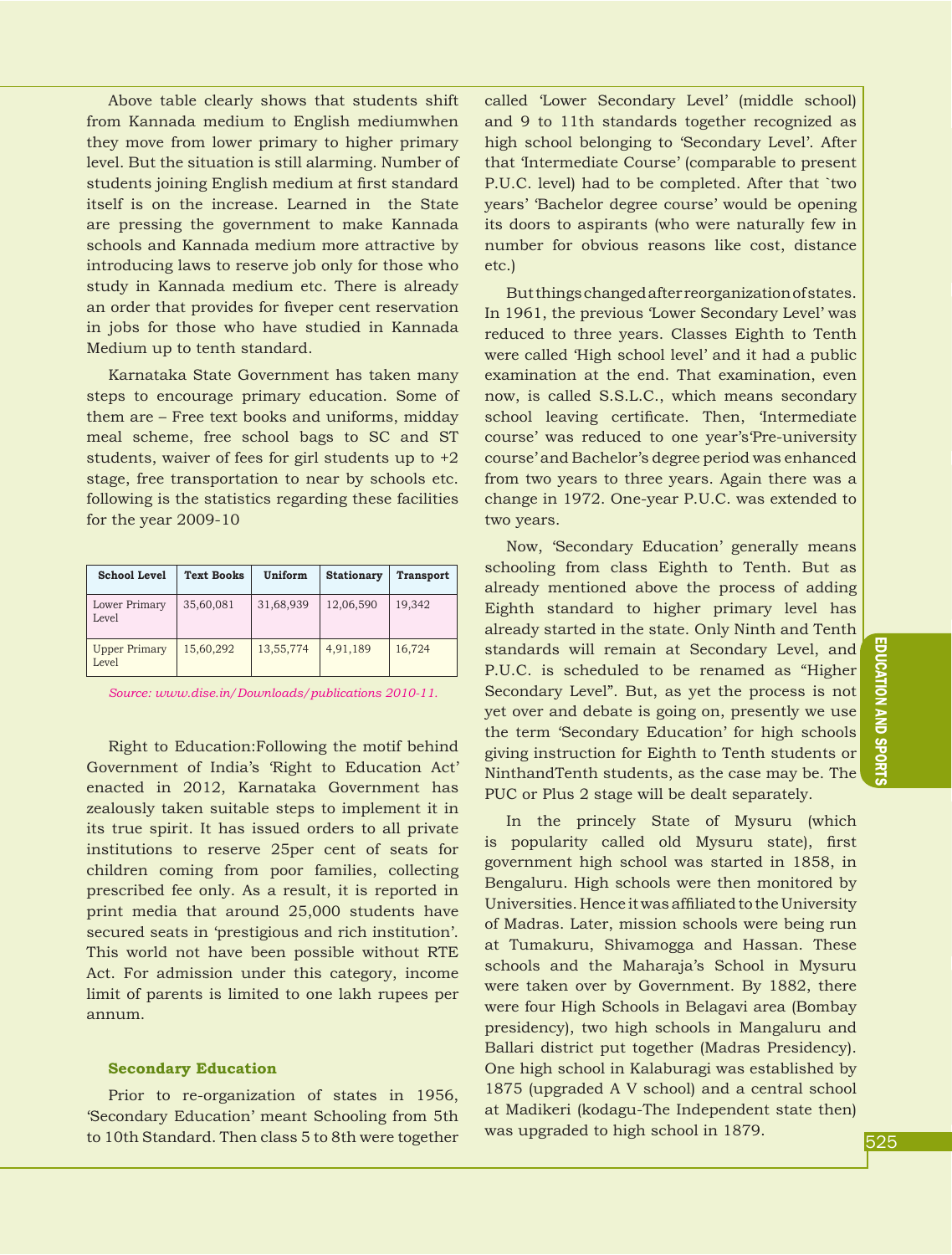# **HAND BOOK OF<br>ARNATAKA** KARNATAKA a HAND BOOK OF

This was the condition of secondary schools till 1882. There was no uniform pattern. There were a total of 537 secondary schools in Karnataka by the time of re-organization. These schools had a total strength of 1,25,645 students. A new curriculum was introduced in 1960, and by 1963, the entire State had a uniformity in pattern, syllabus and examination. The State level public examination was uniformly conducted at the end of Tenth standard, and that was S.S.L.C. examination. A separate Board called 'Secondary Education Examination board' was constituted as a statutory body to conduct this examination, evaluate, announce results and issue marks cards of this examination. Since then, this board is performing its job magnificently well.

In 1964-65, a scheme was introduced to upgrade High Schools (Secondary Schools) into Higher Secondary Schools. This was introduced in 50 schools in the state. One year P.U.C. Class was started in these schools. This class was called 'Eleventh Standard'. But this scheme was closed in 1972, when PUC was made a two-year course.

Meanwhile, another experiment went on in which some schools were chosen and named – 'Multipurpose High schools' or 'Multipurpose Higher Secondary Schools'. This was done as per the recommendation of Mudaliar Commission that was constituted at National Level, to suggest measures to improve education at high school level. These multipurpose high schools developed facilities to provide training in tailoring, horticulture, smithy, agriculture etc. (whatever was possible for them). Government permitted the appointment of teachers in those subjects. But, with the implementation of Kothari Commission report, this scheme was abolished and all those schools were converted into general schools as before. Teachers appointed for those subjects, had to be continued by extracting one work or the other till their retirement.

Number of high schools and the strength is them is increasing over decades. Table below shows details of high schools in different years:.

| S1.<br>No.     | Year      | <b>Total Number of</b><br><b>High Schools</b> | Total No. of<br><b>Students</b> | <b>No. of Teachers</b> |
|----------------|-----------|-----------------------------------------------|---------------------------------|------------------------|
| 1              | 1970-1971 | 2,002                                         | 4,83,000                        | Not Available          |
| $\overline{2}$ | 1981-1982 | 2,416                                         | $7.22$ lakhs                    | 22,407                 |
| 3              | 1993-1994 | 5,732                                         | Not Available                   | 46,527                 |
| $\overline{4}$ | 1999-2000 | 8,248                                         | 18,48,335                       | 78,888                 |
| 5              | 2003-2004 | 9,750                                         | 20,61,229                       | <b>NA</b>              |
| 6              | 2005-2006 | 9,498                                         | 21,56,936                       | 92,287                 |
| $\overline{7}$ | 2006-2007 | 10,537                                        | 24, 11, 646                     | <b>NA</b>              |
| 8              | 2010-2011 | 13,862                                        | 26,07,000                       | 1,40,270               |

#### **Development of Secondary Education in Karnataka**

*Note: NA- Not available.*

*Source: 1) A handbook of Karnataka -2010, 2) Statistics by DISE 2011-12, published in website www.schooleducation. kar.nic.in/2011-12, 3) Website des.kar.nic.in (Topic: Karnataka at a glance)*

As in the case of primary schools, here also schools fell under three main management categories-Government, aided and unaided. Table below shows category wise clarification of high schools present during different years.

| ATAMAAMAN WAAA WAA |                             |                |                                |                       |              |  |  |  |
|--------------------|-----------------------------|----------------|--------------------------------|-----------------------|--------------|--|--|--|
| Year               | <b>Fully Govt.</b><br>owned | Govt.<br>aided | <b>Unaided high</b><br>schools | Local body<br>central | <b>Total</b> |  |  |  |
| 1993-94            | 1,488                       | 2,111          | 2,106                          | 27                    | 5,732        |  |  |  |
| 1999-2000          | 2,547                       | 2,649          | 3,005                          | <b>NA</b>             | 8,248        |  |  |  |
| 2003-2004          | 2,893                       | 2,627          | NA                             | NA                    | 9,750        |  |  |  |
| 2011-2012          | 4,437                       | 3,335          | 5,521                          | 569                   | 13,862       |  |  |  |

#### **Management wise distribution of high schools**

526

*Note: 1) NA=Statistics not available, 2) Figures under 2011-12 position as on 31st March 2011, and 3) Source: Karnataka Kannada book 2010 & DISE 2011-12.*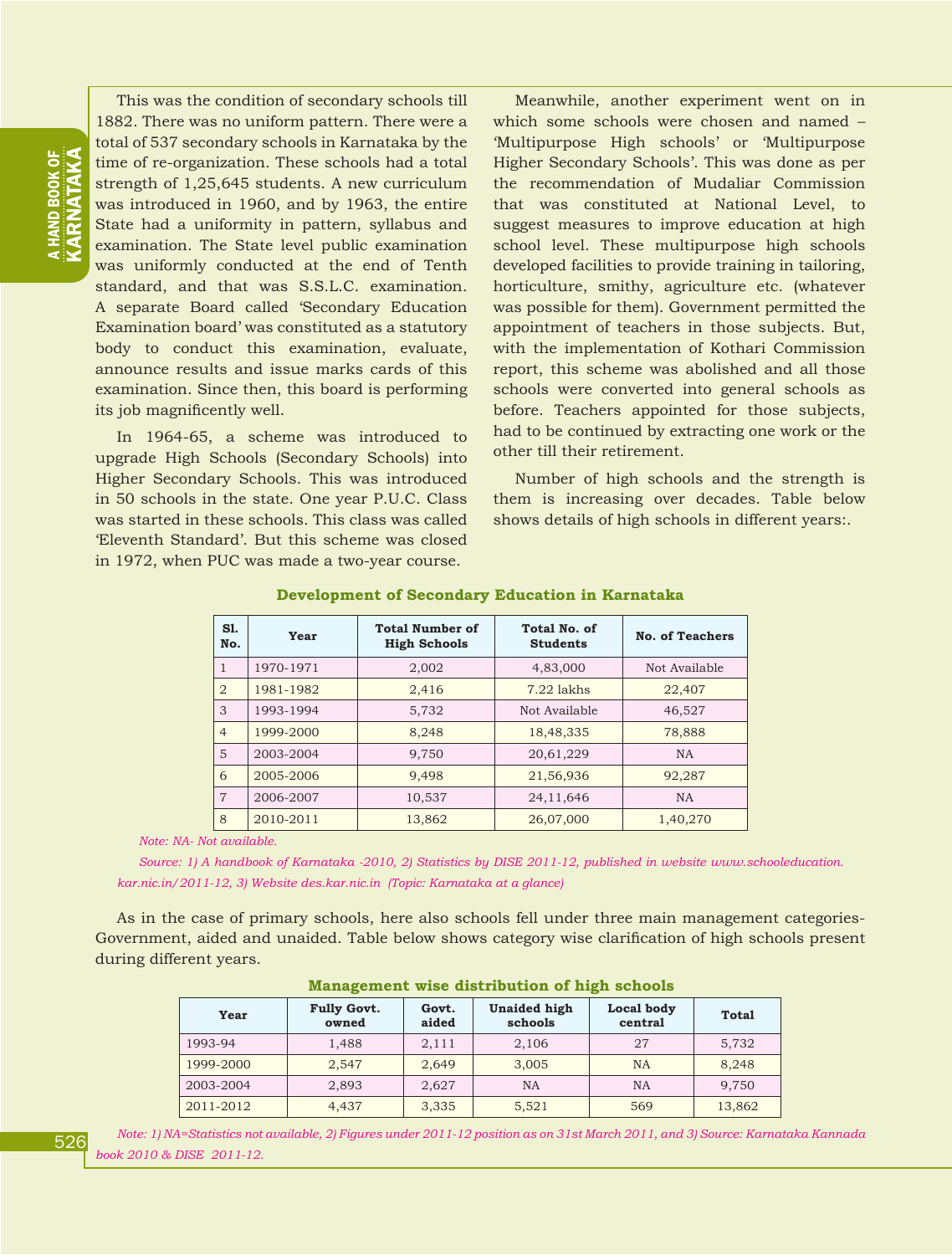Number of teaching posts sanctioned at Secondary Schools in the whole state during 2011- 12 was 1,40,270 in total.Out of these, 1,26,731 posts were filled and rest vacant. Among working teachers 36,905 were working at government schools, 3,322 in schools under social welfare and local bodies. 28,352 In aided schools and 56,570 in unaided schools. Rest 1,582 were working in schools owned by central government and other bodies.

Percentage of students studying in secondary schools run by different managements in the state during 2011-12 was as follows: 32.01per cent in state owned schools, 39.83 per cent in unaided schools, 24.06per cent in aided schools, 3.53per cent in schools run by social welfare department and local bodies and 0.57per cent in Central Government plus secondary schoolsowned by

others. This reveals that students studying in unaided schools are more is number than it is in either government or aided schools. The reason is obvious-majority of these schools are English medium schools started 25 years ago or less. They are not eligible for grant.

**Rural-Urban ratio:**Rural-Urban distribution of high schools is satisfactory in the state. According to DISE statistics of 2011-12, out of total 13,862 secondary schools in the state, 8089 (74.74per cent) are situated in rural areas, while the rest 5773 (25.26per cent) are working in urban areas. This distribution of 75per cent - 25per cent is fair.

**Northern and Southern Parts:**It is interesting to note the school education facilities in Northern and Southern parts of Karnataka. Table here shows the difference

| S1.<br>No.     | Facility                                    | <b>Northern</b><br><b>Karnataka</b> | <b>Southern</b><br><b>Karnataka</b> | Total     |
|----------------|---------------------------------------------|-------------------------------------|-------------------------------------|-----------|
| $\mathbf{1}$   | Number of L.P. Schools                      | 10,050                              | 16,252                              | 26,302    |
| $\overline{2}$ | Boys in L.P. Schools                        | 2,77,176                            | 2,54,804                            | 5,31,980  |
| 3              | Girls students in L.P. Schools              | 2,58,042                            | 2,51,461                            | 5,09,506  |
| $\overline{4}$ | Number of H.P. Schools                      | 14,536                              | 18,590                              | 33,126    |
| 5              | Boys students in H.P. Schools               | 16,39,607                           | 16,67,679                           | 33,07,286 |
| 6              | Girls students in H.P. Schools              | 15, 10, 532                         | 15,65,819                           | 30,76,351 |
| $\overline{7}$ | Number of High chools                       | 5,341                               | 8,106                               | 13,447    |
| 8              | Boy Students in High Schools                | 5,88,411                            | 7,62,137                            | 13,50,548 |
| 9              | Girl students in High schools               | 5, 17, 165                          | 73,65,033                           | 12,53,698 |
| 10             | No. of primary school teachers              | 1,33,628                            | 1,64,004                            | 12,97,632 |
| 11             | Student-Teacher ratio in Primary<br>schools | 28:1                                | 23:1                                | 25:1      |
| 12             | No. of High School teachers                 | 46,224                              | 77,911                              | 12,4,135  |
| 13             | Student-Tr. ratio in High schools           | 24:1                                | 19:1                                | 21:1      |

#### **Education facilities in two parts of Karnataka**

*Source: DISE, 2010-11*

*NOTE: 'Southern Karnataka' here, includes coastal Karnataka also (Total-17 districts). Northern Karnataka here includes districts which earlier belonged to Mumbai province and Nizam state (Total-13 Districts.)*

There are historical reasons for the differences seen in these two parts. These are 1) while in Southern Karnataka – education started as early as in 1833 due to the foresighted vision of Mysuru rulers and Christianmissionaries, Northern Karnataka was shared among many rulers and progress started there only after re-organization of state i.e. 1956. That means, while the southern part had a long period of 180 years for its educational development, Northern Part had only 55 years, and 2) Due to its poverty stricken condition there was lesser awareness among people in North Karnataka to

527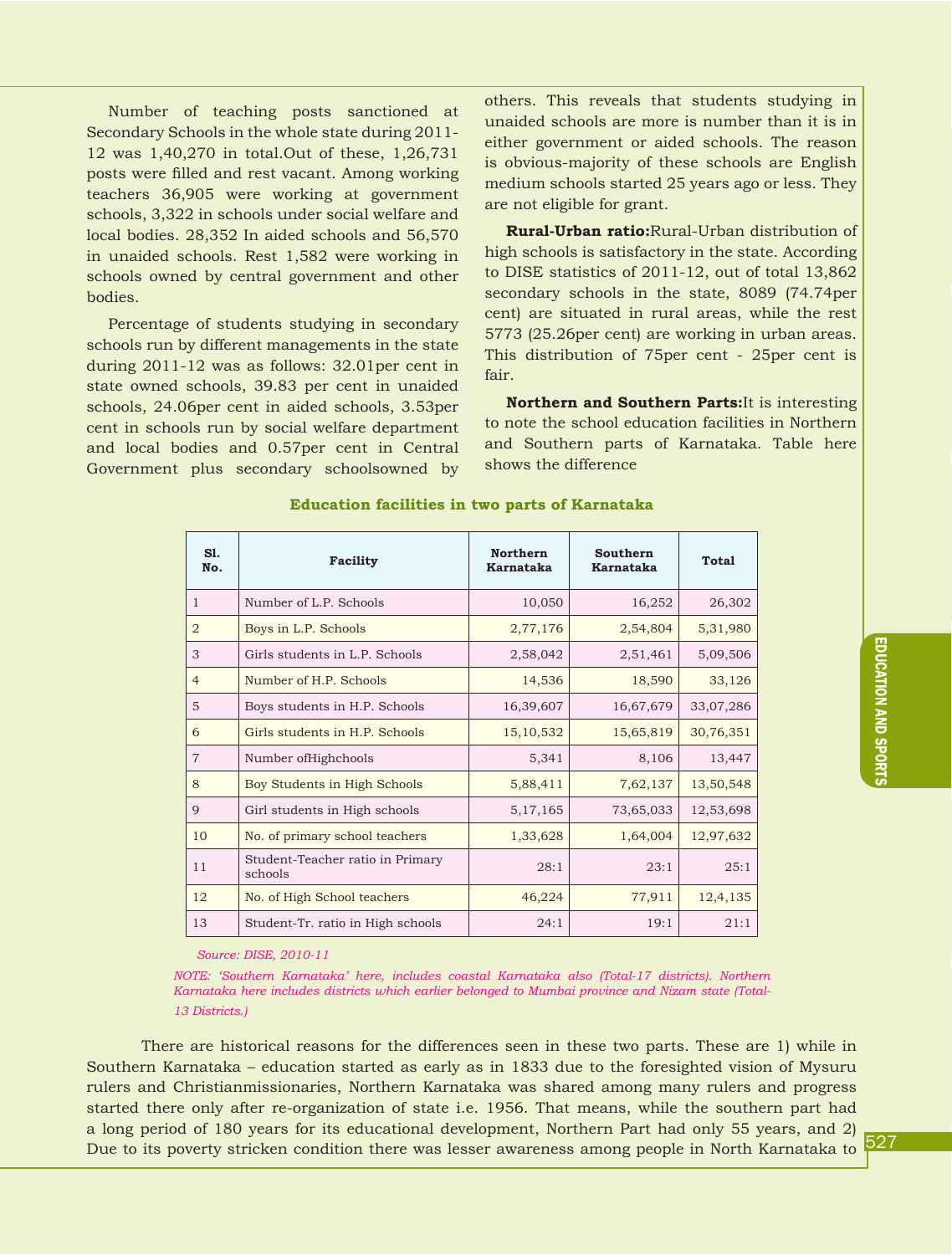educate their children. As a result, it took some more years to spread education and make parents send their wards to schools. State administration has given due care to improve education facilities in Northern part of the state also, to bring it to the education level in southern part of the State.

#### **SSLC Examination**

A total of 5,46,778 students appeared for state level SSLC (Tenth standard) examination held in April 2003. Out of these 3,06,040 students passed the exam, providing a 55.97per cent result.In 2009 total number of students appeared for the same exam was 8,49,710 (Regular– 7,34,840; rest repeaters and external). Out of these, totally 5,96,708 students passed (67.19per cent) in 2010 march, totally 8,20,778 candidates appeared (regular =  $7,37,496$ ) out of which totally  $5,21,658$ students passed percentage of pass being 63.56. Among these, girls passed better than boys. 67.98per cent of appeared girls passed in 2010 March exam. While only 59.69per cent of boys could pass. (Source: www.kar.nic.in/kseeb). In 2013 April, 8.49 lakh students are taking the S.S.L.C. examination.

#### **Sanskrit Education**

For the year 1999-2000, there were totally 387 Samskrut patashalas in the state.Out of these, 264 were aided by government and the rest 123 were unaided.The number has decreased since then as there was no better job opportunity. By 2003-04, there were 370 Samskrut schools out of which 261 were aided. It means, three aided and 14 unaided schools were closed between 2000 and 2003 A.D.Teachers in aided schools are provided with pension gratuity and such other benefits. There were 569 teachers working in aided Samskrut schools in 2003-04

#### **Hindi Education**

Hindi, which is the official link language of Indian union is being taught in Karnataka schools. There is provision to learn Hindi either as first/ second/ third language at schools. As Karnataka has accepted three language formula, Hindi has to be learnt compulsorily at least for three years – Sixth, Seventh and Eighthstandards in schools following central syllabus, and by students who opt Hindi as the Third language. But schools following state syllabus, insist students to study Hindi for 5 years – i.e. from Sixth standard to Tenth standard. However, a pass in this subject at Tenth standard is not compulsory.

Apart from teaching Hindi at schools, there are many organizations working since many decades, for promoting the learning of Hindi. They conduct examinations in Hindi and thesre exams are recognized by state and central governments. Some such organizations are 1) Mysuru Hindi Prachara parisht, Bengaluru, 2) Mahila Hindi Prachara parishat, and 3) Dakshina Bharat Hindi Prachara parishat, Dharwad.

#### **Recruitment of teachers**

State Government is recruiting teachers frequently. In the year 2012-13 it was decided to recruit 3,000 plus teachers for high schools and 1760 lecturers for pre-university courses. It is being done through separate competitive examinations.

**e-governance:**A separate section is established for e-governance at the directorate level. Offices of all D.D.P.Is and B.E.Os are connected by internet. However, government schools are not provided with that facility in administration, even though computer training is provided at some schools.

#### **Pre-university education**

Substituting old 'Intermediate course,' one year 'Pre-university course' existed till 1970. But after the recommendation of 'Indian Education commission' (1964-66) it was converted into two year course from 1971-72. This course was run in three ways – 1) PUC attached to high schools but functioned as a separate wing. 2) Independent pre-university colleges, 3) Course attached to degree colleges.

But soon, this course was detached from high schools and established itself in the form of separate P.U. Colleges. After 1990, degree colleges were asked to shed down their P.U.C. wing and establish it as an independent part. Now, P.U. Education, in most cases- is provided through independent 'Junior colleges' or 'Pre-university colleges'. However, some P.U. Colleges still exist as 'Composite P.U. Colleges', but it is in the name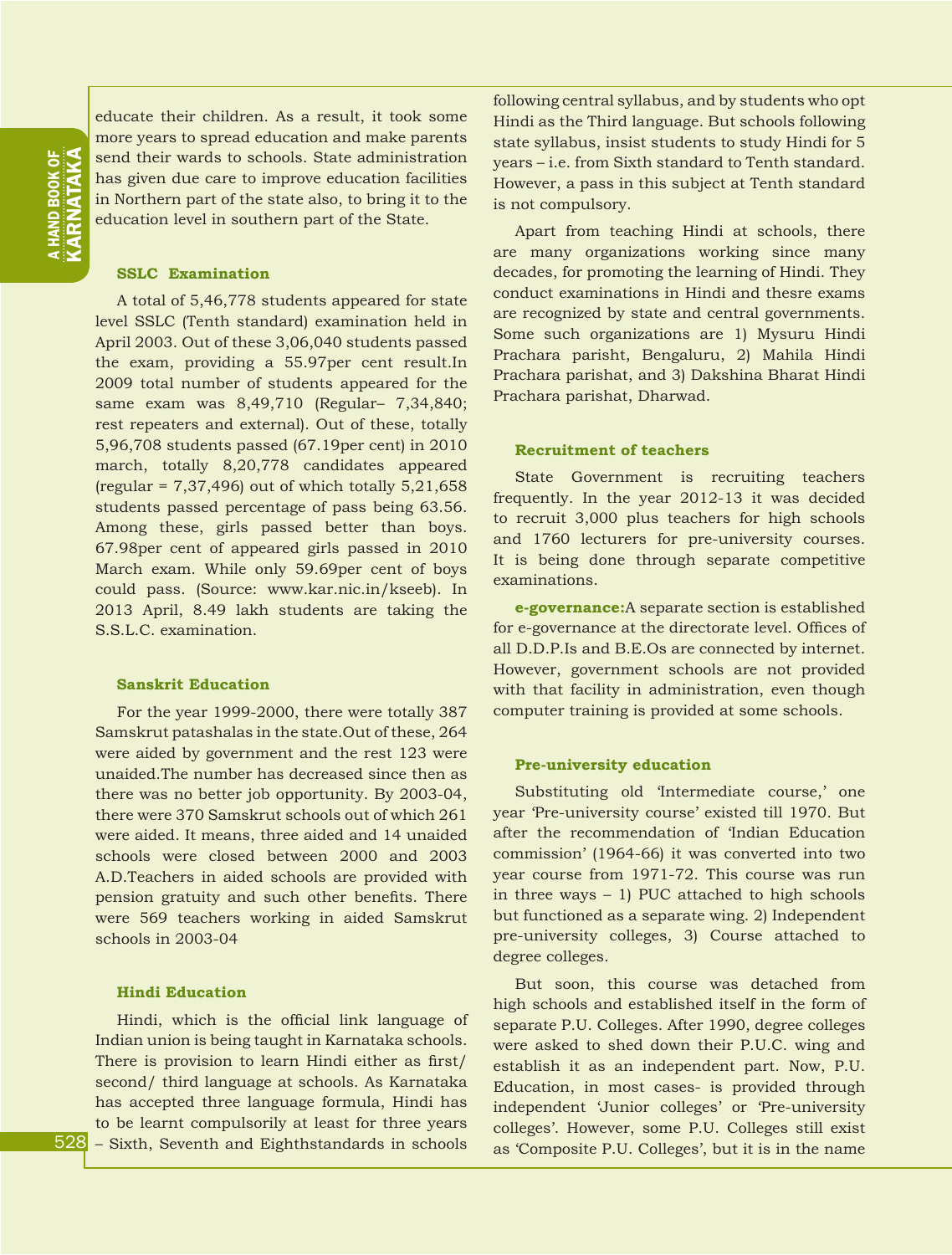only. Every such P.U. College has separate administrative and teaching staff. Records are maintained separately. In such composite P.U. Colleges head master of the high school is designated 'vice principal', but his financial and administrative powers are independent.

**Number of P.U. Colleges:**Number of P.U. Colleges is raising year by year as the government is keen to provide education to all at nearer points and at less expenditure. In 1994-95 there were totally 1893 P.U. colleges in the state. It included institutions of all categories providing pre-university education. The number rose to 2,042 by 1999-2000. By 2005-06 it was 2,554, with a student strength of 7, 99,698. The next year (2006-07) had 3,027 colleges educating a total of 9,01,111 students.

In the year 2010-11, 3,786 P.U. Colleges existed in the state with a total of 22,146 lecturers working in them. Table below shows the distribution P.U. Colleges in North and South parts of Karnataka with respect to their number, staff, and management and student strength.

|                       | No of<br>No of  |                  | <b>Students</b> |               |                   | <b>Total</b> |          |
|-----------------------|-----------------|------------------|-----------------|---------------|-------------------|--------------|----------|
|                       | <b>Colleges</b> | <b>Lecturers</b> | Govt.           | Pri.<br>aided | Pri. Un<br>-aided | <b>Boys</b>  | Girls    |
| Northern<br>Karnataka | 1521            | 7839             | 93,201          | 158199        | 1,07,899          | 1,93,500     | 1,65,799 |
| Southern<br>Karnataka | 2265            | 14307            | 2,16,385        | 103099        | 1,91,350          | 2,87,419     | 3,17,912 |
| Total                 |                 |                  |                 |               |                   | 4,80,914     | 4,83,711 |
| <b>Grand Total</b>    |                 |                  |                 |               |                   |              | 9,64,625 |

**P.U. Education in Karnataka**

*Source: P.U. Directorate, Karnataka.*

Above statistics reveal that student–teacher ratio at P.U. level is 43.55:1. This is an appreciable ratio. But it should have been evenly distributed throughout the state. It is not the condition at present. State Govt. is trying to achieve it.

**Results:** Results of P.U.C. Students, who are enrolled as regular candidates at colleges and taken exam, are satisfactory. In April 2012 exam, they have passed at 69.59per cent level. Out of 4,27,471 regular students, 2,97,467 have passed keeping the percentage at the above level. But students appearing in private are not faring well. Out of 1,67,726 candidates, only 25.01per cent of result. Because of that, recent state level P.U.C. result stands at 57.03per cent.

In gender wise performance, girls are faring better than boys usually. In April 2012 exam, out of 2,07,320 boys appeared as regular candidates, 1,33,888 have cleared the exam, getting 54.88per cent result. But out of 2,20,151 girls who took the exams as regulars , 1,63,579 passed, securing an impressive 74.30 result. Similar performance is shown by external candidates also. While only 23.13per cent of males could pass the exams, females cleared the same exam at 28.86per cent level.

Rural-urban performance in P.U. exams is also better. While 71.27per cent of rural candidates achieved success in April-2012 exam, urban students could produce only 69.07per cent result. Following table shows this difference in performance.

| <b>Student type</b> |                 | <b>Urban</b>  |            | <b>Rural</b>    |               |            |  |
|---------------------|-----------------|---------------|------------|-----------------|---------------|------------|--|
|                     | <b>Appeared</b> | <b>Passed</b> | Percentage | <b>Appeared</b> | <b>Passed</b> | percentage |  |
| Regular             | 3,26,469        | 2,25,483      | 69.07      | 1,01,002        | 71,984        | 71.27      |  |
| External            | 1,29,387        | 31,505        | 24.35      | 38,339          | 10,449        | 27.25      |  |

**P.U. Results – April-2012**

*(Source: www.pue.kar.nic.in)*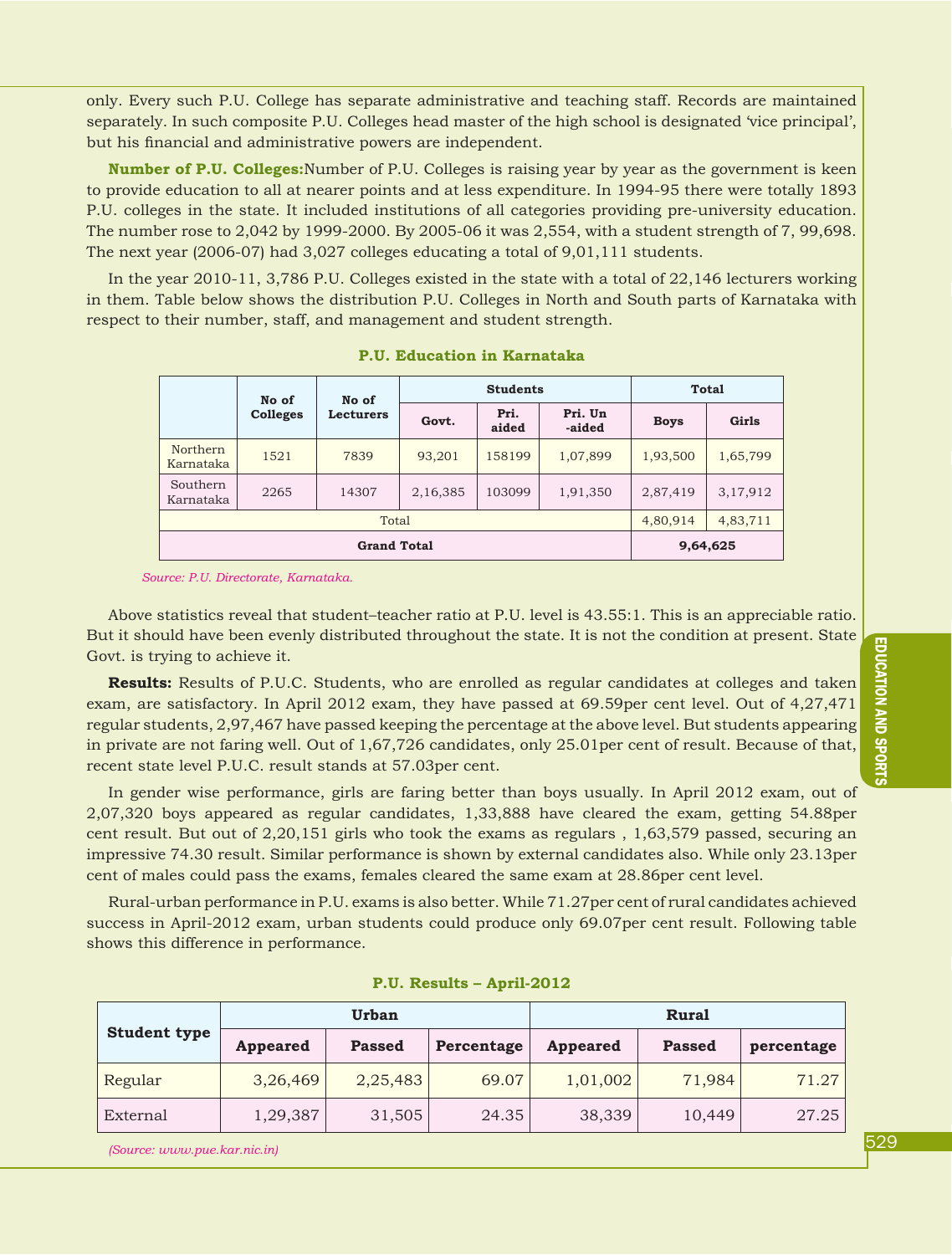ND BOOK OF<br>RNATAKA KARNATAKA a HAND BOOK OF

Percentage of P.U.C. result in the past five years is as follows.It shows steady increase in the percentage at a satisfactory rte. Reasons for this are many-fee concession, scholarships, increased hostel facilities,etc.

| S1.<br>No.     | Year | <b>Appeared</b> | Passed   | Percentage<br>of Pass |
|----------------|------|-----------------|----------|-----------------------|
| 1              | 2008 | 5,72,197        | 2,36,364 | 41.31                 |
| $\overline{2}$ | 2009 | 6,01,456        | 2,62,832 | 43.07                 |
| 3              | 2010 | 6,50,200        | 3,10,950 | 49.27                 |
| $\overline{4}$ | 2011 | 6,21,238        | 3,03,948 | 48.93                 |
| 5              | 2012 | 5,95,197        | 3,39,431 | 57.03                 |

**Percentage of Pass in P.U.C.**

*Source: www.pue.kar.nic.in.*

P.U.C. Board has set for itself the aim to raise the percentage of pass to 70per cent in next three years.

#### **Job oriented courses**

Formerly, at pre-university level, orientation to particular profession like – Mechanical, electrical, was there. Training both in theory and practice was given to students who opt for this course. This was provided with a view to enable students to take up a profession soon after this +2 level. But after some years of experience, department learnt that students who completed this JOC courses were neither absorbed for jobs nor could they do the job on their own. Hence now these JOC linked P.U. Courses are abandoned. It is worthy to recall that in the year 2003-04 a total 26,867 candidates had appeared for one year exam of job oriented courses at PUC level and 20,009 had passed. In the same year, out of 18,773 students who had appeared for second year PUC(JOC) examinations, 14,756 passed. This shows how large participation of students was there to these+2 level vocational courses. Still experts advised to close these courses as large part of these students remained unemployed and their skill level was lower.

**Reforms in examination :** Karnataka government is continuously striving to improve the efficiency of students completing +2 level education. Government also strove hard to make the examination and valuation more transparent. Hence it took a major decision in 1997. In that year PU board decided to issue photo copies of valued answer scripts infour science subjects (Physics, chemistry, Maths and Biology) of second year P.U. exam. Later, it was extended to other subjects also in a phased manner. It is a hard job for the officials as the demand was in terms of thousands. But they are doing it to maintain transparency.

**Revision of Text Books:**P.U. Syllabus was once revised in 2004-05 and new text books were introduced. But shortly the government felt the need to further revise and enrich the syllabus to matchthe CBSE syllabus as the union government of India is planning to introduce 'National Level Common entrance Test' for medical and engineering courses. As a result, in 2011-12 further revised text books are introduced for I year pre-university course and in 2012-13 new text books will be introduced for second year P.U. classes also.

But teaching community has a different opinion about these newly introduced texts. "It is too difficult at once when compared to high school syllabus. They should have revised syllabus from eighth standard and come to this level. Then students would be getting used to it. Now atleast three batches suffer disadvantage" – they say.

#### **Teacher Training Course – D.Ed.,**

Teacher Training Course is aimed to train PUC passed youths to teach primary classes. A training school at Mysuru was established as early as in 1860. A Normal school that was started at Dharwad in 1867 was later converted into a postmetric training college (T.C.H.). Teacher training courses were started at Maharani's college for women-Mysuru, in 1888. A course for training men teachers to teach middle school (higher primary) classes, was started at Mysuru in 1913. Another similar one for women was started at Maharani's training college for women was started.

By 1931-32, there were eleven training colleges in Karnataka state. Nine of them were government colleges.One was aided by government and another one was unaided. All these were meant to train primary school teachers only. No training institution was there for secondary school teachers.Of these eleven, eight were for men and the rest three were for women. In 1950 these training courses were renamed – 'Teacher's certificate, Higher' (TCH) and 'Teacher's certificate-lower' (TCL).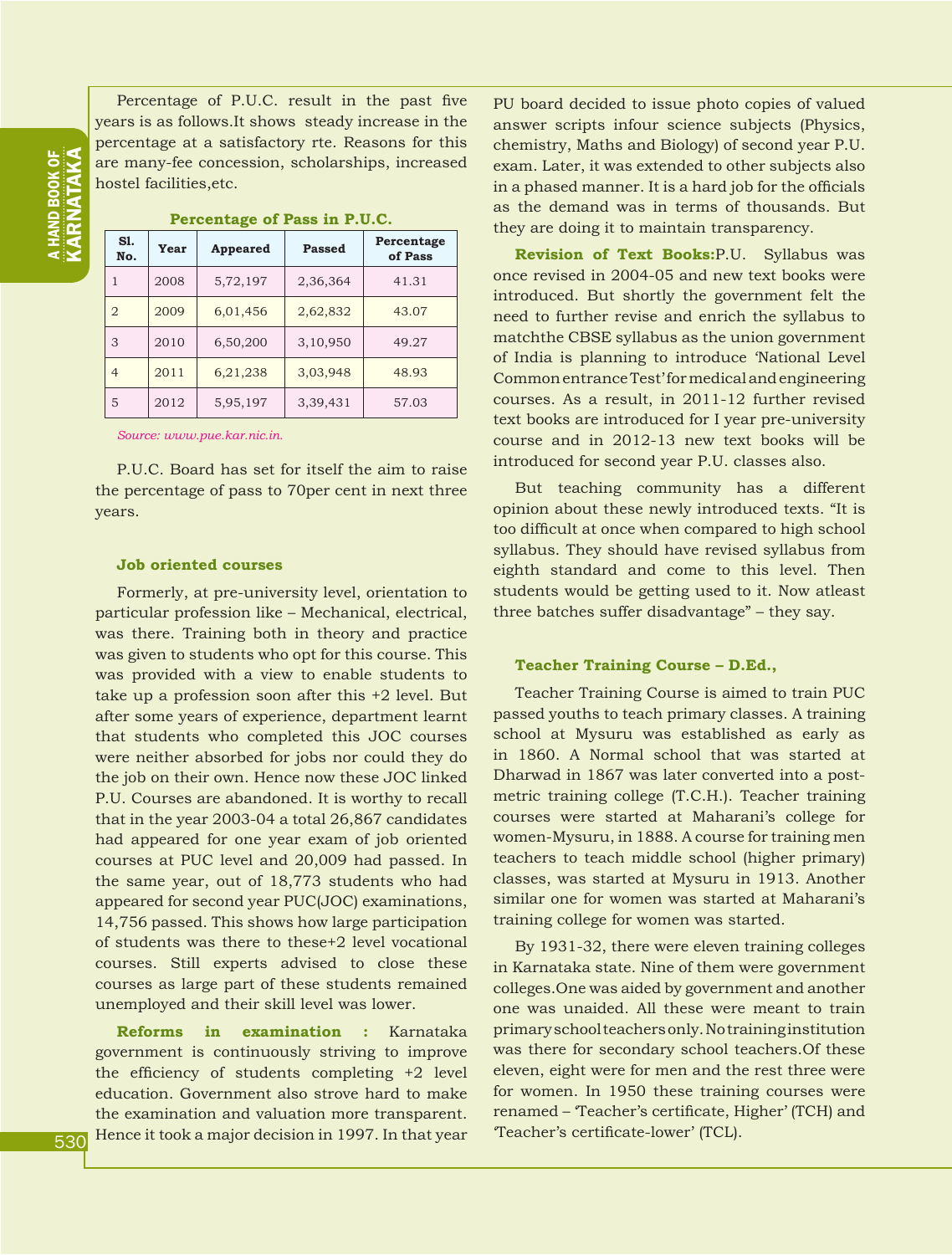By 1956, there were totally only 14 teacher training institutions, seven to impart TCH training and seven for giving TCL training. Private organizations were not taking much interest in starting such training colleges. By 1956, 2,431 men trainees and 983 women trainees were studying in these institutions.By 1999-2000, there were 136 TCH institutions (comparable to present D.Ed., Colleges), in the state. Total strength in these colleges was 9,982.

But the scene changed drastically by the end of 2004. As central government made a change in its policy on professional education, all private managements who meet the prescribed norms were getting permissions to open different professional colleges. States had no option than to see whether they meet and maintain norms or not. As a result, many private educational institutions came forward to open D.Ed., Colleges (renamed previous TCH colleges)

While the number of D.Ed., (TCH earlier) colleges was 131 in all, in the whole state in 2003-04. It suddenly rose to 547 in 2004-05 due to the above change in policy. It went as increasing in later years. Table below shows the increased number of D.Ed., colleges in the State.

|         | Govt. Colleges |              |          |     | <b>Aided Colleges</b> |          | <b>Unaided Colleges</b> |                        |          |      |              |
|---------|----------------|--------------|----------|-----|-----------------------|----------|-------------------------|------------------------|----------|------|--------------|
| Year    | <b>Number</b>  | <b>Seats</b> | Admitted | No. | Govt.<br><b>Seats</b> | Admitted | No.                     | <b>Seats</b><br>(Govt) | Admitted | No.  | <b>Total</b> |
| 2003-04 | 37             | 2170         | 2161     | 39  | 1496                  | 1458     | 55                      | 1431                   | 1388     | 131  | 5007         |
| 2004-05 | 37             | 3270         | 3228     | 40  | 1692                  | 1599     | 470                     | 12206                  | 9795     | 547  | 14622        |
| 2005-06 | 37             | 3270         | 3269     | 40  | 1768                  | 1723     | 647                     | 16608                  | 12983    | 724  | 17975        |
| 2006-07 | 37             | 3270         | 3208     | 40  | 1693                  | 1576     | 657                     | 16950                  | 12449    | 734  | 17233        |
| 2007-08 | 37             | 3270         | 3209     | 40  | 1713                  | 1526     | 879                     | 22900                  | 15220    | 956  | 19955        |
| 2008-09 | 37             | 3270         | 3116     | 40  | 1716                  | 1508     | 931                     | 24211                  | 14660    | 1008 | 19284        |

**Details of D.Ed., colleges in state, with strength**

It can be seen that the number of unaided private colleges went on increasing from 2004-05 but they could not get full permitted enrolment private managements are allowed to admit equal number of students of their own choice with fixed minimum eligibility conditions. When government quota itself cannot be filled, there will be no takers for management seats. This has happened due to over enthusiasm of private people to open D.Ed., colleges.

The result became clearly evident in 2012 when the department could not get required member of applications for admission to government and aided colleges. As a result, many D.Ed., colleges had to run with strength not even reaching double digits. Even though officially it is not announced, it is estimated that almost 50% of unaided D.Ed., colleges are closed with the ending of academic year by the end of 2012.

#### **Pre-Primary teacher training institutes**

Pre-primary teacher-training institutes offer one-year training to ladies who have passed at least pre-university exam. By 1992-93, there were totally 93 such institutions in the state.Out of these, 49 were government, only one was aided and the rest 43 were private unaided institutions. This is much higher when compared to total number of 31 pre-primary T.T.I's existed in 1980-81. The number of such institutions further increased in later years. By 2011 and there were 61,187 Anganawadi centers and 3,331 mini anganawadi centers in the state. These are run by the government and along with nursery education, they also provide food & medical care to little children.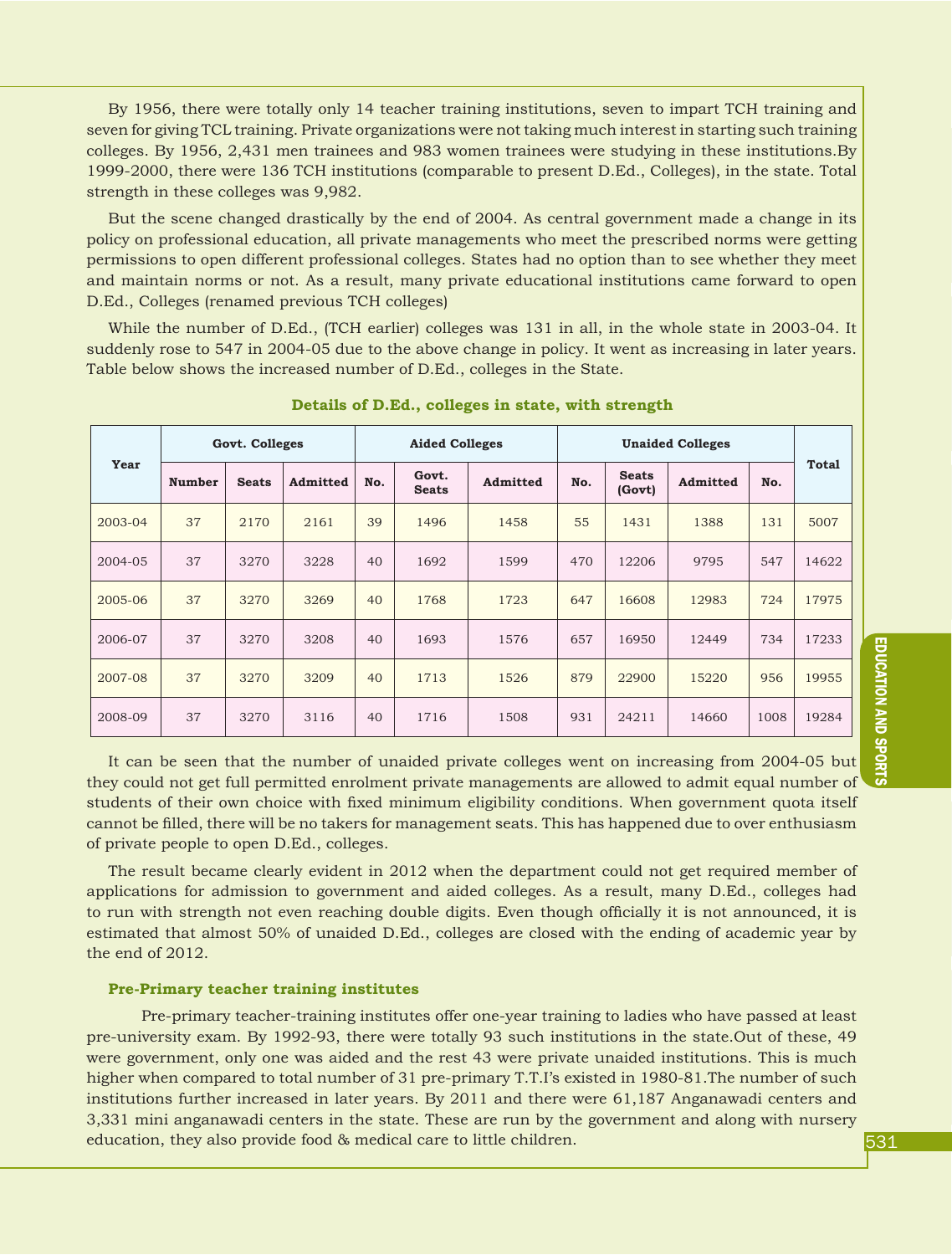#### **Collegiate Education**

Apart from universities,there is a separate department to look after college education in Karnataka. This is called 'Department of collegiate Education' (established in 1960) and has a commissioner as its head. Under him is the Director. The department has its state office in Bengaluru and regional offices in different parts of the state.

The first ever institution for higher education in entire Karnataka was started at Mangaluru in 1869, by the then Madras Government. That was a 'Second Grade College'. In 1870, the Government High school Bengaluru was upgraded into a college. It was named 'Central College' in 1875. Maharaja's High School in Mysuru and Government High School at Shivamogga started preparing students for F.A. examination (Intermediate exam) of Madras University in 1879.Jesuits started St. Aloysius College at Mangaluru in 1879 and St. Joseph's college in Bengaluru in 1882.'The Maharaja's second grade college'in Mysuru was founded in 1864. It was upgraded into a first grade college 1902 and affiliated to Madras University.The First University established in Karnataka was 'Mysuru University' in 1916. This University established first engineering college in 1917 and first medical college in 1924, both in Bengaluru.

There was only one women's college in Karnataka in those days. It was Maharani's college in Mysuru, established in 1901. It was a second grade college in the beginning and then upgraded into first Grade College in 1920. Karnataka College at Dharwad was established in 1920 by the efforts of many local leaders who put pressure on the then Bombay government. Lingaraja College at Belagaum was started by K.L.E. society in 1933. That was a big step in spreading higher education in northern part of Karnataka. That incident developed spirit in many enthusiasts in that part that later resulted in the establishment of many other degree colleges in one decade. Basaveshwara College at Bagalakot was established in 1914. Vijaya College was started in 1943 at Vijayapura by B.L.D.E. association.

National Education society started the famous 'National college' in Bengaluru in 1945. Another private organization also started 'Basappa College' in Bengaluru in the same year.By 1956 (unification of Karnataka) the erstwhile Mysuru Statehad 14 first grade colleges, 14 Intermediate colleges and 14 professional colleges.Whenthe 'Directorate of collegiate Education' was started in 1960, there were only 42 colleges in entire Karnataka. Out of these, 17 were Government Colleges and 25 were private. They had a total strength of 27,338 students.

Number of colleges went on increasing year by year, both Government and Private. During 1994- 95 there were totally 679 colleges in the state. Among them 136 were Government colleges, 267 were private aided colleges, and 276 were unaided private colleges. By 1999-2000 the total number of degree colleges was 935. Out of these, 151 were government colleges and rest were private. Among private colleges, 200 were aided and 484 were unaided. By 2003-04, total number of colleges rose to 998, including 165 government, and rest private colleges. Out of these private colleges 300



were aided and the rest 532 were unaided. In 2005-06 number of colleges in state rose to exactly 1000. The additional two were government degree colleges.Totally there were 67 law colleges in the state then.Only one of them was government Law College, Kolar. Government extended the benefit of grant-in-aid to some more unaided degree colleges in 2006-07. As a result, total number of Government and aided colleges went up to 482. Following table shows the number of degree colleges in the state in different years.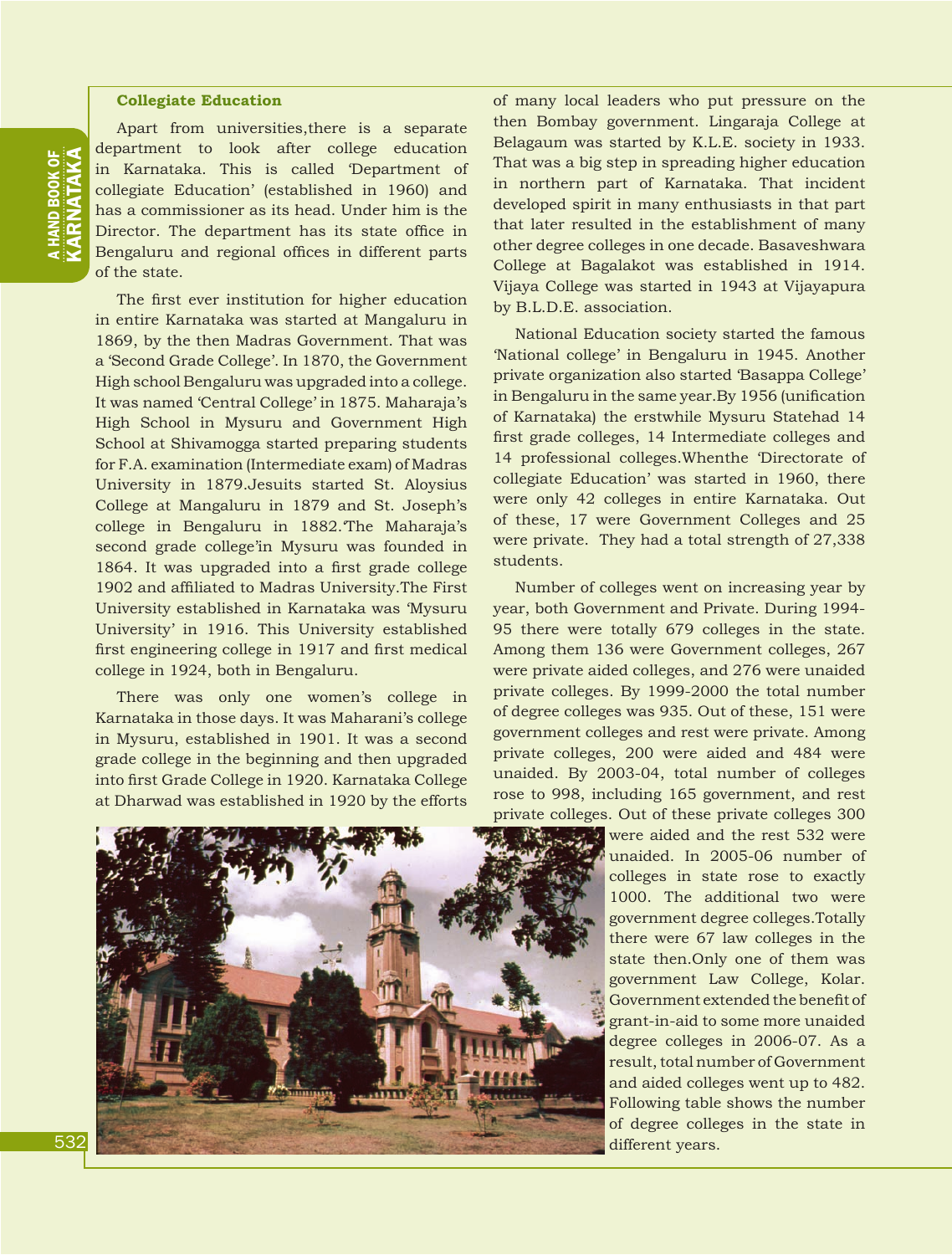| Year      |                           | <b>Colleges</b> |                           | <b>Total</b> | Remarks                                            |  |  |
|-----------|---------------------------|-----------------|---------------------------|--------------|----------------------------------------------------|--|--|
|           | Govt.                     | Aided           | Unaided                   |              |                                                    |  |  |
| 1960      | 25                        | 17              | -                         | 42           | Total strength 27, 338                             |  |  |
| 1994-95   | 136                       | 267             | 276                       | 679          | <b>Total Strength</b>                              |  |  |
| 1999-2000 | 151                       | 300             | 484                       | 935          | 1992-93=4,81,920<br>1993-94=4,36,128               |  |  |
| 2003-04   | 165<br>$(+1$ Law college) | 300             | 532                       | 998          | The only Govt. law college<br>established at Kolar |  |  |
| 2005-06   | 167<br>$(+1$ law college) | 300             | $465+$<br>67 law colleges | 1000         |                                                    |  |  |

#### **TABLE – Number of degree colleges in the State**

Regional offices of collegiate education were established at Bengaluru, Dharwad and Mysuru in 1980, Mangaluru and Kalaburagi in 1985 and Shivamogga in 1996. Thus, there are six regional offices now, each managed by a joint director. There are controlled by Director of Collegiate education, Bengaluru.However, this department supervises the administration of only government and aided colleges. Unaided colleges are inspected by 'Local Inquiry Committee' of the concerned University.

#### **Colleges of Education (B.Ed.,)**

Till 1914 there was no provision in the state for training of graduate teachers. They had to go to Teachers college at Saidapet in Chennai to get training. That training was then called 'Licentiate in Teaching' (L.T.)However, in 1914 a training course for graduates was started at Normal school in Mysuru. Mysuru University introduced B.T. degree (Bachelor of teaching) in 1925. In 1947, a teachers college with a practicing school was started in 1947 by Government of Mysuru. Mysuru University started faculty of education in 1952. Post graduate course in Education (M.Ed.,) was also started in 1956.

By the time of re-organisation of states in 1956, there were totally only seven B.Ed., colleges in the state. They had a total strength of 616, out of which 121 were women. By 1968, number of colleges went up to 17 including 'Regional college of Education' in Mysuru. The number further shot up to 48 in 1982, with total strength of 4,687 students.Following table shows the increase in number of B.Ed., colleges in the state in past eight decades. Majority of these were private colleges and mostly unaided.

#### **TABLE -Increase in number of B.Ed. colleges.**

| Year    | No. of<br><b>Colleges</b> | <b>Remarks</b>                                            |
|---------|---------------------------|-----------------------------------------------------------|
| 1914    | $\mathbf{1}$              | Started at Normal<br>school, Mysuru.                      |
| 1925    | Ç                         | B.T. degree started by<br>Mysuru University.              |
| 1947    | Ç                         | A Government<br>Teacher's college<br>started in Mysuru.   |
| 1956    | $\overline{7}$            | M.Ed., Course started<br>by Mysuru University             |
| 1968    | 48                        | Total Strength 4687                                       |
| 1992-93 | 64                        | 8 Govt., 16 aided. 40<br>unaided. Total Strength<br>6524. |
| 1997    | 66                        |                                                           |
| 2003-04 | 81                        | Total Strength 13,428                                     |
| 2004-05 | 251                       | Total Strength 16,765                                     |
| 2005-06 | 356                       |                                                           |
| 2006-07 | 361                       | Total strength 15,595                                     |
| 2007-08 | 395                       | Total Strength 15,403                                     |
| 2008-09 | 410                       | Total Strength 14, 236                                    |
| 2010-11 | 409                       | Total Strength 26,358                                     |

The abnormal and unnecessary rise in the number of B.Ed., Colleges is due to open permission policy adopted by the Govt. of India that permitted all those who come forward to open professional colleges fulfilling prescribed norms. Private people rushed to open colleges without practical thinking. As a result, there were more colleges than the number of students seeking admission. We can understand this by looking in to the decreasing number of students. Every B.Ed. College is permitted to have 100 students. But only 533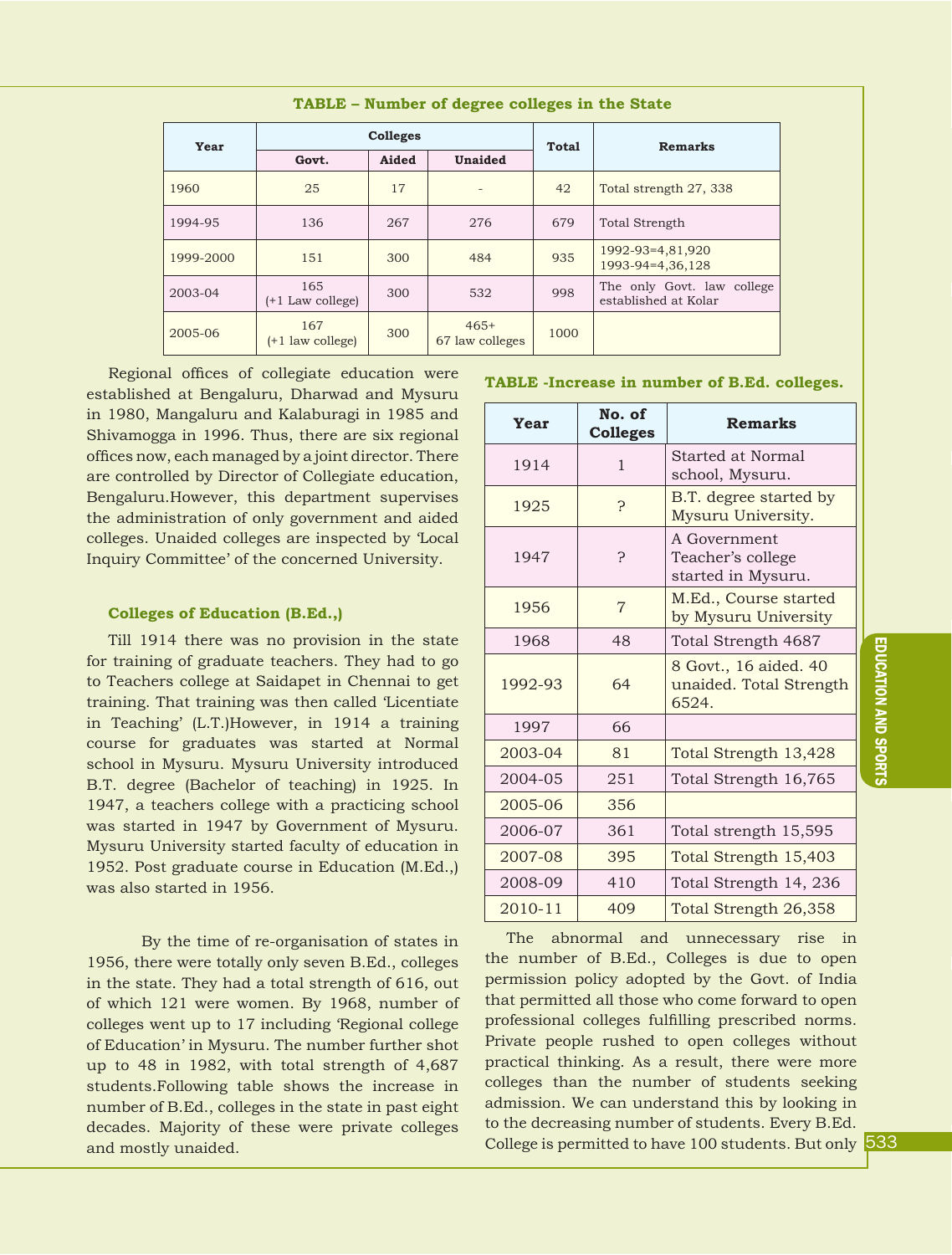about half of that capacity in filled. In 2010-11 many B.Ed. Colleges worked with just 20 students. As a result, in 2011-12 many B.Ed., Colleges closed unofficially without even informing the department.

State Government perhaps knew this would happen. So, in order to save the old colleges from getting closed in the wave of new colleges after through inspection, it brought a fresh 22 B.Ed. colleges which existed prior to 1986, under grant in aid system. Presently about 40 B.Ed., colleges are getting government aid to pay salaries to employees.Table below gives districtwise list of B.Ed. colleges existed in 2010-11 along with strength.

| S1.            | Year / District | Institutions   |              | <b>Enrolment</b> |           |                | <b>Teachers</b> |  |
|----------------|-----------------|----------------|--------------|------------------|-----------|----------------|-----------------|--|
| No.            |                 |                | <b>Total</b> | Female           | <b>SC</b> | <b>ST</b>      |                 |  |
| $\mathbf{1}$   | $\mathbf{1}$    | $\overline{2}$ | 3            | 4                | 5         | 6              | $\overline{7}$  |  |
|                | 2010-11         | 409            | 26358        | 15009            | 4651      | 1688           | 2903            |  |
| $\mathbf{1}$   | Bengaluru       | 11             | 839          | 444              | 120       | 31             | 104             |  |
| $\sqrt{2}$     | Bengaluru       | 94             | 2010         | 1112             | 298       | 97             | 272             |  |
| 3              | Bengaluru (R)   | $\overline{4}$ | 210          | 133              | 48        | 20             | 25              |  |
| $\overline{4}$ | Belgaum         | 19             | 1552         | 849              | 175       | 62             | 223             |  |
| 5              | Ballari         | 10             | 670          | 400              | 116       | 106            | 75              |  |
| 6              | <b>Bidar</b>    | 31             | 2035         | 1131             | 281       | 127            | 241             |  |
| $\overline{7}$ | Vijayapura      | 16             | 1303         | 620              | 228       | 28             | 133             |  |
| 8              | Chamarajnagar   | $\overline{2}$ | 147          | 86               | 66        | 22             | 16              |  |
| $\overline{9}$ | Chikkaballapura | 5              | 434          | 72               | 49        | 23             | 39              |  |
| 10             | Chikkamagaluru  | 5              | 367          | 253              | 77        | 20             | 41              |  |
| 11             | Chitradurga     | 13             | 1139         | 552              | 191       | 206            | 131             |  |
| 12             | D. Kannada      | 14             | 794          | 658              | 71        | 36             | 112             |  |
| 13             | Davanagere      | 14             | 1218         | 665              | 188       | 144            | 115             |  |
| 14             | Dharwad         | 12             | 1111         | 626              | 195       | 73             | 105             |  |
| 15             | Gadag           | 9              | 703          | 365              | 96        | 53             | 85              |  |
| 16             | Kalaburagi      | 29             | 2412         | 1469             | 460       | 35             | 232             |  |
| 17             | Hassan          | 9              | 824          | 530              | 202       | 21             | 83              |  |
| 18             | Haveri          | $\overline{7}$ | 513          | 376              | 82        | 55             | 57              |  |
| 19             | Kodagu          | $\mathbf{1}$   | 94           | 80               | 18        | $\overline{4}$ | 6               |  |
| 20             | Kolar           | 14             | 857          | 397              | 163       | 18             | 100             |  |
| 21             | Koppal          | 6              | 469          | 253              | 52        | 54             | 47              |  |
| 22             | Mandya          | 10             | 784          | 488              | 248       | 19             | 74              |  |
| 23             | Mysuru          | 15             | 1399         | 794              | 357       | 145            | 123             |  |
| 24             | Raichur         | $\,8\,$        | 636          | 306              | 165       | 75             | 60              |  |
| 25             | Ramanagara      | $\mathbf 5$    | 403          | 245              | 149       | $\,8\,$        | 37              |  |
| 26             | Shivamogga      | 13             | 1026         | 672              | 155       | 51             | 110             |  |
| 27             | Tumakuru        | 19             | 1466         | 777              | 298       | 107            | 141             |  |
| 28             | Udupi           | $\mathfrak{S}$ | 182          | 170              | 15        | $\overline{7}$ | 24              |  |
| 29             | Uttara Kannada  | $\overline{7}$ | 482          | 363              | 36        | $8\,$          | 58              |  |
| 30             | Yadagiri        | $\overline{4}$ | 279          | 123              | 52        | 33             | 34              |  |

#### **TableB.Ed., Training Colleges**

*Source: State Educational Research & Training Centre. Note: Col.No.2 Includes Govt./ Aided/Un-aided colleges.*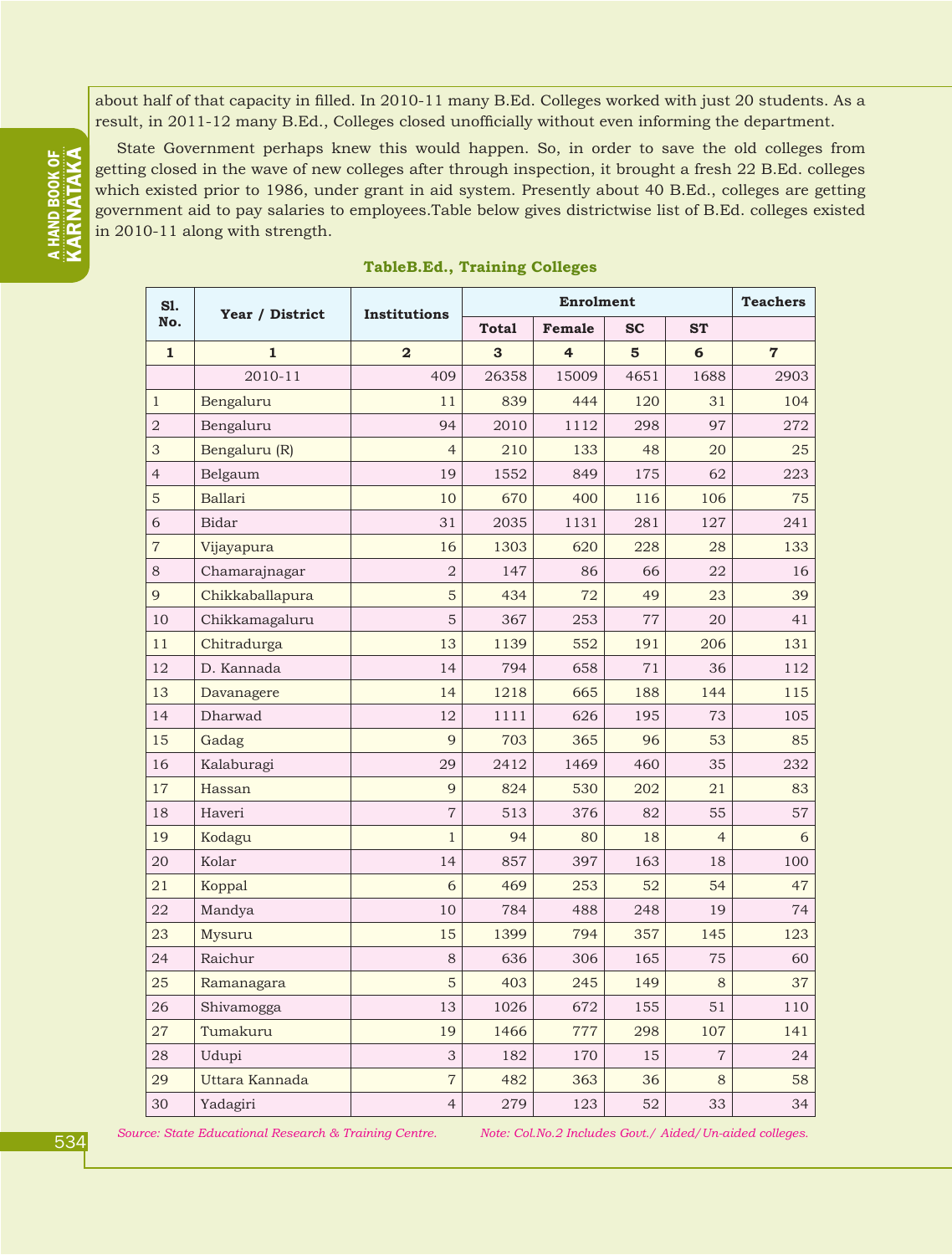#### **University Education**

There are 22 universities in Karnataka. Some of these run post graduate courses in subjects taught in degree colleges. They also provide opportunity for doctoral research in those subjects (eg Languages, History, Sociology, Economics, Physics, Chemistry, Maths etc.) But there are some other universities which regulate the study and research in certain specialized fields like medical, Horticulture, Veterinary science, folklore etc.

Mysuru University was the first one to be established in Karnataka. It was started in 1916 by then king Krishnaraja wodeyar-IV of erstwhile Mysuru state.Prior to its establishment, higher education in Southern and coastal Karnataka was controlled by Madras University, Chennai. Northern part of Karnataka was under the mercy of Bombay University and Osmania University for higher Education till independence.

Karnataka University was started at Dharwad in 1949. Then it had the whole north Karnataka under its Jurisdiction. Bengaluru University came into existence in 1964 with the then Bengaluru and Tumakuru districts under its Jurisdication. The Coastal district of Dakshina Kannda, which was under Mysuru University till 1980, got a separate Mangaluru University in 1980. Present Mangaluru, Udupi and Kodagu districts are covered by that University.

Kalaburagi University was also started in 1980 with Bidar, Kalaburagi and Raichur districts in its Jurisdiction. Till then these three districts were covered by Karnatak University itself. Kuvempu University was started in 1987 with Shivamogga, Chikkamagalur and Chitradurga districts. Till then these districts were under the jurisdiction of Mysuru University.

Later, Sri Krishnadevaraya University was started at Ballari in 2010 taking some area from Kalaburagi University. Similarly, 'Rani Chennamma University' was started in the same year at Belagaum reducing the Jurisdictional burden of Karnataka University. There is a proposal to bifurcate Bengaluru University into two universities. Tumakuru University was started in 2004 with only Tumakuru District as its Jurisdiction.

All these universities have post graduate courses in different subjects. Some new universities like Vijayanagar Sri Krishna Devaraya University, Rani Chennamma University, and Tumakuru University do not have all faculties in P.G. But their effort is going on to have all faculties.Now decentralization of post-graduate education has begun for the past ten years. That means, Universities are allowing the colleges affiliated to them, to run post-graduate courses of their choice. If prescribed norms are met, then university permits those colleges to open post-graduate departments. By this, P.G. education is also being imparted at centers outside the campuses.

This policy has two advantages. Firstly, it reduces economic and administrative burden on the part of universities. Secondly, it enables aspirants to get higher education near their native places. So that, their expenses are lessened.

Another policy is also introduced in P.G. education for the past 15 years. That is the system of 'merit seats' and 'payment seats'. Merit seats in every P.G. branch is allotted purely on the basis of merit and reservation. They have to pay less fee. While payment seats are given to those who are less merited and have to pay higher fee. But in both the cases, aspirants have to go through an entrance examination. Those who top the list will get merit seats and the later ones will get the payment seats.To enable SC, ST and minority students to get post-graduates education, scholarships are provided by Government.

Mysuru University has its campuses at Mandya and Hassan also, apart from its main campus 'Manasa Gangotri' at Mysuru. Kalaburagi University has, apart from its main campus at Kalaburagi, another campus near Raichur.Apart from providing direct education,Universities are providing distance education also. Except newly formed universities, old universities like Bengaluru, Karnataka, Kuvempu and Kalaburagi universities have 'Directorate of Distance education' and providing undergraduate and post graduate degree /diploma/ certificate courses in various disciplines. The distance education wing of Mysuru University was later converted into a separate 'Karnataka State open university' in 1990s and got fully independent status and establishment. It is now developed on the lines of 'Indira Gandhi National Open University'. It provides distance education in various subjects, both in Kannada and English mediums. This KSOU has study centers in all district head quarters in the state.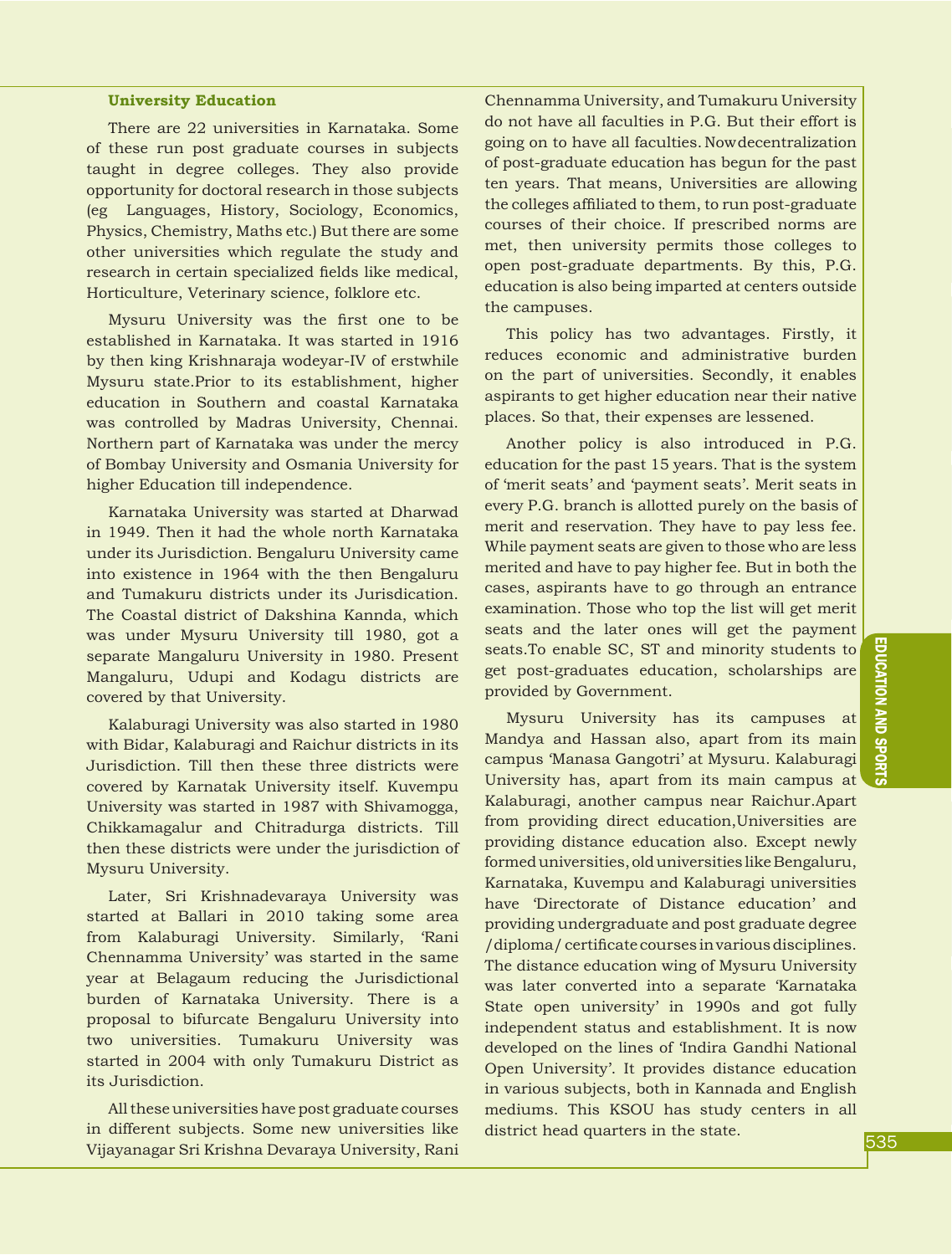a HAND BOOK OF KARNATAKA

**IGNOU:** 'Indira Gandhi National open university' also has its regional centre in Bengaluru since 1987. It has as many as 50 study centres in the state. It provides distance education mainly in English medium, though in some subjects,lessons are offered in Hindi medium also. IGNOU makes good use of multimedia to provide distance education.

#### **Special Universities**

Apart from above mentioned general universities, there are universities in state, established for specific purpose. Their jurisdiction is vast but function is limited to a single discipline or related disciplines. They are:

#### **Kannada University**

This is a University established in 1991 at Kamalapura, near famous Hampi archeological site, exclusively for the study of Kannada and develop Kannada language and literature with necessary content books in various subjects. It is developed in a vast area of 230 hectares. It has different departments for the study ofmanuscripts, epigraphy, folklore, translation, tribal culture etc. Apart from that it has a centre for teaching sculpture. It runs some post-graduate degree and diploma courses also. Integrated five year course is also open for graduates where in a graduate once admitted can come out with M.A. and Ph.D. degrees.

The university has experienced teaching faculty consisting of senior professors, professors and assistant professors. Full time research scholars study in campus and do their research work under the guidance of respective guides. Researchers outside the campus are working in different institutions/departments and carryout research work at their leisure time according to the guidance obtained from their guides here. The University has strict rules for registering and awarding Ph.D. degrees. At its annual convocation every year. It is called 'Nudi habba' (language festival). Then it awards honorary doctoral degrees called – 'Nadoja' to different achievers. It is interesting to note that even illiterates are awarded with this Nadoja award for their excellence in folklore, folk medicine etc. The number of such honorary award is usually restricted to five every year.

Prasaranga or publication division is another important part of Kannada University which publishes books in Kannada and various subjects. Sofar it has published nearly 1,000 books, both big and small. These publications include encyclopedias, dictionaries, volumes on History and science, ephigraphy, folklore etc. This prasaranga has a sales section at Government law college, Bengaluru apart from one at the main campus."Vidyaranya' is the name of the campus. Here, there is a good library, open-air auditorium, administrative block, palm-leaf manuscript library, different departments, a gallery hall, faculty chambers etc.

Kannada University had brought out many prestigious publications. Its main aim is 'Not only to share knowledge, but also to produce knowledge'. Jnanapeeta laurette poet Dr. Chandrashekar Kambara was the founder vice-chancellor of this university. He served it for two terms. After him, noted scholars like Dr. M.M. Kalaburgi, Dr.H.J. Lakkappa gowda, Dr. A Murigappa served the university as top heads.Presently, Dr. H.C. Boralingaiah is the vice chancellor.

#### **Rajiv Gandhi University of Health Sciences (RGUHS)**

This university was established on 1st June 1996. This university takes care of medical education (in different systems like-ayurvedic, Allopathy, Unani, Homeopathy etc.) and education in nursing sciences. So, all kinds of medical and nursing colleges are monitored by this university throughout the state. Presenty the main campus of the university is being developed near Ramanagar, outside Bengaluru. Two regional centres are also established as one each at Belagavi and Kalaburagi.

Number of Medical colleges and the strength, under the control of this university is shown in the next table.

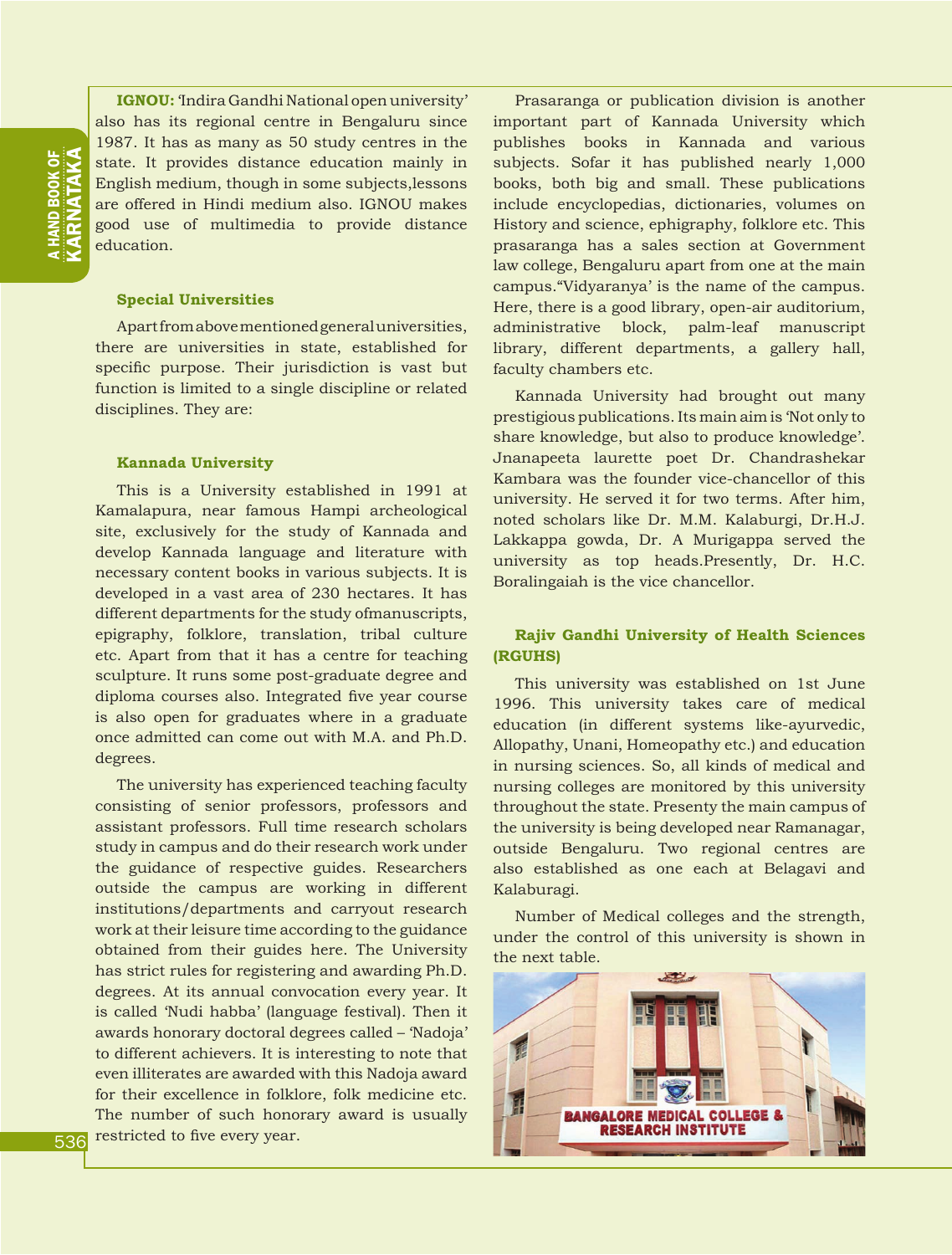| S1.<br>No.     |                            | <b>No. of Colleges</b> |         | <b>No. of Students</b> | Total |       |
|----------------|----------------------------|------------------------|---------|------------------------|-------|-------|
|                | <b>System of Medicine</b>  | Govt.                  | Private | <b>Boys</b>            | Girls |       |
| $\overline{1}$ | Indian System $(2010-11)$  | 6                      | 68      | 5198                   | 6413  | 11611 |
| 2              | Allopathy System (2009-10) | 39                     | 39      | Details not available  |       | 4855  |
| 3              | Dental Colleges (2009-10)  | 44                     | 44      | Details not available  |       | 2990  |

**Table Medical colleges in Karnataka with students strength**

History of development of medical education in Karnataka is interesting. First Medical school was started at Bengaluru in 1917. It was providing a four year course called 'Licentiate in medical practice' (LMP). First medical college imparting MMBS education was started in Bengaluru in 1929 but it was shifted to Mysuru the next year, i.e., 1930, and came to be called- Mysuru Medical College. It was well expanded in 1940. The medical school at Bengaluru was closed finally in 1956 after the abolition of LMP course.

State government started a medical college at Bengaluru in 1954. Private entrepreneurs started Kasturba medical college at Manipal in 1953. State Government started another medical college at Hubli in 1956. By 1980, there were 12 medical colleges providing MBBS course, out of which only 4 were government and rest private. A government Medical college was started at Ballari in 1961 and was given autonomous status in 1995.

In the year 1993-94, there were 19 modern medical colleges (MBBS) in the state of which only four were government institutions. But by 2009-10 thenumber rose up to 39 out of which at least seven were of government. Totally, 4855 students were studying in these colleges.There were 41 dental colleges in the state by 1993-94, out of which only one was of government. But in 2009 – 10 number of these colleges went up to 44 with a total strength of 2,990 in them. The additional three were also established by private bodies. Presently, in 2012, many dental colleges have vacant seats.

By 1993-94, there were 16 colleges of Ayurvedic medicine in the state. Out of these, only two (one each at Mysuru and Bengaluru) were government colleges. 'College of Indian medicine, Mysuru' was established in 1908 and 'Jayachamarajendra College of Indian medicine – Bengaluru' was started in 1967. Both have P.G. courses also. But number of these Ayurvedic colleges jumped up

to 56 by 2010, six of them being govt. colleges. Number of Homeopathic medical colleges in 2010-11 was 11, unani colleges was four and 'Nature cure and yogic science' were only 3. All these colleges (11+4+3=18) are in private sector. There were 11 colleges of nursing sciences in the state during 1993-94, including one government college, Bengaluru. Now there are 325 colleges, out of which, 237 colleges run M.Sc. course also.

There were 54 Pharmacy colleges in 2009-10 in the state. The number went up to 94 in 2010-11. Only one Pharmacy College is run by government. Out of these, post-graduate education in Pharmacy (M.Phrama) is being offered at 31 colleges including the government college, Bengaluru. During 2010-11 admission was made only to 78 private Pharmacy colleges out of 93 that existed.

#### **University of Agricultural Sciences**

This University takes care of agricultural, sericulture and Forestry Colleges. This University is situated at Hebbal, Bengaluru.Only one sericulture college is giving Bachelor degree in the subject. It had 33 students and 19 teachers in the year 2010-11. It is located at Chintamani in Kolar district.There is one forestry college under this university. It gives Bachelor's degree and Master's degree in the subject. In the year 2010-11 it had 43 students in the degree course out of which 8 were ladies. Five students were in the P.G. Course out of which two were ladies. Totally the college has 13 teachers. It is located at Ponnampete in Kodagu district.

There only five agriculture colleges under the jurisdiction of this university. In the year 2010- 11 564 students were studying in the Bachelor's degree course, out of which an encouraging 267 were ladies. Totally 133 students belonged to SC/ ST category. There are 185 teachers in these five colleges.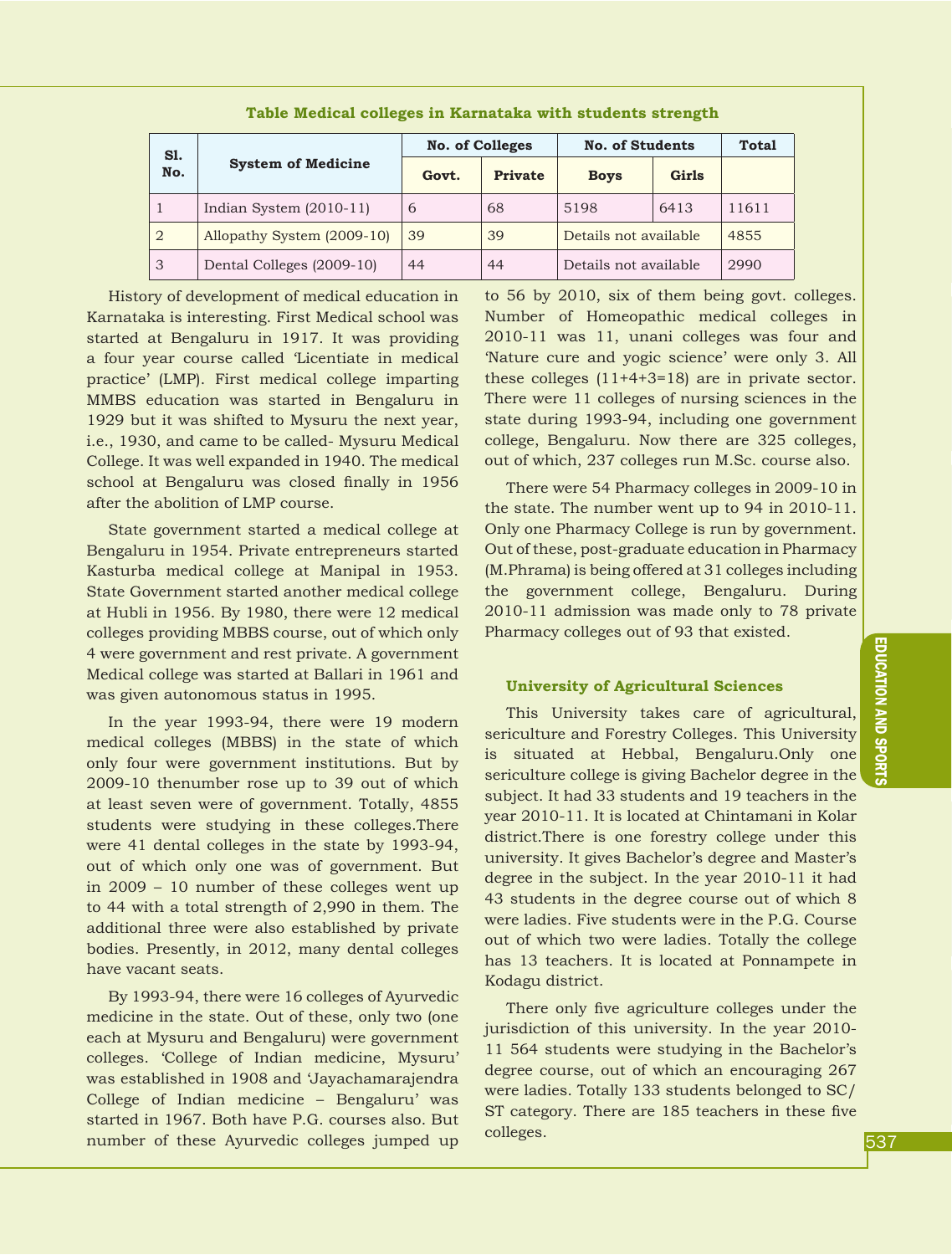Out of these five colleges two institutions provide Master's degree course in agriculture (M.Sc., Ag). In 2010-11 a total of 250 students were studying in these courses out of which 97 were ladies and totally 41 students belonged to SC/ST category. However, for doctoral degree 79 candidates were working in 2010-11 out of which 30 were ladies and 14 were SC/ST candidates out of these 79.

A separate university of agricultural sciences is working at Dharwad with a fine campus and farm field. It runs courses similar to Bengaluru Agriculture University.

#### **University of Veterinary Sciences-Bidar**

A separate university for the study of Veterinary Science and animal health was started at Bidar in the year 2004. To facilitate the expansion and research in this field. College of Dairy science, Veterinary science and Fisheries science come under the preview of this university. Its full official name is – `Karnataka veterinary, Animal and Fisheries Sciences University'.

Number of these different colleges and courses offered in them is indicated in the following table.

| <b>S1.</b>                          | Type of                | <b>Instructions</b>      | <b>Courses</b>       |              |                | <b>Teachers</b> |                |     |  |
|-------------------------------------|------------------------|--------------------------|----------------------|--------------|----------------|-----------------|----------------|-----|--|
| No.                                 | College                |                          |                      | <b>Total</b> | Gents          | <b>Ladies</b>   | SC/ST          |     |  |
|                                     | Dairy                  | $\overline{2}$           | Bachelor's<br>degree | 57           | 37             | 20              | 9              |     |  |
| $\mathbf{1}$<br>science<br>colleges | $\mathbf{1}$           | <b>Masters</b><br>degree | 6                    | 3            | 3              | $\overline{2}$  | 30             |     |  |
|                                     |                        | $\mathbf{1}$             | Doctoral             | $\Omega$     | $\Omega$       | $\Omega$        | $\Omega$       |     |  |
|                                     |                        | $\overline{4}$           | B.V.Sc.,             | 228          | 172            | 56              | 31             |     |  |
| $\overline{2}$                      | Veterinary<br>Colleges | $\overline{2}$           | M.V.Sc.              | 68           | 54             | 14              | 8              | 185 |  |
|                                     |                        | $\overline{2}$           | Ph.D.                | 20           | 17             | 3               | 3              |     |  |
| Fisheries<br>3                      |                        | $\mathbf{1}$             | B.Fsc.               | 44           | 26             | 18              | $\overline{7}$ |     |  |
|                                     | Science                | $\mathbf{1}$             | M.Fsc.               | 08           | 5              | 3               | 8              | 19  |  |
|                                     |                        | $\mathbf{1}$             | Ph.D.                | 03           | $\overline{2}$ | $\mathbf{1}$    | $\overline{0}$ |     |  |

**TABLE – 19Details of colleges, courses and students in colleges under vet.univ.in 2010-11**

#### **Technical Education – Visvesvaraya Technological University**

Modern technical Education in state began as early as in 1862. In that year the first technical institute was started in Bengaluru, affiliated to Madras University. Another technical institution was started in Bengaluru itself in 1873. In this institute students were prepared for lower services in P.W.D. In the same year 1873, the industrial training institute was started at Dharwad also. Industrial schools were established in Hassan and Mysuru in 1889 and 1892 respectively. A similar school was started at Bidar in 1902, which tought Bidri work. School of Mechanical engineering was started in Bengaluru in 1913. Later, 'Industrial training Institutes' were started by government at different places in the state like – Chickmagalur, Shivamogga, Chitradurga, Chikkaballapur, Doddaballapur, Sagar and Nelamangala. Two major industrial schools viz- Chamarajendra Technical Institute Mysuru and weaving institute, Bengaluru were also started. These schools were later brought under the control of Department of Industries and Commerce. The only grant-in-aid institute in this category was – 'The Zanana home industrial institute for women', Channapatna.

At the time of integration of states, the erstwhile Mysuru state had 14 industrial schools. In 1952, State Government constituted a 'council of technical education' and a syllabus board. D.P.I. was the ex-officio director. 'Board of Technical Education'also came into existence in 1952. It started awarding Diplomas

**A HAND BOOK OF** KARNATAKA a HAND BOOK OF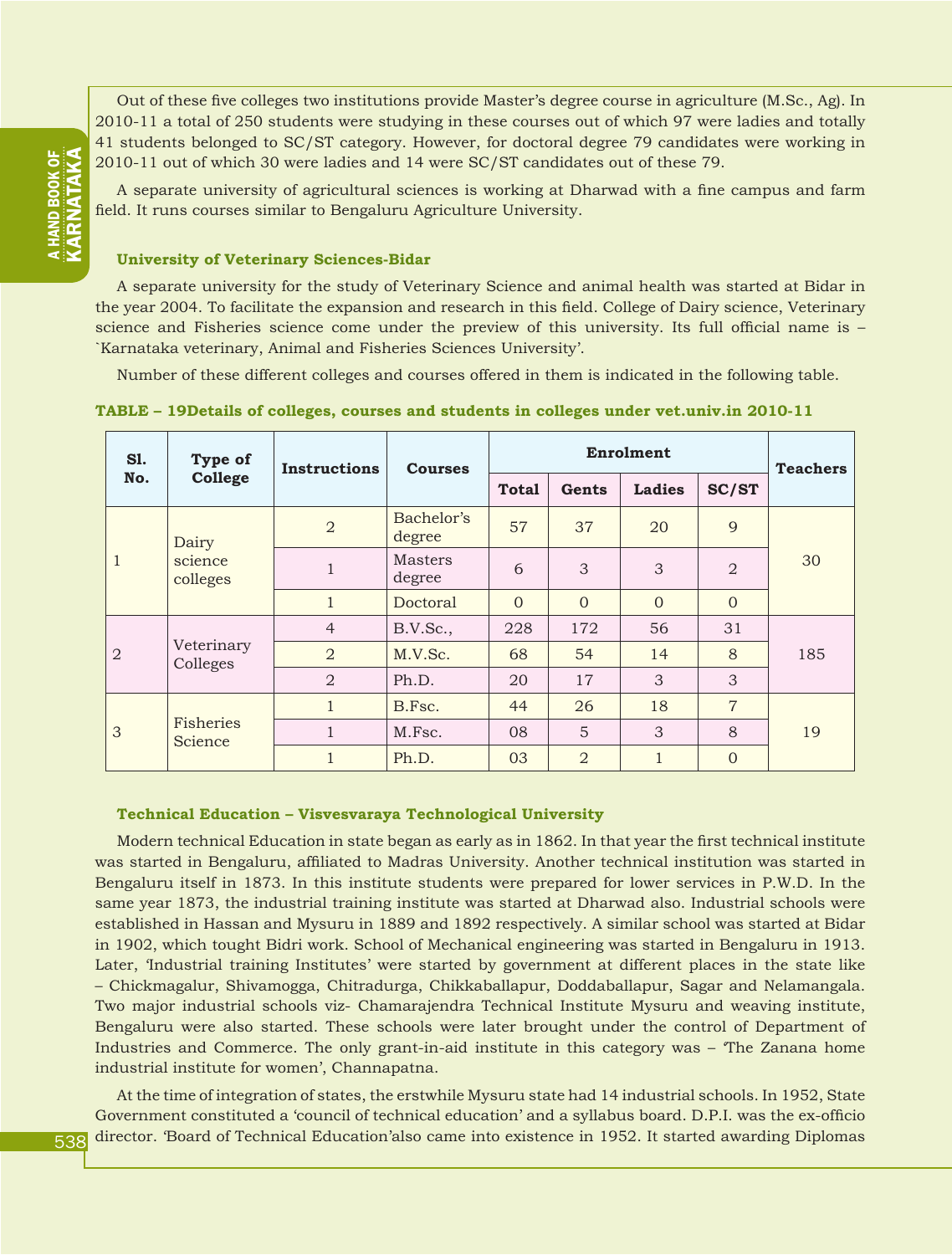science 1953-54.During the year 2010-11, there were totally 287 polytechnic institutions in the state, with a total strength of 58,039 students. Out of these – 17,119 were ladies and 40,920 were gents. Bengaluru urban district had highest number of these institutions (62). These institutes prepare students for engineering diplomas.

#### **Engineering Degree Colleges**

The first such Engineering college was started at Bengaluru in 1917 by the then Mysuru government. That was the only engineering college in the state till 1946. In that year one government and two private engineering colleges were started. By 1956,the year of re organisation of states, there were only five engineering colleges. They are 1) Govt. Engineering college, Bengaluru, 2) Government BDTEngineering college, Davanagere, 3) BMS College of Engineering, Bengaluru, 4) National Institute of Engineering, Mysuru, and 5) BVS College of Engineering, Hubli.

By 1993-94, totally 47 engineering colleges were there in the state.Only four of them were government colleges. Among 43 private colleges, only nine were aided and the rest unaided. Existence of large number of these colleges attract students from other states and countries.

To augur systematic education in these colleges, state government started separate university in 1998 and named if after the renowned engineer turnedstatesman, Late Sir M. Vishweshwaraiah, and called it 'Vishweshwaraiah Technological University'. Its main campus is established at Belagaum and a regional office is in Bengaluru.

By 1999-2000 there were 77 engineering colleges and 185 polytechnic institutions were there in the state.That apart, there were six government junior technical schools and three degree level aided fine arts colleges under the purview of Department of Technical Education. In that year one Government Polytechnic for women was started at Kalaburagi and six unaided private engineering colleges also came into existence.

By 2003-04 there were 112 Engineering degree colleges in the state (6 Government, 11 aided and other private unaided). 187 polytechnic institutes (38 govt, 44 aided and 105 unaided), six Government Junior Technical schools and three aided Arts Colleges functioned under the supervision of Vishweshwaraiah Technological University. During 2006-07. There were 122 Engineering degree colleges with a student strength of 41,853. Number of polytechnics by that time was 179 with a student strength of 32,937.

During 2010-11, there were 287 engineering diploma (polytechnic) institutions in the state with a strength of 58,039 (17,119 females and 40, 920 males). During the same year 187 engineering diploma colleges functioned with a total student strength of 63,221 (Females 24,164, males 39,057).

#### **Karnataka Folklore University**

The credit of establishing a full pledged university for the study, research and development of folklore, goes to government of Karnataka. For the first time in the whole world, Karnataka Government declared the establishment of this university by an ordinance on 28-9-2010 and Prof. Ambalike Hiriyanna was appointed as the special officer of the university on the same day.

Later, many things followed. Prof. Hiriyanna, in consultation with state government, formed different committees to select the land, to choose logo and motto for the university and for such other purposes. As these committees proceeded with their work, state government prepared the bill for establishing the university and it was unanimously passed by both the houses of the state legislature with overwhelming support. This bill replaced the earlier ordinance. Dr. A. Hiriyanna himself was chosen as the founder vice-chancellor. University came into existence from 22-7-2011.

The main campus of the university is established on a 160 acre area with varied contours, at Gotagodi village, Shiggavi taluk, Haveri district. This has good natural beauty and rich underground water. It is adjacent to NH-4. This is in the central part of Karnatka.University was formally inaugurated on 16-6-2012 and sixteen folklore scholars and senior folk artists were honoured at the inauguration function.

University has a syndicate and academic council, with five members in each. It has following six faculties viz., 1) General folklore, 2) Verbal Folklore, 3) Applied folklore, 4) Folk art tradition, 5) Traditional science and technology and 6) Subaltern studies.There are totally 17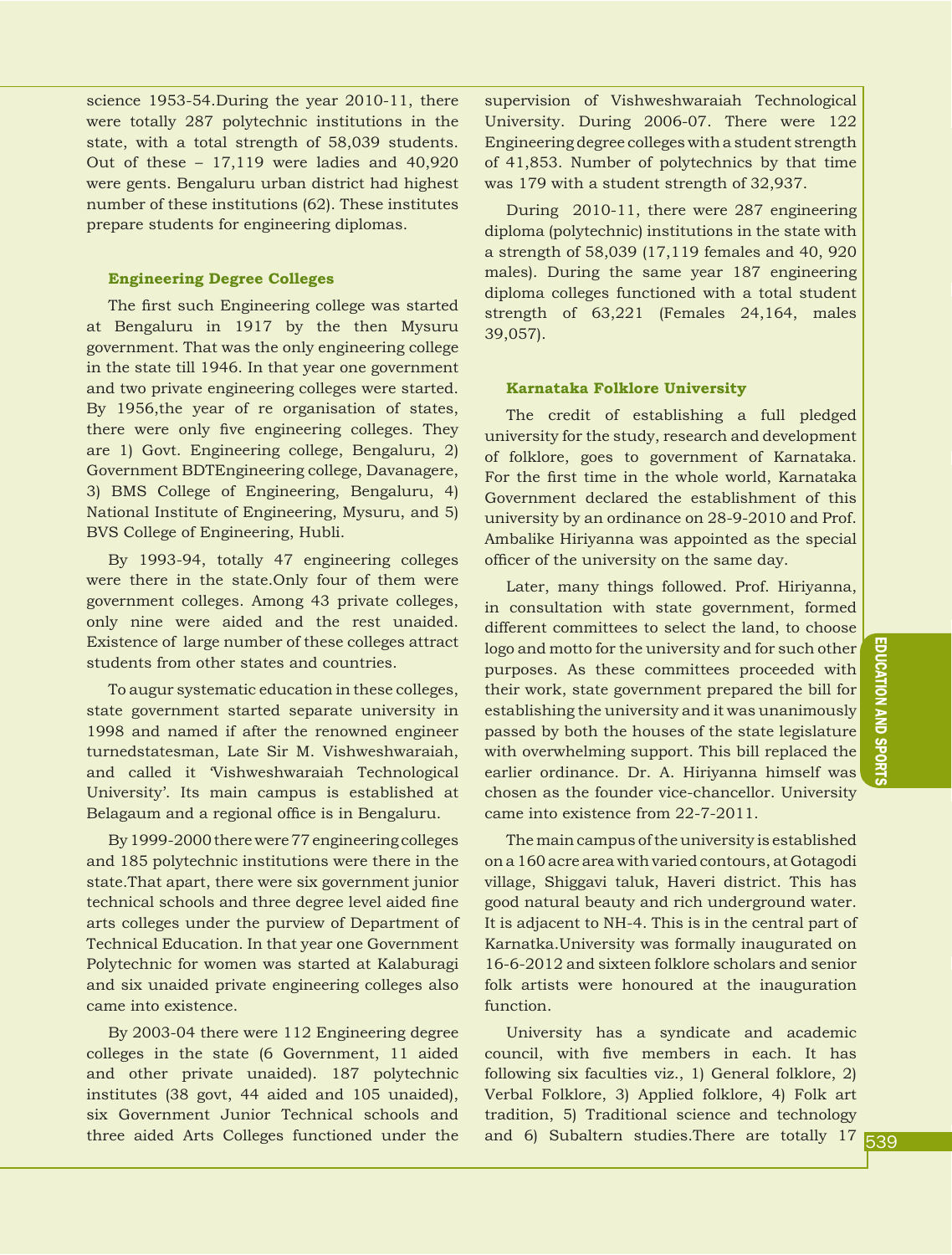departments in these faculties. In addition to this, there are six centers for academic activities. University has designed many certificate courses and Diploma Courses, Bachelor and Master degree courses and also designed. Doctoral studies are also facilitated.

University has undertaken many projects now and involved many field workers and scholars in it. Some such projects are – Grama Charita Kosha (Encyclopaedia of village history), Grama Karnataka (Folklore museum), Kannada Janapada Nigantu (Kannada Folklore Dictionary) etc. In has also awarded financial grants to 30 minor research projects by different scholars.

Motto of the Universtiy is – 'Honna bittevu holakella' which means 'we sow gold seeds in all fields' which is originally a line in a popular folk verse.University has a publication division also and already published the book- 'Janapada varsha – 2011' which contains brief review on folklore books published in Kannada during the year 2011. The book is edited by Dr. S.P. Padmaprasad, one of the senior folklore scholars in the State.University has its own website: www.janapadauni.in Its email is: kajavivi@gmail.com. It is a proud full thing for Karnataka,that it has established the first ever folklore university in the whole world.

#### **Legal Education and Law University**

The first law college in Karnataka was stated in Belagavi in 1939. It was started by Karnataka Law society, a private organisation. It was named after Raja Lakhamagowda who was the ruler of eestwhile Sirasangi princely state. By the time of reorganisation of state (1956) there were only four Law colleges, with the total strength of 758 including two women students. The course was of two years duration. Colleges in Mysuru University Jurisdiction awarded B.L. degree and those in Karnataka university area awarded LLB degree. Karnataka University also had post-graduate course (L.L.M.) in law. By 1968, number of colleges went up to 13, out of these, 8 were present in old Mysuru state, 3 in Mumbai Karnataka area (Dharwad and Belagavi) and one each in Mangaluru and Kalaburagi. Total number of students in all these colleges was 4,080 with 147 women. By 1981-82, there were 32 law colleges in state, including two university colleges (one at Bengaluru and another at Dharwad). All other 30

colleges were managed by private bodies. Many of them were run as evening colleges to facilitate employees to attend the classes.

There are two types of Law courses in the state now. i) A three year course to which only graduates are admitted, and ii) Five year course to which +2 level passed students are admitted.By the commencement of the year 1999-2000, number of law colleges in state was 68 with 23,302 students. By 2006, number of law colleges increased to 70. Out of these, one is the Government Law College, two are university Law colleges and other 67 are private colleges. Realizing the huge expansion of legal education in state, and necessity to provide separate provision for its qualitative development, Karnataka government thought of establishing a separate university for the purpose. Accordingly, Karnataka Law University was established in 2008 with Hubli as its head quarters. Now all Law colleges in the state are monitored by this university.

Apart from this, there is a separate 'National School of Law university' at Bengaluru.

#### **Karnataka state women's University-Vijayapura**

It was estalished in August 2003, in the backward district headquarters of Vijayapura.It is specially meant for developing women's education and promote women studies in the area. It supervises 70 colleges spread over 12 districts of Northern Karnataka. This university offers various UG and PG programmes leading to different degrees. These coursesare not only in languages, but also in humanities, science, Fashion Technology, etc. Home science, Physical education are also taught Here.The University has dual degree programme also.

The university has an IGNOU study centre also and it is an attempt to provide distance education. Worth mentioning effort of the university is the establishment of a 'Women's Technology Park'.It has different divisions like-'Bio-Diesel Technology','Bio-informatics Facility centre','Food processing training centre' etc,that are handled mostly by women.

#### **University of Horticultural sciences-Bagalkot**

Established in 2004, this university is rightly centred at Baglkot, a district head quarters in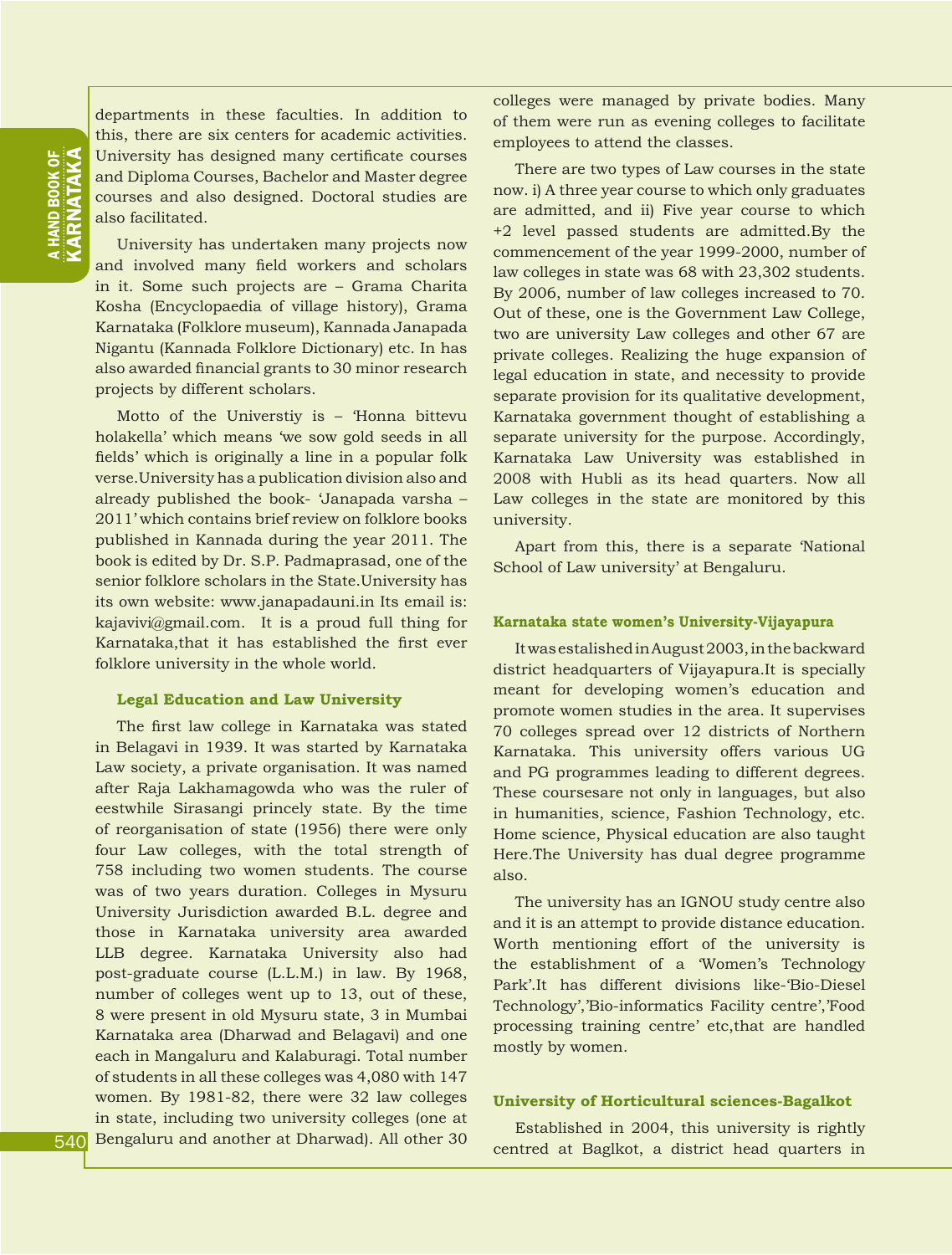North Karnataka.That area is rich in plantation crops like Sapot, Pom granate, grapes, fig, lime, sweetlime, etc. Different types of vegetables are also grown there. The university has ten horticulture colleges, affiliated to it.It also has five research centres.University has a three tier education system in which it awards diploma, UG and PG degrees.

#### **Centers of Higher Learning**

Apart from Universities, there are some centers of higher learning in the state, as its proud jewels. These are of International fame. They are 1) Indian Institute of science – Bengaluru, 2) Central Institute of Indian languages – Mysuru, 3) Regional Centre of CIIL – Mysuru, 4) Regional Institute of English. Jnanabharathi, Bengaluru, 5) Central Food Technological Research Institute, Mysuru, 6) National Law School, Jnanabharathi, Bengaluru, and 7) Indian Institute of Management, (IIMB), Bengaluru.

#### **Indian Institute of Science (IISC), Bengaluru**

This institute of world fame was established in Bengaluru in 1909 by generous contribution of funds by Jamshedji N. Tata and allocation of vast land by the then ruler of Mysuru state Sri Krishnaraja wodeyar IV. It is the top ranking institute in terms of research output. Admission to this university is made on national basis. It augurs for researches in basic and applied sciences. It also runs integrated courses in different branches of science.

The campus spreads over a green land of 372 acres in the beginning. Later also, state government has allotted free land. Now the total area of 443 acres. This institute got the status of 'Deemed university' in 1956. This institute is popularly called – 'Tata institute' by Bengaluruans as J.N. Tata contributed generously for its development. IISC now has more than 40 departments. Its library is considered as one of the best scientific and technical libraries in India. Apart from main Library, independent departmental libraries are also there.

Institute has the credit of having the services of late Sir C.V. Raman etc as its directors in the early years. Now also, many luminaries who have world level contacts in respective fields are in the teaching faculty.Recently, it celebrated its centenary in the year 2009.

#### **Central Institute of Indian languages – Mysuru**

This institute is maintained directly by ministry of HRD, of union government. This is a national level institute aimed to perform research for the development of Indian languages. This sponsors researches in the study of various Indian Languages and method of teaching them. It prepares textbooks, helps researches and publication in Indian languages, organize workshops and seminars. But it doesn't prepare students for any degree.

#### **Regional centre of CIIL, Mysuru**

The Central Institute of Indian Languagescentre has four regional branches in four directions of India-east, west, north and south. The southern regional centre is present in Mysuru itself at Manasagangotri campus, at little distance to CIIL. This regional centre conducts courses for high school teachers in learning any other Indian language of their choice. Duration of that course is ten months. Apart from that, the institute also conducts workshops etc. for teachers.

#### **Regional Institute of English (RIE)- Bengaluru**

This is the Southern regional centre of 'central Institute of English and Foreign Languages'- Hyderabad. This regional office is situated in Bengaluru university campus (Jnanabharathi), Bengaluru. It runs diploma courses in teaching English. It has a language lab, library, hostels etc. It organizes workshops for teachers to orient them in different aspects of English like phonetics, English grammar, teaching methods etc. It has also produced audio tapes and CDs in spoken English.

#### **Central Food Technological and Research Institute – Mysuru**

This is called CFTRI for short. It is working under council of scientific and Industrial Research (CSIR). This centre was established in 1950.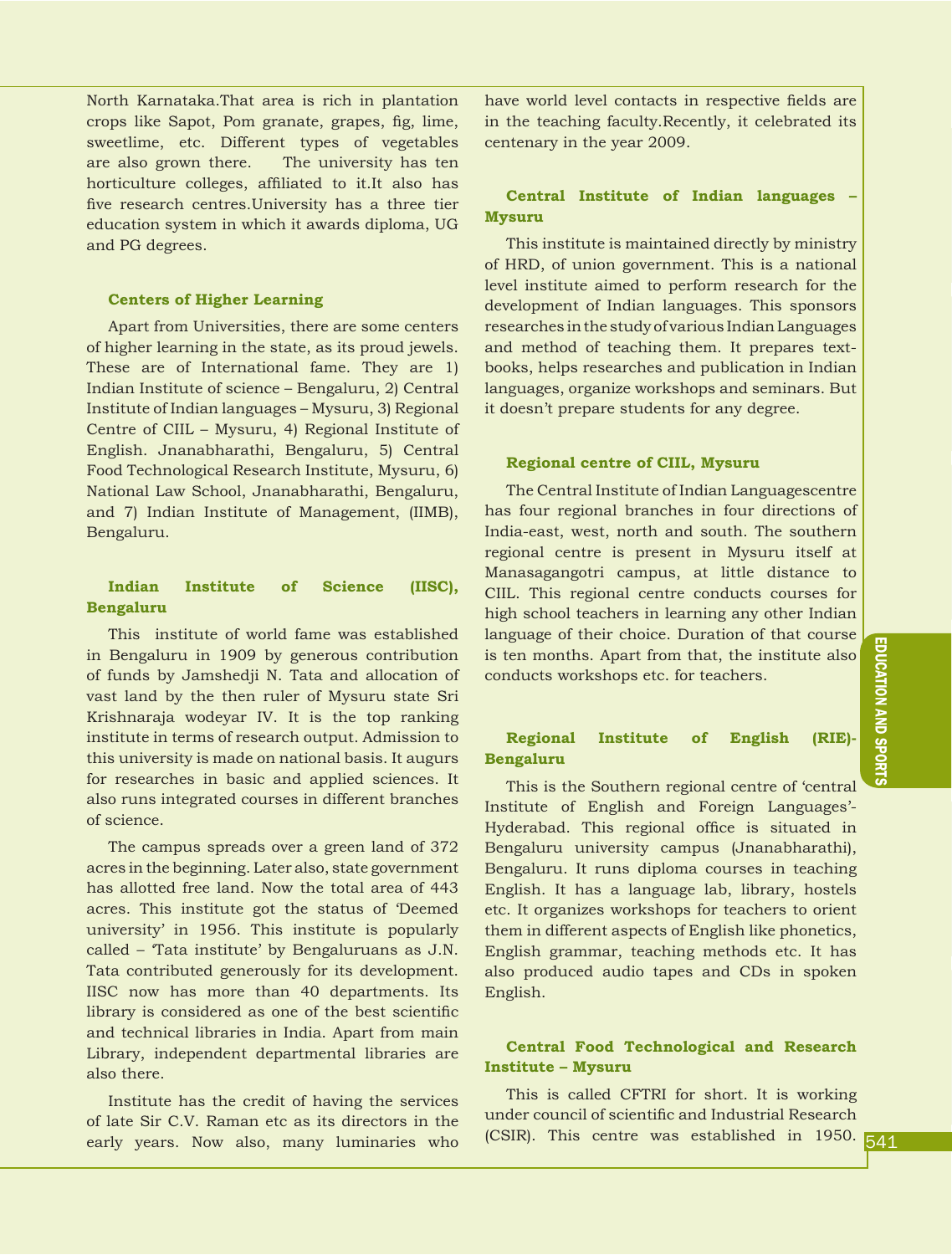It conducts research mainly in the fields of 1) Biochemistry and Nutrition, and 2) Food and vegetable Technology

In each of the above main courses, each division has many departments. Some such departments are – Food Engineering, Food Microbiology, Food packing Technology, Human resource development, etc.

After 62 years of its meaningful existence, CFTRI now stands as one of the world's largest and most diversified food technology laboratories in the world. Started with only 3 persons it now has more than 300 scientists, technologists, and engineers and more than 400 technicians, skilled workers and support staff.

#### **National Law School University, Bengaluru**

This is another monofaculty university in the state. This prestigious institute was started in 1988. It is situated just attached to Jnanabharathi campus, i.e., head quarters of Bengaluru University. It is a national level institution running a five year Law course. Students who have completed +2 level can join this course. Selection is made on All India basis.

#### **Indian Institute of Business Management, Bengaluru**

This Institute is one among the top 100 business schools in the world. It was established in 1978 by Govt. of India. This institute is well known for excellence in research and scholarship of global character.The Institute has a beautiful campus of 40 hectares. It runs courses in different disciplines like-public policy, Enterprise resource planning, Insurance research and Management, etc. It has a separate 'Distance Education' branch also.A special programme of one-year duration called – 'Executive post-graduate programme in Management' (E-PGP) is also conducted by IIMB.

#### **Libraries**

There is a separate 'Directorate of public libraries' in state. The topmost officer in the department is called 'State Librarian'. However, the minister in charge of the department will be having another department also in his charge. State Central Library is housed in the heritage red building situated in Cubbon Park, Bengaluru. It also houses State Librarian's office and copyright registration section.

Department of libraries has its branches upto taluk level. Apart from that, village panchayats also have libraries supervised by the departments. In some cities like Tumakuru, Shivamogga etc. The department has mobile libraries also, which have a library set on a van. This vehicle halts at notified distribution points in the city and facilitates member readers to exchange books for reading.In the year 2004-05 there were 3,680 different kinds of libraries in the State. This included 15 mobile libraries. In the year 2006-07 number of libraries rose to 5,683. As on 31.3.2011, the department had a total of 7235 libraries. Details are 1) Reading rooms in cities – 101, 2) Mobile libraries in cities-10, 3) Gram Panchayat libraries – 5766, 4) Slum area libraries – 472, and 5) Mobile libraries in areas other than cities – 93. (Source: Directorate of public libraries.). Directorate of Public libraries has budget allotment for its expenditure. Every year it purchases good literary books from publishers and authors and distributes it to its branches. This supports both libraries and writers.

#### **Physical Education and Sports**

Karnataka has developed ample of opportunities for physical education and sports.Physical Education came to be recognized as a discipline that needs methodical training, in pre-independence days itself. Now every university providing general education has a separate department for physical education, training students for B.P.Ed. and M.P.Ed. degrees. Even monofaculty universities have a director for physical education and sports who organizes sports competitions etc. The department of public instruction also has a separate wing to look after this at school levels.

A college of physical education was started by state government in Bengaluru in 1959. Here graduates were admitted for D.P.Ed. course. After some years C.P.Ed. course was also introduced for those who had passed matriculate examination and interested to take a career as physical education teachers in schools. But after some years, C.P.Ed., course was abolished as it was felt that training was too insufficient. YMCA Bengaluru started a college that prepared students for B.P.Ed., and D.P.Ed., courses. Mysuru University started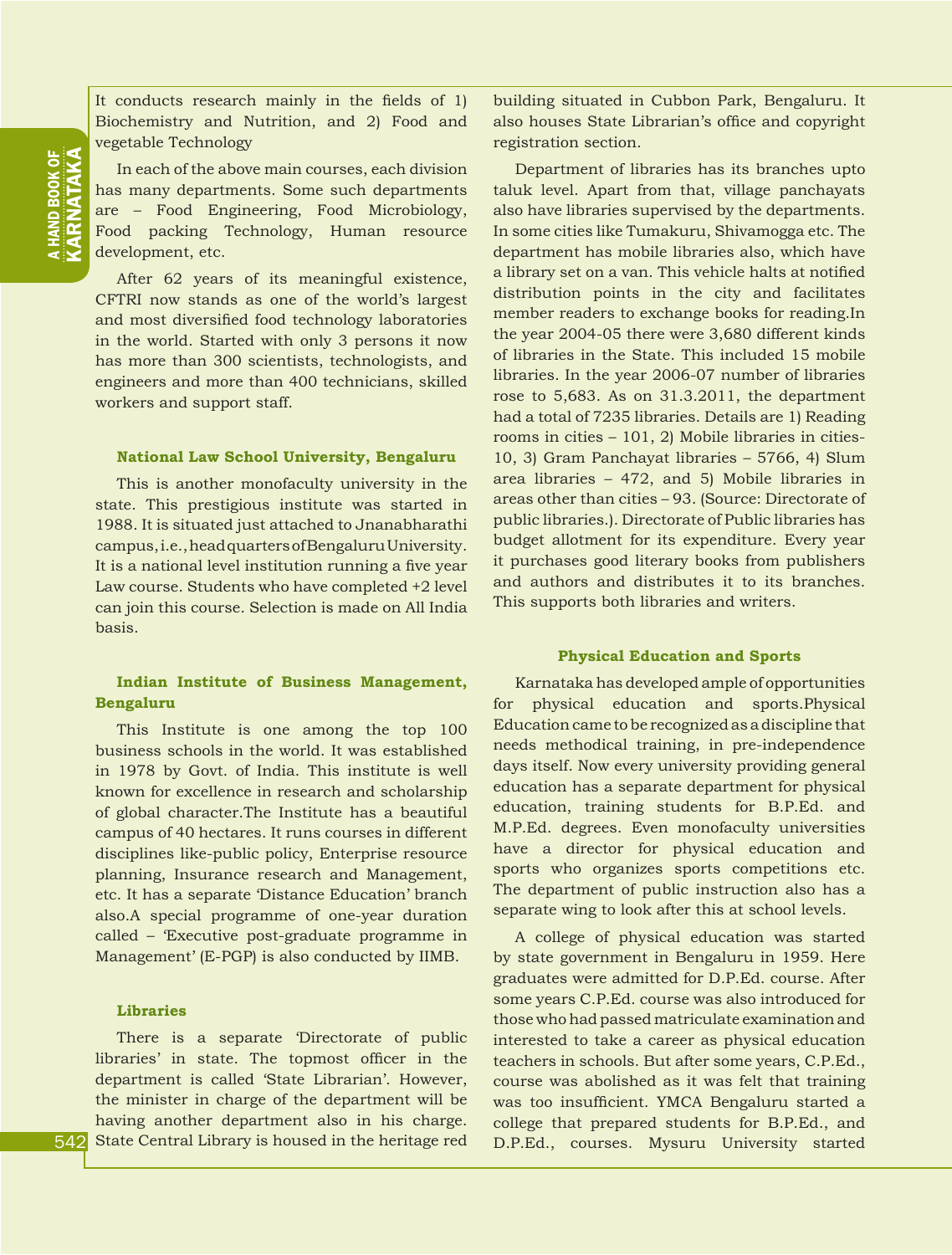a college of physical education in 1972 and Bengaluru University runs two such colleges. All these offer B.P.Ed., courses.

Now there are many colleges of physical education which offer B.P.Ed., course, run by private managements. Some religious mutts who run educational institutions are running B.P.Ed., Colleges also. Sri Siddaganga mutt at Tumakuru is one such example.Some private managements are running B.P.Ed., colleges in an extremely fine manner. Alva's Education foundation at Moodabidri (Dakshina Kannada District) is perhaps the best example among them.

Karnataka since ages, encouraged rural sports and games to a great extent. Sports like wrestling had royal patronage also. Mysuru wodeyar kings held annual wrestling competitions during Dasara festival and that is being done now also. Majority of villages had wrestling Gymkhanas, and there village youths used to perform body building exercises and practice wrestling. Some of them exist even now. In Northern Karnataka area also, wrestling was very popular and now also it retains its popularity to considerable extent.Establishing 'Vyayamashalas' came to be considered an important activity during freedom struggle. They were started at different places like Dharwad, Ballari, Kottur, Bengaluru, Bantawal and other places. 'Hindustani sevadal' started by Dr. N.S. Hardikar encouraged physical exercises, sports considerably along with inculcating patriotism.

#### **Sports persons**

Karnataka has a galaxy of sports persons of national and international fame.

- 1. **Foot Ball –** Amjad Khan
- 2. **Hockey –** Allen schofield, Appaiah, M.R. Ganesh, C. Deshamuthu, Miss. Elvira Britto, B.P.Govinda, Mrs. Mac Britto
- 3. **Mountaineering –** Anantha K.R. Krishnan kutti
- 4. **Athletics-** Angel Mary, Ashwini Nachappa, Vandana, Nirmala uttaiah, Gabriel, Sylvia paias.
- 5. **Basket Ball-** Anil Kumar
- 6. **Swimming (women) –** Anisha Prasad, Nisha Millet.
- 7. **Billiards –** Aravind Savoor, Michael Farriera, Pankaj Advani.
- 8. **Volley ball –** Ashwatthaiah, M.S. Madegowda.
- 9. **Cricket-** Brijesh Patel, G.R. Vishwanath, SMH Kirmani, Roger Binny, B.S. Chandrashekhar, Robin Uttappa, A.V. Jayaprakash, Javagal Sreenath, Venkatesh Prasad, Sunil Joshi, Anil Kumble, EAS Prasanna.
- 10. **Cycling-** Dev Prasad, Jugtha kahai.
- 11. Shuttle Badminton Prakash Padukone
- 12. **Kabaddi –** Subbanna, M. Krishne gowda, H.N. munivenkatappa.
- 13. **Chess-** Sridharan R, Shylendra D.N., Ravindran R, Srikrishna Udupa (Blind chess).

The above list is neither complete, nor exhaustive. There are many more to be added. List of achievers in 2009-10 are given at the end.After the establishment of Department of youth services and sports, government of Karnataka is providing facilities to sports persons and looking after the stadiums in the state through this department.

There is a 'Regional Institute of sports'established at Bengaluru as the regional branch of National Institute of Sports. It is the will of the state government to have at least one stadium in every taluk head quarters. As a result, out of 180 taluks in the state (in 2011) more than half of them have fully developed stadiums and about 20 are in the making.

Every district has a youth services officer and he is responsible for the progress of sports in the district. His office isusually housed in the pavilion of the stadium in district head quarters. State Government is encouraging sports also by the way of giving away the prestigious awards like – Ekalvya and Arjuna awards. Prestigious Dronacharya award given to a sports coach is also bagged by some Karnataka sports persons.

#### **Sports persons of distinctive achievements in the year 2009-10, are the following:**

**I. Swimming:** Aron D'souza A., Arjun J.P., Gagan A.P., Rohit R.H., Shuba C., Sneha T., Rehan punja, Arhata Magavi, Pratima Kollali, Akash Rohit G. Aditya Roshan G., Pooja R. Alva, Ashwin menon, Shanun D'Souza, Prajwal K.S., Sushaka Pratap etc.

EDUCATION AND SPORTS PEOPLE

EDUCATION AND SPORTS

introduction HISTORY introduction HISTORY introduction HISTORY introduction HISTORY introduction HISTORY introduction HISTORY introduction HISTORY introduction HISTORY introduction HISTORY introduction HISTORY introduction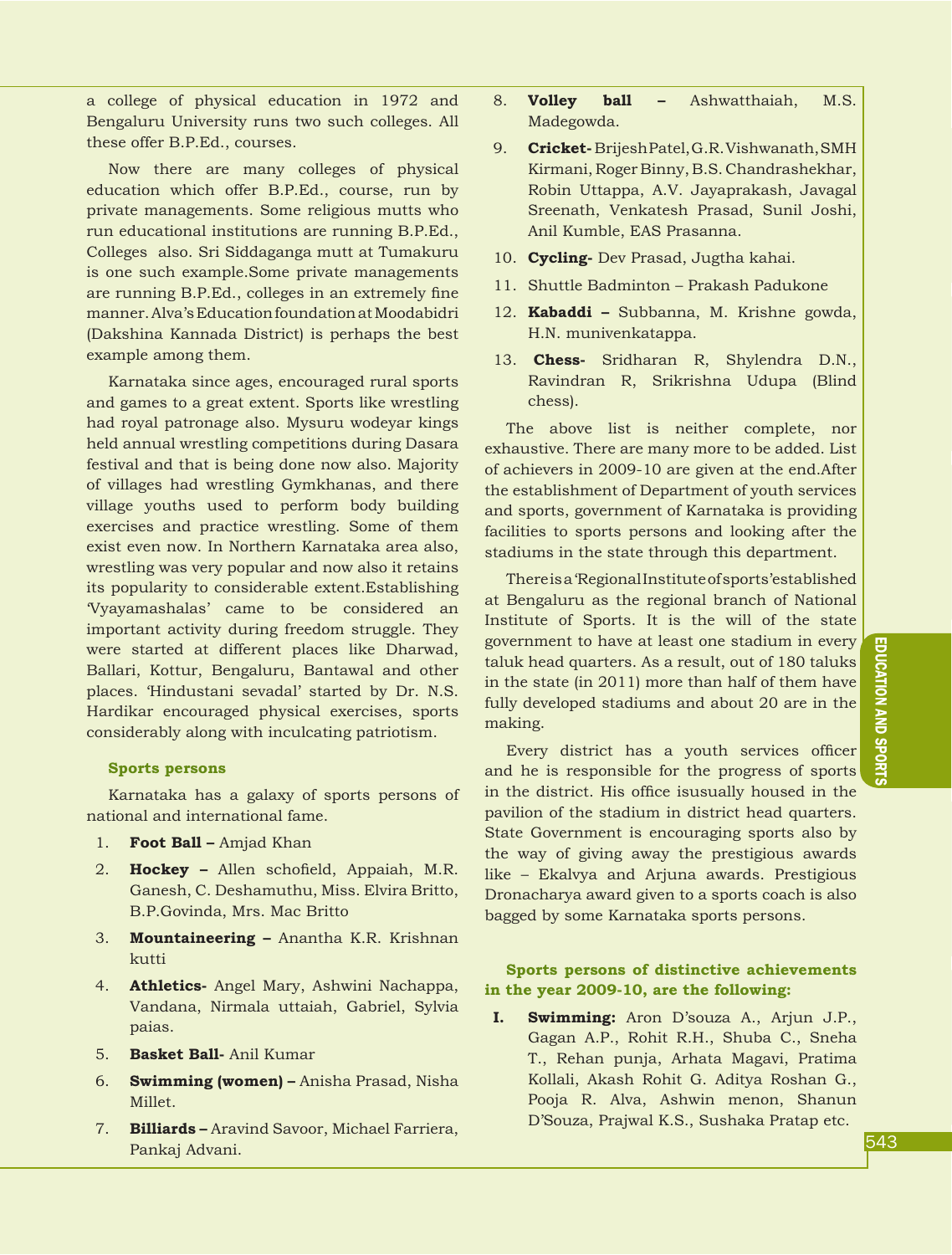- II. **Power Lifting** Maheshwaraiah M., Manju B.. Virupakshappa, Chandra Naik, Prakash Karanth K., Harish Kumar, Divakar, Shobha etc.,
- III. **Volleyball –** Ravikumar T.D. etc.
- IV. **Basket ball**  Sagarika, Sanjaya raj etc.,
- V. **Boxing:** Durga Rao etc.,
- VI. **Judo:** K. Kuteja, K. Devishree, Kuteja A. Multani, Rohini B. patil, etc.
- VII. **Kho Kho –** Devarj M., Pradeep K.C., Vinay Kumar K.H., Yogesh B, Ashok Kumar S.B., Anith K.R., Priya Darshan H.L., Vikas Hedge etc.
- VIII. **Athletics:** Preeti L. Rao, Kashinath etc.,(For award winners of previous years,Hand Book of Karnataka– 2010 may be referred to.)

#### **Lifetime achievement award – 2009**

Two persons were selected for the award of 'life time achievement awards'. They are 1) Iran debhan Singh:He was a champion in Fencing. Between 1955 and...., he won a massive total of 358 medals at state and national level. They included 78 gold, 100 silver and 184 Bronzes. At the international level he won two bronze medals. Through his life he spent his time and energy in training and about guiding talented fence sports persons. He had participated in Russia and Asian Fence championships. He was the Chairperson for 'International Olympic committee technical course for coaches' held at Partyhall in 2003. He also chaired international Olympic committee meeting held in Bengaluru during 1996, and 2) Triveni M.N: She is a Judo Champion. She is a popular Judo star. She has trained large number of youngsters in Judo and enabled them to get medals at various national and International level competitions. Two persons trained by her were selected for Judo competitions at Beijing Olympics. She is a born sports person and has participated in many international competitions including world champion ships. She has bagged 17 medals at National Level (8 gold, 3 silver and six bronze) and 16 medals at state level. She is serving as coach at Belagavi sports hostel. Her students have so far won 142 medals at national level and 263 medals at state level. Mrs. Triveni is a spring of sports spirit and a dedicated sports person

#### **Ekalavya Award winners – 2009**

1) Kaushal Ravikumar (Basket ball), 2) Tej kumar (Chess), 3) Savitha N. Gowder (Cycling), 3) Arun Maribashetty (Equestracian), 4) Bindu N. (Fencing), 5) Raghunatha V.R. (Hocky), 6) Jayanthi R. (Kabaddi), 7) Sreenivaa M.C. (Kho Kho), 8) Shobha (Power lifting), 9) Aron D'Souza (Swimming), 10) Madhavi Giri (Swimming), 11) Somanatha S. Girigowda (Volley ball), 12) Smitha B. Patil (Boxing), 13) Lais ram Gyan laxmidevi (Weight lifting), 14) Raghavendra Tannakar Anwekar (Swimming)

#### **Eakalavya Awards – 2010**

1)Jyothi H.M. (Athletics), 2) Wyni Antonio D. Kunha (Chess), 3) Robin Uttappa (Cricket), 4) Amulya Kanal (Foot ball), 5) Jeeva Kumar S. (Kabaddi), 6) Sonthosh C.R. (Kho Kho), 7) Poojashree Venkatesh (Lawn Tennis), 8) Nethravathi V. (Power lifting), 9) Sharanya Mahesh (Roller skating), 10) Shubha Chittaranjan (Swimming), 11) Ravikumar T.D. (Volley ball), and 12) Sudhir Kumar C.P.R. (Weight lifting)

**Life time Achievement awards – 2010:** S h r i Vishwanath P.S. and Sri Madegowda M.S. were honoured with 'Life time achievement award' in the year 2010.1. Vishwanath P.S: He represented the then Mysuru state in Ranji Trophy cricket for ten years (1948-58). He was a member of 'combined universities team' of India that played against Pakistan in 1958. He also participated in commonwealth games held in 1950-51. He has used his sports talent and spirit to train young sports persons to participate in different championships, and 2. Madegowda M.S: He was a volley ball player with distinctive achievements. He participated in 25th National sports meet (1979) and 29th National senior championship sports meet (1980). He is a successful coach. He trained teams to participate in several national and international level meets.

Women's Kabaddi world cup-2012:It is a matter of great pride for Karnataka that Indian women's Kabaddi team headed by Ms. Mamata Poojari of Karnataka won the prestigious world cup, fighting against 16 teams. In Finals, it defeated the strong Iran team with a difference of six points (25-19). Rejoiced by this greatest achievement, Karnataka government announced a cash prize of Rs. 5 Lakshs to its proved daughter Ms. Mamata Poojari.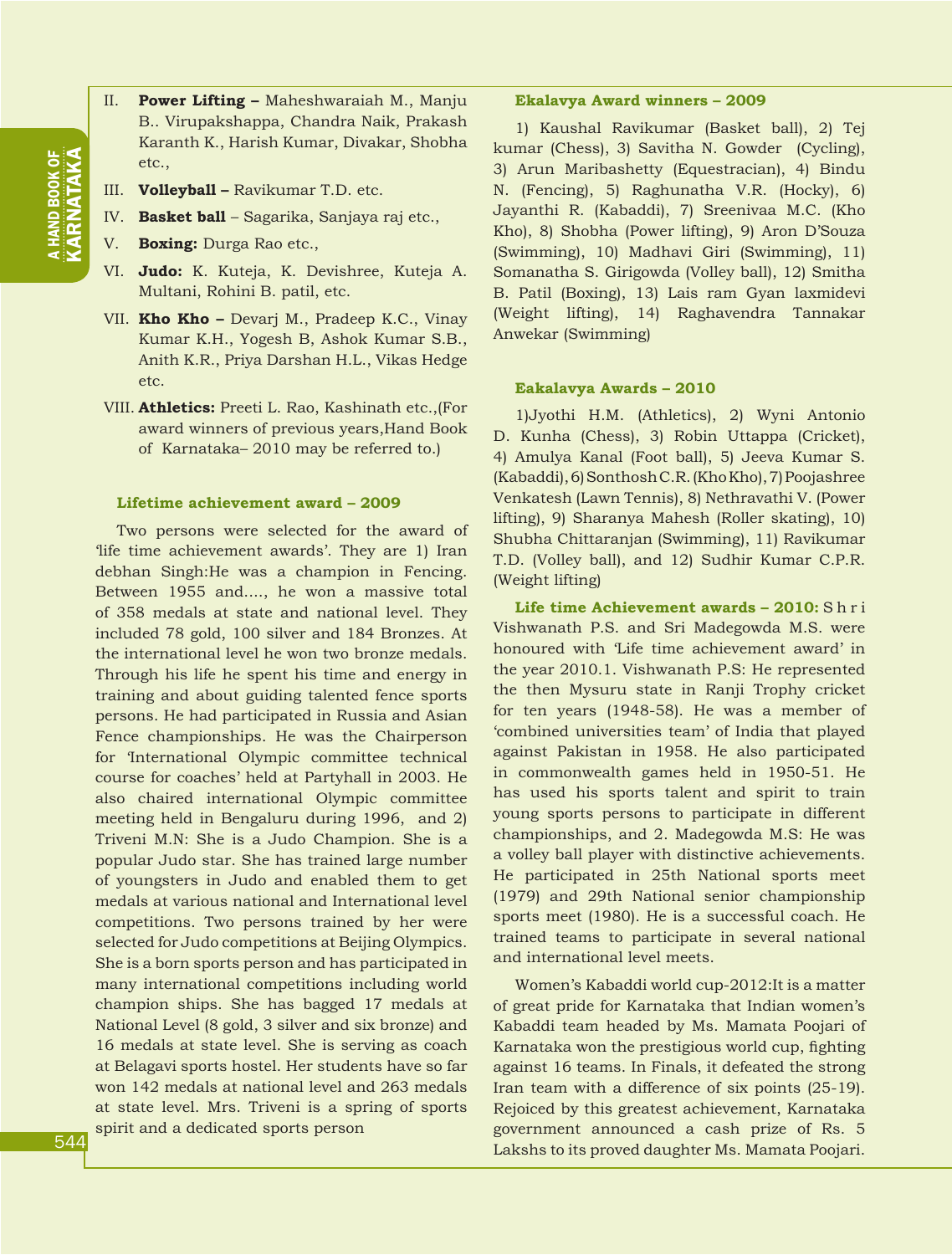Mr. Aravinda Savoldr (Billiards) was given 'Dronacharya Award in 2004 for his contribution to sports.

Thus, Karnataka marching forward in the field of education and sports. While educational careers are diversified and multi disciplined, sports facilities are getting increased and participants are getting better encouragements. With such sustained efforts, Karnataka will be a leading state in these areas in years to come.

| S1.<br>No.     | <b>Name of University</b>                                           | <b>Website Address</b>                         | <b>Other information</b>                                               |
|----------------|---------------------------------------------------------------------|------------------------------------------------|------------------------------------------------------------------------|
| $\mathbf{1}$   | Bangalore University                                                | www.bangaloreuniversity.ac.in                  | <b>ESTD: 1964</b>                                                      |
| $\overline{2}$ | Gulbarga University                                                 | www.gulbargauniversity.kar.nic.in              | <b>ESTD 1980</b><br>Ph:08472-263202                                    |
| 3              | Karnataka State Open University<br>(KSOU)                           | www.ksoukarnataka.com                          | Email- ksoukarnataka@gmail.com<br>Ph: 919545453481<br><b>ESTD-1986</b> |
| $\overline{4}$ | Karnataka University<br>Dharwad                                     | www.kud.ac.in                                  | EST. 1950                                                              |
| 5              | Karnataka Folklore University,<br>Shiggaon                          | www.karnatakafolkloreuni.in                    | ESTD:2011<br>Email: Kajavivi@gmail.com                                 |
| 6              | Kuvempu University,                                                 | www.kuvempu.ac.in                              | <b>ESTD: 1987</b>                                                      |
| $\overline{7}$ | Kannada University, Hampi                                           | www.kannadauniversity.org                      | ESTD:<br>Ph: 08394-241334                                              |
| 8              | Karnataka Veterinery Animal&<br>Fisheries Science University, Bidar | www.kuafsu.kar.nic.in                          | Ph: 91-842245313<br>LL 245241                                          |
| 9              | Karnataka Women's University, Bijapur                               | www.kswu.c.in                                  | Email:registrar.kswub@gmail.com<br>Ph.08352-2290525                    |
| 10             | Karnataka Harticulture University,<br>Bagalkot                      | www.uasbagalkot.edu.in                         | Email:registrar_ushb@rediffmail.<br>com<br>Ph.08354-201354             |
| 11             | Mysore University                                                   | www.uni-mysore.ac.in                           | <b>ESTD: 1916</b><br>Ph: 0821-2419336                                  |
| 12             | Mangalore University                                                | www.mangaloreuniversity.ac.in                  | <b>ESTD: 1980</b><br>Ph: 0824-2287276                                  |
| 13             | Rajiv Gandhi University of Health<br>Sciences                       | www.rguhs.ac.in                                |                                                                        |
| 14             | Rani chennamma University- Belgaum                                  | www.rcub.ac.in email:<br>reuregistar@gmail.com | <b>ESTD: 2010</b>                                                      |
| 15             | Tumkur University                                                   | www.tumkuruniversity.in                        | Ph: 0816-2255596                                                       |
| 16             | University of Agricultural Science,<br>Bengaluru                    | www.uasbangalore.edu.in                        | <b>ESTD: 1963</b>                                                      |
| 17             | University of Agriculture Science,<br>Dharwad                       | www.usad.edu                                   | Ph: 0836 2445696                                                       |
| 18             | Vishweshwaraiah Technological<br>University, Belgaum                | www.ytu.ac.in                                  | Ph: 0831-2405458                                                       |
| 19             | Vijayanagar Sri Krishnadevaraya<br>University, Bellary              | www.vskub.ac.in                                | <b>ESTD: 2010</b>                                                      |

#### **Website addresses of some Universities in Karnataka**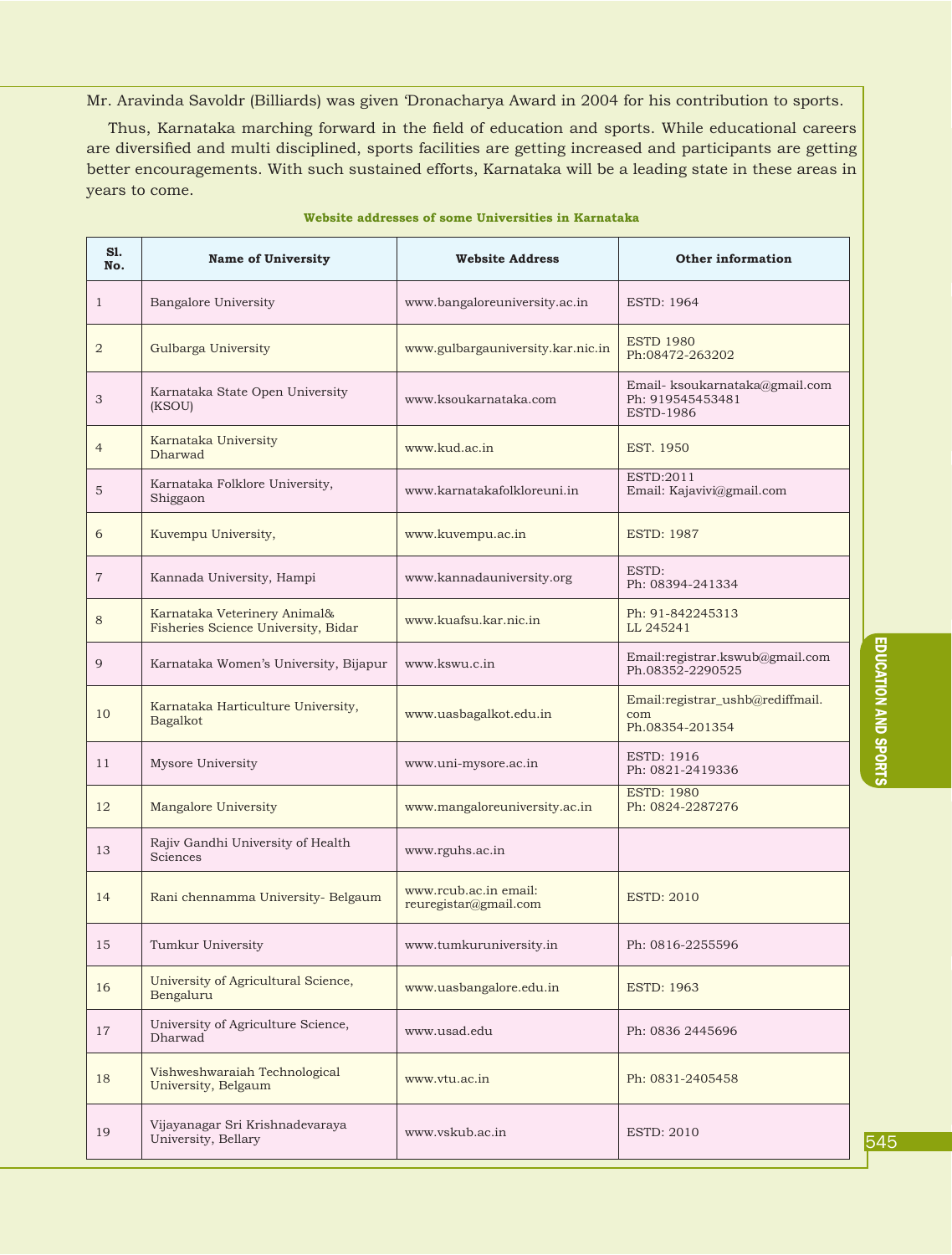|                      |                   | <b>PRIMARY EDUCATION</b> |                         |                               |        |                 |
|----------------------|-------------------|--------------------------|-------------------------|-------------------------------|--------|-----------------|
| <b>Year/District</b> | Institut-<br>ions | <b>Total</b>             | <b>Girls</b>            | <b>Enrolment</b><br><b>SC</b> | ST     | <b>Teachers</b> |
| $\mathbf{1}$         | $\overline{2}$    | $\mathbf{3}$             | $\overline{\mathbf{4}}$ | 5                             | 6      | $\overline{7}$  |
| 2011-12              | 59555             | 7490040                  | 3611354                 | 1453140                       | 610670 | 300775          |
|                      |                   |                          |                         |                               |        |                 |
| 2012-13              | 60036             | 7428395                  | 3573845                 | 1451748                       | 571738 | 284396          |
| 2013-14              | 60485             | 7360094                  | 3559505                 | 1396046                       | 582369 | 287226          |
| 2013-14              |                   |                          |                         |                               |        |                 |
| 1. Bagalkote         | 1754              | 283149                   | 136482                  | 54905                         | 15118  | 9296            |
| 2. Bangalore         | 4570              | 1058804                  | 517037                  | 148544                        | 26153  | 32490           |
| 3. Bangalore (R)     | 1333              | 103800                   | 50432                   | 25410                         | 7178   | 5411            |
| 4. Belgaum           | 4297              | 619045                   | 297220                  | 80679                         | 43982  | 22364           |
| 5. Bellary           | 1973              | 330179                   | 159923                  | 79735                         | 68644  | 11405           |
| 6. Bidar             | 2069              | 299866                   | 145697                  | 75812                         | 41721  | 10718           |
| 7. Bijapur           | 2681              | 373139                   | 177364                  | 75774                         | 6052   | 12619           |
| 8.Chamarajnagar      | 965               | 97132                    | 47054                   | 25438                         | 13413  | 4155            |
| 9.Chikkaballapura    | 1796              | 132770                   | 63807                   | 35654                         | 17853  | 6563            |
| 10.Chikmagalur       | 1671              | 107776                   | 52398                   | 26728                         | 5772   | 6827            |
| 11.Chitradurga       | 2000              | 183531                   | 88817                   | 47656                         | 36448  | 8482            |
| 12.D. Kannada        | 1469              | 223311                   | 108036                  | 17199                         | 9031   | 7825            |
| 13.Davangere         | 1915              | 234074                   | 113393                  | 53875                         | 30274  | 10196           |
| 14. Dharwad          | 1183              | 214479                   | 105571                  | 24264                         | 12117  | 7854            |
| 15.Gadag             | 842               | 135834                   | 65987                   | 25295                         | 8534   | 4988            |
| 16.Gulbarga          | 2791              | 407655                   | 194283                  | 109360                        | 8846   | 14898           |
| 17.Hassan            | 2771              | 165225                   | 80967                   | 37943                         | 4056   | 9538            |
| 18. Haveri           | 1477              | 197108                   | 96290                   | 30089                         | 18349  | 8145            |
| 19.Kodagu            | 541               | 57830                    | 28365                   | 8303                          | 8585   | 2665            |
| 20.Kolar             | 2197              | 168937                   | 82184                   | 53027                         | 9811   | 8585            |
| 21.Koppal            | 1314              | 197816                   | 96173                   | 37054                         | 23765  | 5845            |
| 22. Mandya           | 2105              | 163759                   | 78901                   | 24899                         | 3280   | 7535            |
| 23.Mysore            | 2613              | 311066                   | 151823                  | 57535                         | 38874  | 13000           |
| 24.Raichur           | 1996              | 286611                   | 136905                  | 62425                         | 56744  | 10655           |
| 25.Ramanagara        | 1535              | 102702                   | 49788                   | 19777                         | 3545   | 5370            |
| 26.Shimoga           | 2320              | 190026                   | 92584                   | 36633                         | 8541   | 8735            |
| 27.Tumkur            | 3834              | 266313                   | 127722                  | 54480                         | 22071  | 13485           |
| 28.Udupi             | 960               | 109826                   | 53142                   | 8083                          | 5709   | 4479            |
| 29. Uttara Kannada   | 2301              | 153837                   | 74494                   | 13898                         | 4856   | 7759            |
| 30. Yadagiri         | 1212              | 184494                   | 86666                   | 45572                         | 23047  | 5339            |

**A HAND BOOK OF<br>KARNATAKA** 

546

Source: Commissioner for Public Instructions, Bangalore.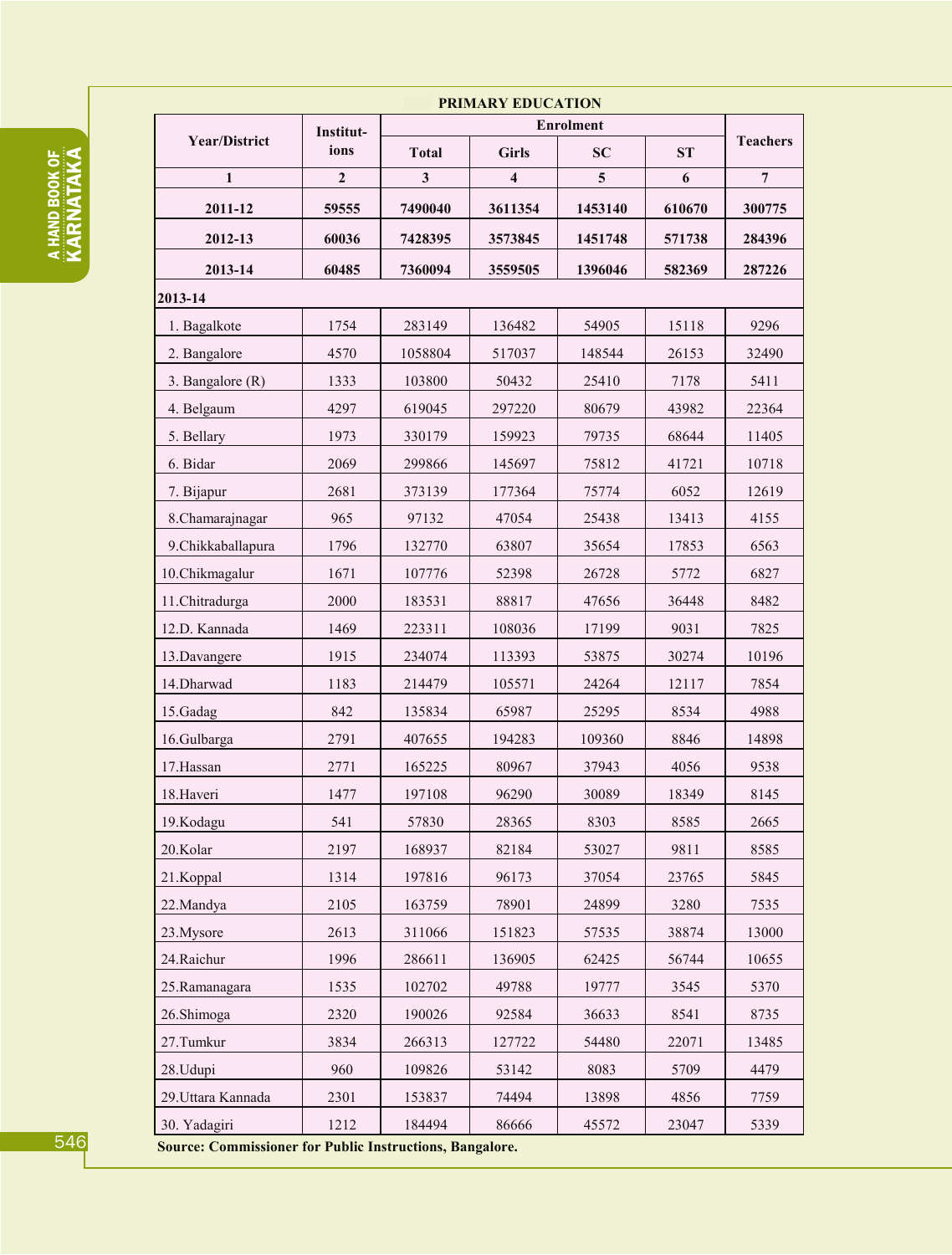|                    | Institu-     | <b>SECORDANI EDUCATION</b> |                          |              |        |                 |
|--------------------|--------------|----------------------------|--------------------------|--------------|--------|-----------------|
| Year/District      | tions        | <b>Total</b>               | <b>Girls</b>             | <b>SC</b>    | ST     | <b>Teachers</b> |
| 1                  | $\mathbf{2}$ | 3                          | $\overline{\mathbf{4}}$  | 5            | 6      | $\overline{7}$  |
| 2011-12            | 13862        | 2607306                    | 1251943                  | 456042       | 184627 | 129232          |
| 2012-13            | 14194        | 2634721                    | 1267140                  | 471657       | 179979 | 102236          |
| 2013-14            | 14469        | 2646844                    | 1269641                  | 461247       | 191418 | 106689          |
| 2013-14            |              |                            |                          |              |        |                 |
| 1. Bagalkote       | 415          | 87604                      | 41010                    | 13724        | 4322   | 3199            |
| 2. Bangalore       | 2161         | 374659                     | 183810                   | 57825        | 9495   | 14724           |
| 3. Bangalore (R)   | 213          | 42747                      | 20941                    | 10149        | 3319   | 1689            |
| 4. Belgaum         | 981          | 221180                     | 103549<br>13218<br>25472 |              |        | 7550            |
| 5. Bellary         | 484          | 96661                      | 44166                    | 19276        | 19204  | 3543            |
| 6. Bidar           | 497          | 84136                      | 41609                    | 18451        | 11628  | 3681            |
| 7. Bijapur         | 503          | 101235                     | 45285                    | 18725        | 2030   | 3654            |
| 8.Chamarajnagar    | 205          | 38629                      | 19152                    | 11032        | 4770   | 1577            |
| 9.Chikkaballapura  | 281          | 50224                      | 24551                    | 12960        | 6957   | 1706            |
| 10.Chikmagalur     | 321          | 49765                      | 24516                    | 11486        | 3108   | 2520            |
| 11.Chitradurga     | 418          | 74657                      | 36224                    | 18670        | 14792  | 3166            |
| 12.D. Kannada      | 518          | 106316                     | 51221                    | 7893<br>4813 |        | 3850            |
| 13. Davangere      | 500          | 86659                      | 42194                    | 17761        | 11255  | 4150            |
| 14. Dharwad        | 398          | 83441                      | 40204                    | 8220         | 4487   | 2974            |
| 15.Gadag           | 290          | 48941                      | 23252                    | 7154         | 3196   | 2139            |
| 16.Gulbarga        | 730          | 115301                     | 54321                    | 27125        | 2619   | 5089            |
| 17. Hassan         | 532          | 78345                      | 38956                    | 17163        | 1907   | 3980            |
| 18. Haveri         | 381          | 69906                      | 34529                    | 9060         | 6366   | 2989            |
| 19.Kodagu          | 173          | 26309                      | 12985                    | 3839         | 1991   | 1248            |
| 20.Kolar           | 329          | 66000                      | 32089                    | 21295        | 3928   | 2633            |
| 21.Koppal          | 270          | 56198                      | 26173                    | 8557         | 6737   | 1668            |
| 22. Mandya         | 453          | 74547                      | 35983                    | 10993        | 1151   | 3358            |
| 23. Mysore         | 666          | 133057                     | 65332                    | 25734        | 14954  | 5079            |
| 24. Raichur        | 398          | 73255                      | 33535                    | 14693        | 11293  | 2750            |
| 25.Ramanagara      | 290          | 44158                      | 21673                    | 7952         | 1201   | 1884            |
| 26.Shimoga         | 453          | 82118                      | 40027                    | 14230        | 3509   | 3458            |
| 27.Tumkur          | 748          | 123814                     | 58155                    | 24372        | 10441  | 5752            |
| 28.Udupi           | 288          | 52327                      | 25285                    | 3851         | 2701   | 2347            |
| 29. Uttara Kannada | 360          | 67603                      | 33026                    | 5431         | 1653   | 2728            |
| 30. Yadagiri       | 213          | 37052                      | 15888                    | 8154         | 4373   | 1604            |

Source: Commissioner for Public Instructions, Bangalore

547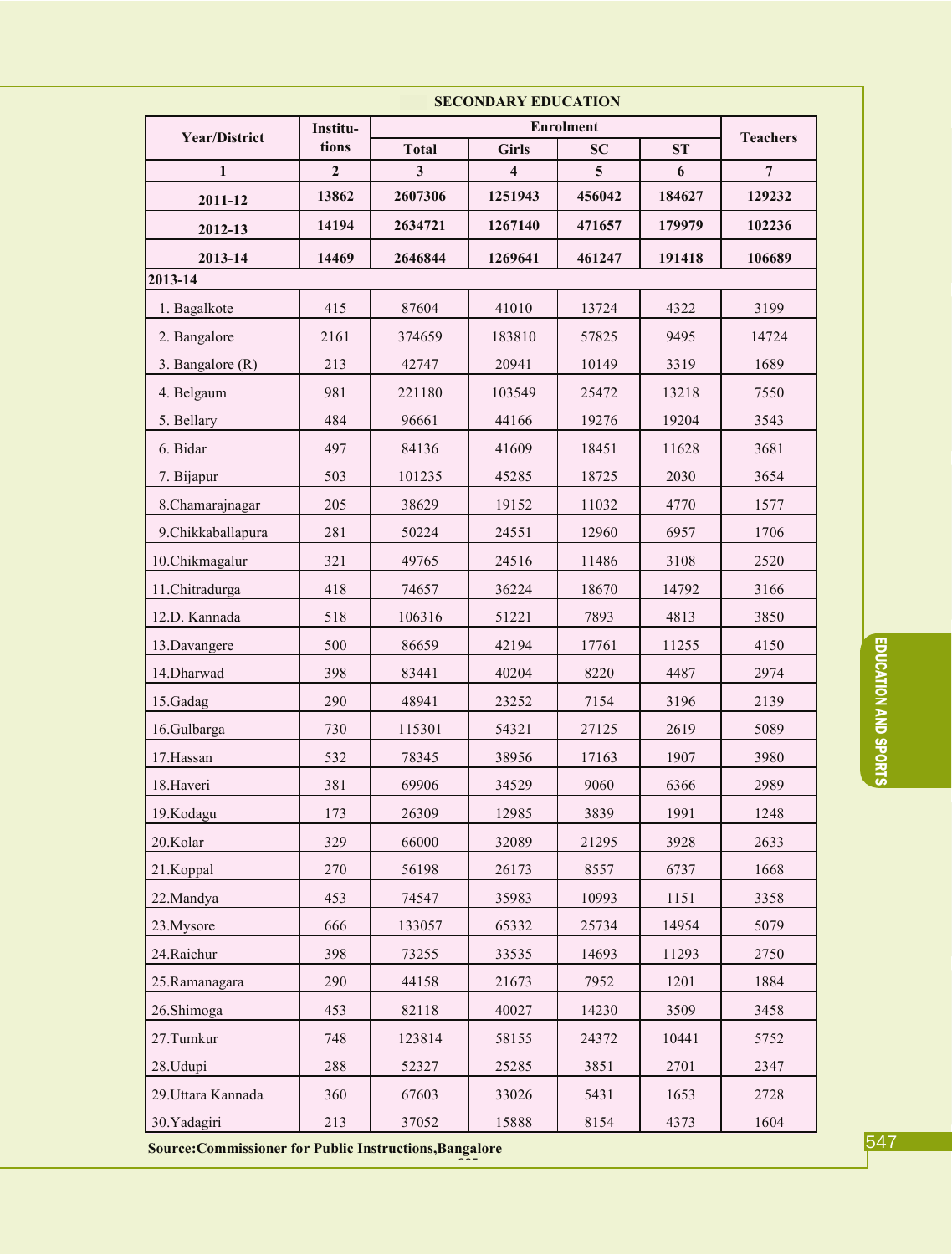A HAND BOOK OF<br>KARNATAKA

|                    | PRE-UNIVERSITY EDUCATION<br><b>Enrolment</b> |                |                                      |            |           |                 |             |                                       |            |            |        |       |
|--------------------|----------------------------------------------|----------------|--------------------------------------|------------|-----------|-----------------|-------------|---------------------------------------|------------|------------|--------|-------|
|                    | Institu-                                     |                | <b>Total No.of Students in I PUC</b> |            |           |                 |             | <b>Total No.of Students in II PUC</b> |            |            |        | Teac- |
| Year/Distict       | tions                                        | <b>Boys</b>    | Girls                                | ${\rm SC}$ | <b>ST</b> | Total           | <b>Boys</b> | Girls                                 | ${\rm SC}$ | ${\rm ST}$ | Total  | hers  |
| $\mathbf{1}$       | $\overline{2}$                               | $\overline{3}$ | $\overline{4}$                       | 5          | 6         | $7\overline{ }$ | 8           | 9                                     | 10         | 11         | 12     | 13    |
| 2011-12            | 3931                                         | 286340         | 289333                               | 97218      | 33851     | 575673          | 209370      | 221255                                | 65706      | 22027      | 430625 | 28558 |
| 2012-13            | 4154                                         | 276284         | 288414                               | 93335      | 35548     | 564698          | 223108      | 246694                                | 74605      | 25691      | 469802 | 28858 |
| 2013-14            | 4321                                         | 288401         | 297334                               | 100089     | 35091     | 585735          | 226928      | 255172                                | 77101      | 26507      | 482100 | 30984 |
| 2013-14            |                                              |                |                                      |            |           |                 |             |                                       |            |            |        |       |
| 1. Bagalkote       | 114                                          | 9985           | 8118                                 | 2499       | 827       | 18103           | 7248        | 6549                                  | 1844       | 702        | 13797  | 742   |
| 2. Bangalore       | 618                                          | 45556          | 48985                                | 15278      | 1722      | 94541           | 38457       | 43837                                 | 12193      | 1505       | 82294  | 5016  |
| 3. Bangalore $(R)$ | 48                                           | 3516           | 4276                                 | 2059       | 464       | 7792            | 2367        | 3462                                  | 1407       | 313        | 5829   | 346   |
| 4. Belgaum         | 299                                          | 23691          | 19229                                | 4946       | 2189      | 42920           | 17870       | 15900                                 | 3717       | 1545       | 33770  | 1800  |
| 5. Bellary         | 131                                          | 9106           | 8413                                 | 3033       | 2599      | 17519           | 7049        | 7364                                  | 2228       | 1764       | 14413  | 850   |
| 6. Bidar           | 145                                          | 7029           | 7920                                 | 3711       | 1857      | 14949           | 5246        | 6661                                  | 2771       | 1496       | 11907  | 855   |
| 7. Bijapur         | 180                                          | 11642          | 8266                                 | 4080       | 337       | 19908           | 9725        | 7259                                  | 3305       | 697        | 16984  | 943   |
| 8. Chamara inagar  | 58                                           | 4009           | 4200                                 | 2665       | 838       | 8209            | 2777        | 3213                                  | 2086       | 540        | 5990   | 467   |
| 9.Chikkaballapura  | 79                                           | 7352           | 6837                                 | 3279       | 1687      | 14189           | 5638        | 5430                                  | 2357       | 1254       | 11068  | 628   |
| 10.Chikmagalur     | 85                                           | 5157           | 5932                                 | 2469       | 507       | 11089           | 3680        | 5095                                  | 1782       | 344        | 8775   | 542   |
| 11.Chitradurga     | 128                                          | 7437           | 8082                                 | 3859       | 2690      | 15519           | 5908        | 6661                                  | 2992       | 2143       | 12569  | 877   |
| 12.D. Kannada      | 158                                          | 16919          | 17774                                | 1796       | 1117      | 34693           | 14238       | 16282                                 | 1555       | 901        | 30520  | 1073  |
| 13. Davangere      | 146                                          | 10050          | 10627                                | 3843       | 2438      | 20677           | 8026        | 9014                                  | 2941       | 1919       | 17040  | 901   |
| 14. Dharwad        | 93                                           | 10227          | 10152                                | 2123       | 1022      | 20379           | 8318        | 9037                                  | 1651       | 797        | 17355  | 543   |
| 15.Gadag           | 212                                          | 5772           | 5082                                 | 1457       | 739       | 10854           | 4642        | 4196                                  | 1204       | 602        | 8838   | 1297  |
| 16.Gulbarga        | 161                                          | 9637           | 10172                                | 4905       | 348       | 19809           | 7303        | 8976                                  | 3800       | 253        | 16279  | 1196  |
| 17.Hassan          | 113                                          | 7840           | 10070                                | 3858       | 359       | 17910           | 5899        | 8540                                  | 2936       | 234        | 14439  | 673   |
| 18. Haveri         | 58                                           | 5966           | 6556                                 | 1529       | 1224      | 12522           | 4337        | 5355                                  | 1161       | 868        | 9692   | 395   |
| 19.Kodagu          | 93                                           | 2934           | 3338                                 | 939        | 309       | 6272            | 2454        | 2805                                  | 729        | 187        | 5259   | 763   |
| 20.Kolar           | 73                                           | 7321           | 8166                                 | 4799       | 870       | 15487           | 5679        | 6666                                  | 3615       | 631        | 12345  | 475   |
| 21.Koppal          | 138                                          | 4427           | 4322                                 | 1460       | 1086      | 8749            | 3054        | 3260                                  | 929        | 653        | 6314   | 1084  |
| 22. Mandya         | 212                                          | 7523           | 9146                                 | 2790       | 248       | 16669           | 5386        | 7618                                  | 2086       | 192        | 13004  | 1687  |
| 23. Mysore         | 92                                           | 15855          | 16954                                | 6372       | 3067      | 32809           | 12793       | 14527                                 | 5133       | 2037       | 27320  | 715   |
| 24.Raichur         | 130                                          | 7275           | 6065                                 | 2844       | 1897      | 13340           | 5859        | 4882                                  | 2155       | 1410       | 10741  | 687   |
| 25.Ramanagara      | 75                                           | 3958           | 5138                                 | 1799       | 142       | 9096            | 3257        | 4229                                  | 1517       | 95         | 7486   | 565   |
| 26.Shimoga         | 117                                          | 7822           | 10397                                | 2882       | 674       | 18219           | 6178        | 9336                                  | 2311       | 593        | 15514  | 986   |
| 27.Tumkur          | 186                                          | 13027          | 14657                                | 5496       | 2221      | 27684           | 9746        | 12387                                 | 4095       | 1625       | 22133  | 1860  |
| 28.Udupi           | 221                                          | 7334           | 8016                                 | 913        | 661       | 15350           | 6293        | 7535                                  | 747        | 557        | 13828  | 1678  |
| 29. Uttara Kannada | 105                                          | 6434           | 7782                                 | 1050       | 280       | 14216           | 5019        | 7086                                  | 896        | 208        | 12105  | 1001  |
| 30.Yadagiri        | 53                                           | 3600           | 2662                                 | 1356       | 672       | 6262            | 2482        | 2010                                  | 958        | 442        | 4492   | 339   |

**Source: Pre-university Board**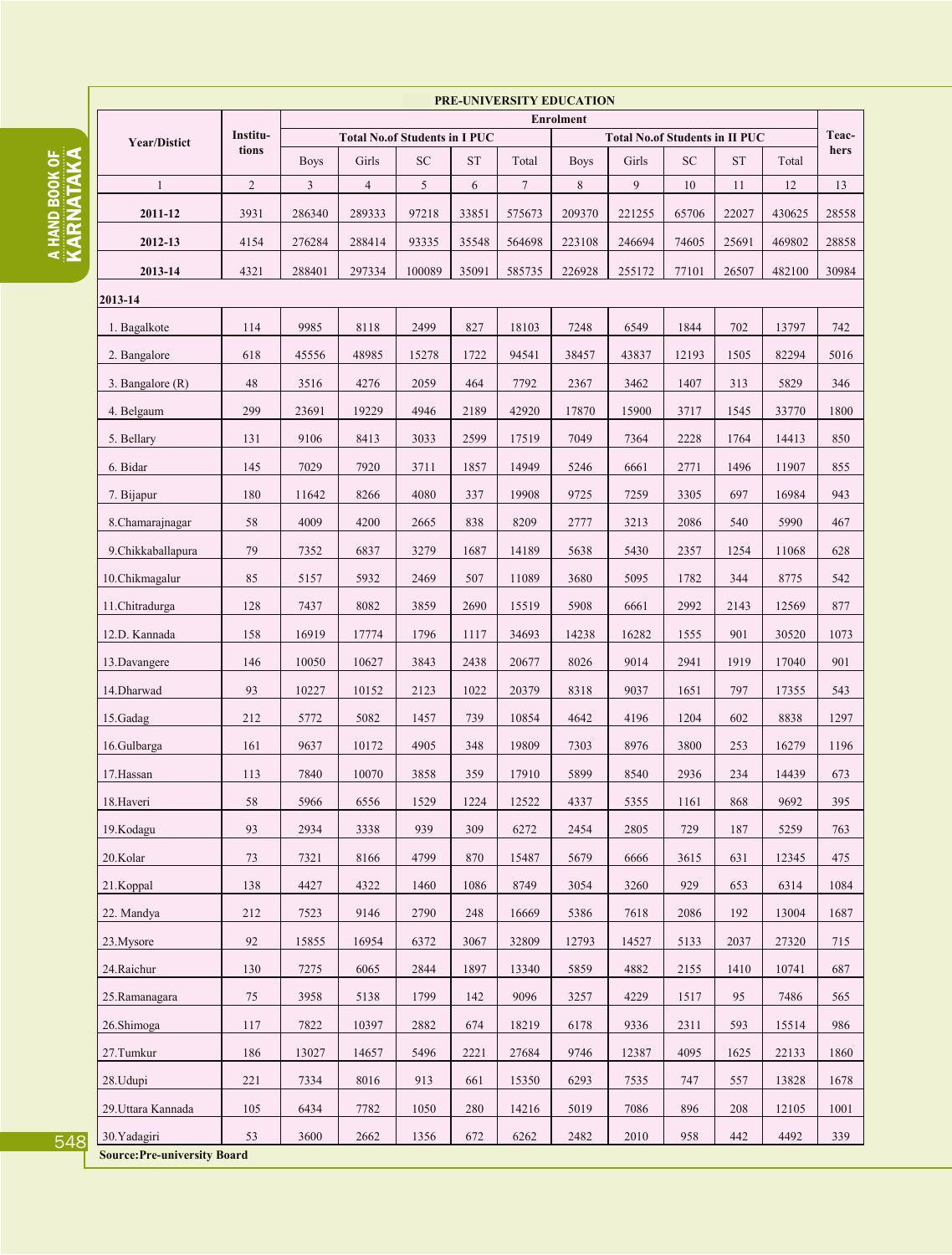| COLLEGIATE EDUCATION (Arts, Science & Commerce)*                        |                  |              |                 |                |       |                |  |  |
|-------------------------------------------------------------------------|------------------|--------------|-----------------|----------------|-------|----------------|--|--|
| <b>Year/District</b>                                                    | Institu-         |              | <b>Teachers</b> |                |       |                |  |  |
|                                                                         | tions            | <b>Total</b> | Female          | SC             | ST    |                |  |  |
| 1                                                                       | $\overline{2}$   | $\mathbf{3}$ | 4               | 5 <sup>5</sup> | 6     | $\overline{7}$ |  |  |
| 2011-12                                                                 | 669              | 454512       | 228913          |                | 94239 | 10944          |  |  |
| 2012-13                                                                 | 674              | 505748       | 265207          | 86076          | 29326 | 10591          |  |  |
| 2013-14<br>676<br>520366<br>279357<br>93203<br>32857<br>5677<br>2013-14 |                  |              |                 |                |       |                |  |  |
| 1. Bagalkote                                                            | 25               | 21763        | 8305            | 3150           | 971   | 87             |  |  |
| 2. Bangalore                                                            | 64               | 71254        | 41518           | 11966          | 2089  | 836            |  |  |
| 3. Bangalore (R)                                                        | 9                | 7027         | 3401            | 1688           | 405   | 99             |  |  |
| 4. Belgaum                                                              | 48               | 30262        | 13871           | 3596           | 991   | 157            |  |  |
| 5. Bellary                                                              | 21               | 18297        | 8646            | 3116           | 2681  | 159            |  |  |
| 6. Bidar                                                                | 23               | 12545        | 6687            | 3075           | 1416  | 131            |  |  |
| 7. Bijapur                                                              | 21               | 17341        | 7705            | 3054           | 245   | 62             |  |  |
| 8.Chamarajnagar                                                         | 11               | 5732         | 2554            | 2263           | 592   | 92             |  |  |
| 9.Chikkaballapura                                                       | 12               | 12321        | 6480            | 3419           | 1598  | 155            |  |  |
| 10.Chikmagalur                                                          | 17               | 13384        | 7466            | 2909           | 544   | 181            |  |  |
| 11.Chitradurga                                                          | 17               | 17001        | 8622            | 3764           | 2984  | 223            |  |  |
| 12.D. Kannada                                                           | 35               | 18775        | 12437           | 1167           | 887   | 157            |  |  |
| 13.Davangere                                                            | 24               | 21190        | 11574           | 4173           | 2608  | 196            |  |  |
| 14.Dharwad                                                              | 25               | 17227        | 8717            | 1908           | 884   | 116            |  |  |
| 15 Gadag                                                                | 19               | 12032        | 5924            | 1493           | 1012  | 80             |  |  |
| 16 Gulbarga                                                             | 33               | 19548        | 10464           | 5357           | 341   | 288            |  |  |
| 17 Hassan                                                               | 32               | 18590        | 11251           | 4240           | 345   | 315            |  |  |
| 18 Haveri                                                               | 22               | 12031        | 6137            | 1548           | 1207  | 113            |  |  |
| 19.Kodagu                                                               | $\overline{7}$   | 3737         | 1956            | 563            | 189   | 49             |  |  |
| 20.Kolar                                                                | 10               | 13163        | 7429            | 4614           | 754   | 233            |  |  |
| 21.Koppal                                                               | 14               | 7354         | 3018            | 1143           | 911   | 72             |  |  |
| 22 Mandya                                                               | 23               | 14332        | 8967            | 2558           | 174   | 257            |  |  |
| 23.Mysore                                                               | 32               | 28801        | 16415           | 6414           | 2670  | 497            |  |  |
| 24. Raichur                                                             | 13               | 9380         | 3620            | 2078           | 1437  | 84             |  |  |
| 25.Ramanagara                                                           | 12               | 9298         | 5068            | 2131           | 130   | 169            |  |  |
| 26.Shimoga                                                              | 23               | 19739        | 12150           | 2899           | 799   | 236            |  |  |
| 27.Tumkur                                                               | 26               | 28056        | 15742           | 5285           | 2068  | 290            |  |  |
| 28.Udupi                                                                | 24               | 16279        | 10063           | 1232           | 961   | 134            |  |  |
| 29. Uttara Kannada                                                      | 28               | 17934        | 10914           | 1251           | 288   | 135            |  |  |
| 30.Yadgir                                                               | $\boldsymbol{6}$ | 5973         | 2256            | 1149           | 676   | 74             |  |  |

\*pertains to Govt. and Aided colleges

**Source: Department of Collegiate Education.** 

EDUCATION AND SPORTS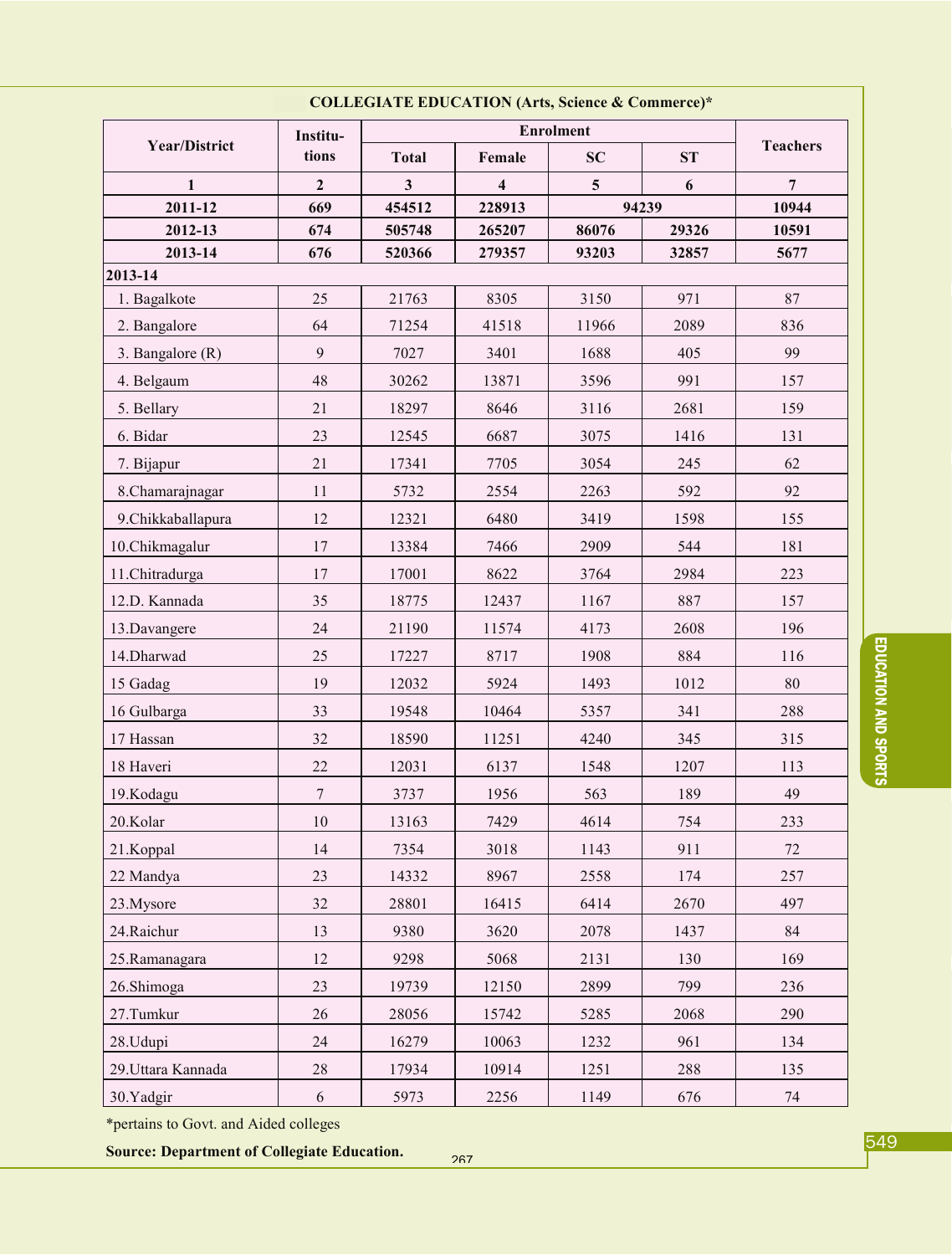|   | ٠                    |
|---|----------------------|
|   | $\ddot{}$            |
|   |                      |
|   |                      |
|   | ٠                    |
|   |                      |
|   | $\ddot{}$            |
|   |                      |
|   | $\vdots$             |
|   |                      |
|   |                      |
|   | ٠                    |
|   | ٠                    |
|   | ٠                    |
| i |                      |
|   | ٠                    |
|   | $\ddot{\phantom{a}}$ |
|   |                      |
|   |                      |
|   |                      |
|   | ţ                    |
|   | ٠                    |
|   | è                    |
|   | t<br>٠               |

| <b>Engineering Degree</b> |                                         |                   |                                   |                  |  |  |  |
|---------------------------|-----------------------------------------|-------------------|-----------------------------------|------------------|--|--|--|
| <b>Year/District</b>      | <b>Enrolment</b><br><b>Institutions</b> |                   |                                   |                  |  |  |  |
| 1                         | $\mathbf{2}$                            | <b>Total</b><br>3 | Female<br>$\overline{\mathbf{4}}$ | Male<br>5        |  |  |  |
| 2011-12                   | 195                                     | 65178             | 24198                             | 40980            |  |  |  |
| 2012-13                   | 210                                     | 72621             | 26738                             | 45883            |  |  |  |
| 2013-14                   | 215                                     | 76333             | 26721                             | 49612            |  |  |  |
| 2013-14                   |                                         |                   |                                   |                  |  |  |  |
| 1. Bagalkote              | $\overline{2}$                          | 750               | 281                               | 469              |  |  |  |
| 2. Bangalore              | 84                                      | 33918             | 10917                             | 23001            |  |  |  |
| 3. Bangalore (R)          | $\,$ 8 $\,$                             | 1300              | 398                               | 902              |  |  |  |
| 4. Belgaum                | 12                                      | 3614              | 1181                              | 2433             |  |  |  |
| 5. Bellary                | $\overline{4}$                          | 1702              | 631                               | 1071             |  |  |  |
| 6. Bidar                  | $\overline{\mathcal{L}}$                | 1486              | 495                               | 991              |  |  |  |
| 7. Bijapur                | $\overline{4}$                          | 1055              | 361                               | 694              |  |  |  |
| 8.Chamarajnagar           | $\overline{c}$                          | 302               | 110                               | 192              |  |  |  |
| 9.Chikkaballapura         | $\mathfrak z$                           | 770               | 285                               | 485              |  |  |  |
| 10.Chikmagalur            | $\mathbf 1$                             | 543               | 232                               | 311              |  |  |  |
| 11.Chitradurga            | $\mathbf{1}$                            | 319               | 115                               | 204              |  |  |  |
| 12.D. Kannada             | 23                                      | 6927              | 2363                              | 4564             |  |  |  |
| 13.Davangere              | $\overline{4}$                          | 1885              | 832                               | 1053             |  |  |  |
| 14. Dharwad               | $\overline{4}$                          | 2179              | 839                               | 1340             |  |  |  |
| 15.Gadag                  | $\mathfrak{Z}$                          | 819               | 296                               | 523              |  |  |  |
| 16.Gulbarga               | 6                                       | 1959              | 881                               | 1078             |  |  |  |
| 17.Hassan                 | 5                                       | 1538              | 601                               | 937              |  |  |  |
| 18. Haveri                | $\overline{c}$                          | 753               | 252                               | 501              |  |  |  |
| 19.Kodagu                 | $\overline{2}$                          | 475               | 201                               | 274              |  |  |  |
| 20.Kolar                  | $\overline{2}$                          | 632               | 294                               | 338              |  |  |  |
| 21.Koppal                 | $\boldsymbol{0}$                        | $\boldsymbol{0}$  | $\boldsymbol{0}$                  | $\boldsymbol{0}$ |  |  |  |
| 22 Mandya                 | 5                                       | 1982              | 776                               | 1206             |  |  |  |
| 23.Mysore                 | $\sqrt{ }$                              | 3386              | 1540                              | 1846             |  |  |  |
| 24. Raichur               | $\mathfrak{Z}$                          | 501               | 152                               | 349              |  |  |  |
| 25.Ramanagara             | $\sqrt{6}$                              | 1045              | 290                               | 755              |  |  |  |
| 26.Shimoga                | $\sqrt{2}$                              | 1164              | 516                               | 648              |  |  |  |
| 27.Tumkur                 | $\,$ $\,$                               | 2937              | 1082                              | 1855             |  |  |  |
| 28.Udupi                  | $\mathfrak{Z}$                          | 1358              | 451                               | 907              |  |  |  |
| 29. Uttara Kannada        | $\overline{\mathcal{L}}$                | 957               | 323                               | 634              |  |  |  |
| 30.Yadagiri               | $\mathbf{1}$                            | $77 \,$           | 26                                | 51               |  |  |  |

**Source: Department of Technical Education.**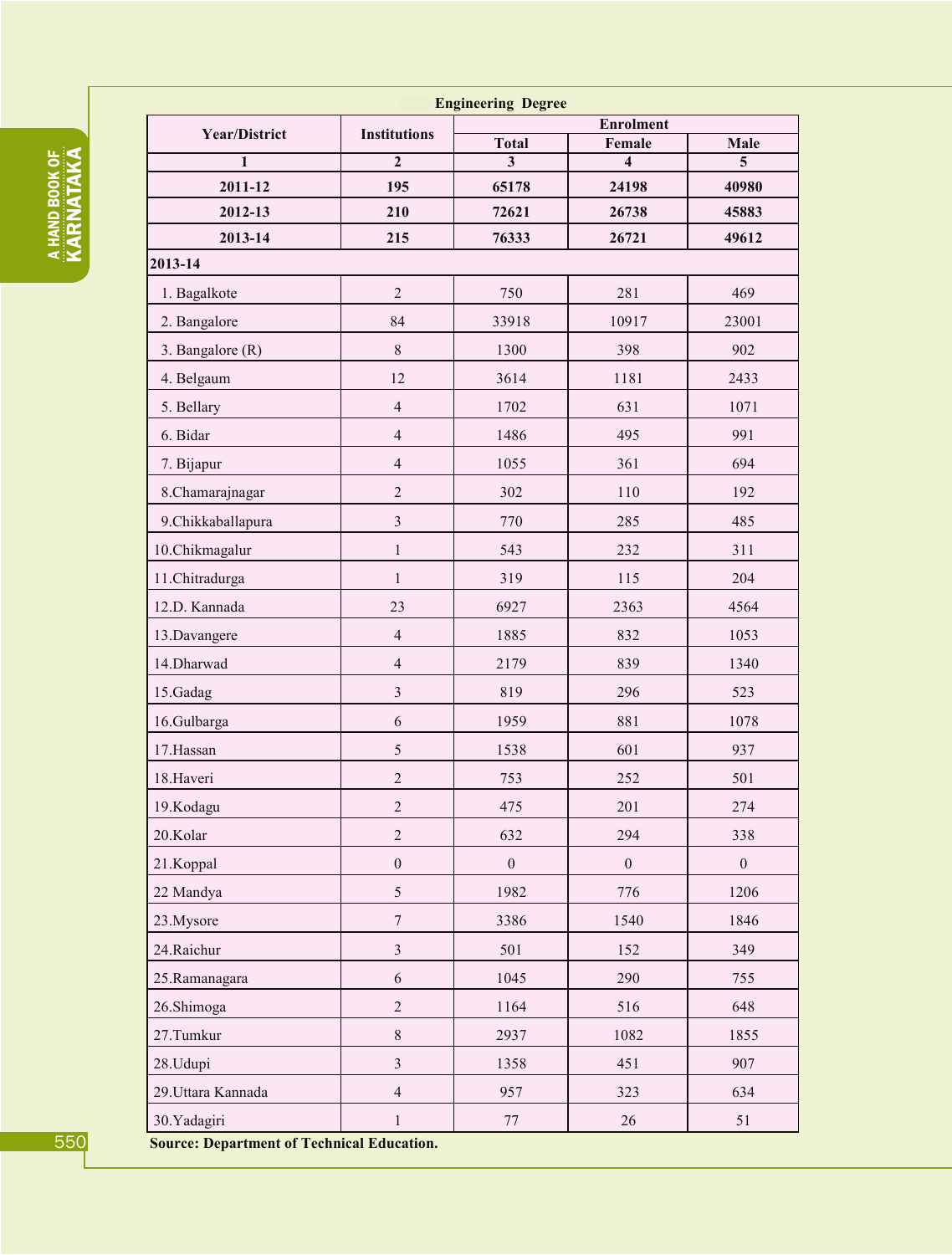## **TECHNICAL EDUCATION**

**Engineering Diploma** 

|                                                   |                     | (Numbers)    |                            |                                 |  |  |  |  |
|---------------------------------------------------|---------------------|--------------|----------------------------|---------------------------------|--|--|--|--|
| <b>Year/District</b>                              | <b>Institutions</b> | <b>Total</b> | <b>Enrolment</b><br>Female | Male<br>$\overline{\mathbf{5}}$ |  |  |  |  |
| $\mathbf{1}$                                      | $\overline{2}$      | $\mathbf{3}$ | $\overline{\mathbf{4}}$    |                                 |  |  |  |  |
| 2011-12                                           | 291                 | 69101        | 22188                      | 46913                           |  |  |  |  |
| 2012-13                                           | 297                 | 69614        | 21847                      | 47767                           |  |  |  |  |
| 2013-14                                           | 306                 | 63924        | 21807                      | 42117                           |  |  |  |  |
| 2013-14                                           |                     |              |                            |                                 |  |  |  |  |
| 1. Bagalkote                                      | 11                  | 1928         | 472                        | 1456                            |  |  |  |  |
| 2. Bangalore                                      | 67                  | 14145        | 5273                       | 8872                            |  |  |  |  |
| 3. Bangalore (R)                                  | $\overline{2}$      | 276          | $78\,$                     | 198                             |  |  |  |  |
| 4. Belgaum                                        | 18                  | 4171         | 1380                       | 2791                            |  |  |  |  |
| 5. Bellary                                        | 14                  | 3408         | 1029                       | 2379                            |  |  |  |  |
| 6. Bidar                                          | 6                   | 1301         | 319                        | 982                             |  |  |  |  |
| 7. Bijapur                                        | $\boldsymbol{7}$    | 1974         | 557                        | 1417                            |  |  |  |  |
| 8.Chamarajnagar                                   | $\mathbf{1}$        | 313          | 94                         | 219                             |  |  |  |  |
| 9.Chikkaballapura                                 | $\overline{4}$      | 998          | 279                        | 719                             |  |  |  |  |
| 10.Chikmagalur                                    | $\overline{3}$      | 665          | 218                        | 447                             |  |  |  |  |
| 11.Chitradurga                                    | $\,8\,$             | 1596         | 541                        | 1055                            |  |  |  |  |
| 12.D. Kannada                                     | 11                  | 2979         | 1012                       | 1967                            |  |  |  |  |
| 13.Davangere                                      | $\sqrt{6}$          | 1223         | 508                        | 715                             |  |  |  |  |
| 14. Dharwad                                       | 13                  | 2891         | 1212                       | 1679                            |  |  |  |  |
| 15. Gadag                                         | $\tau$              | 1056         | 292                        | 764                             |  |  |  |  |
| 16. Gulbarga                                      | 16                  | 2758         | 806                        | 1952                            |  |  |  |  |
| 17. Hassan                                        | 9                   | 2066         | 844                        | 1222                            |  |  |  |  |
| 18 Haveri                                         | 6                   | 1099         | 230                        | 869                             |  |  |  |  |
| 19.Kodagu                                         | 2                   | 453          | 148                        | 305                             |  |  |  |  |
| 20.Kolar                                          | 14                  | 2132         | 647                        | 1485                            |  |  |  |  |
| 21.Koppal                                         | $\sqrt{6}$          | 868          | 292                        | 576                             |  |  |  |  |
| 22. Mandya                                        | $\sqrt{6}$          | 1736         | 660                        | 1076                            |  |  |  |  |
| 23.Mysore                                         | 12                  | 2540         | 1091                       | 1449                            |  |  |  |  |
| 24. Raichur                                       | $10\,$              | 1261         | 304                        | 957                             |  |  |  |  |
| 25.Ramanagara                                     | $\overline{4}$      | 1081         | 510                        | 571                             |  |  |  |  |
| 26.Shimoga                                        | 10                  | 2081         | 877                        | 1204                            |  |  |  |  |
| 27.Tumkur                                         | 14                  | 3559         | 1342                       | 2217                            |  |  |  |  |
| 28.Udupi                                          | 6                   | 1112         | 293                        | 819                             |  |  |  |  |
| 29. Uttara Kannada                                | $\,8\,$             | 1575         | 341                        | 1234                            |  |  |  |  |
| 30.Yadagiri                                       | 5                   | 679          | 158                        | 521                             |  |  |  |  |
| <b>Source: Department of Technical Education.</b> |                     |              |                            |                                 |  |  |  |  |

551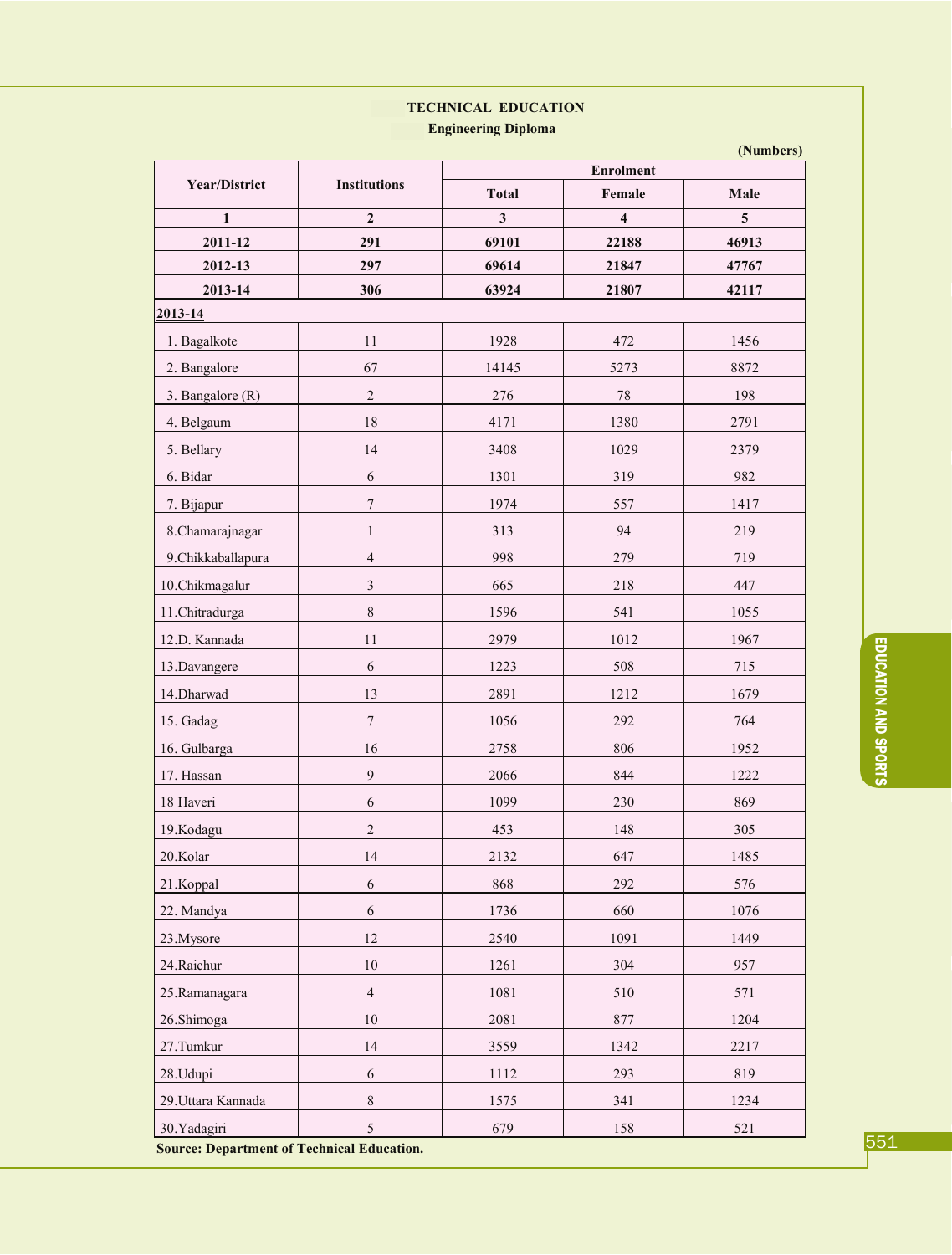#### **B.ED TRAINING COLLEGES**

|                                 | (Numbers)<br>Enrolment |                              |                         |                              |                |                 |  |
|---------------------------------|------------------------|------------------------------|-------------------------|------------------------------|----------------|-----------------|--|
| <b>Year/District</b>            | <b>Institu-tions</b>   |                              | Female                  | <b>ST</b>                    |                | <b>Teachers</b> |  |
| $\mathbf{1}$                    | $\overline{2}$         | <b>Total</b><br>$\mathbf{3}$ | $\overline{\mathbf{4}}$ | <b>SC</b><br>$5\overline{)}$ | 6              | $\overline{7}$  |  |
| 2010-11                         | 409                    | 26358                        | 15009                   | 4651                         | 1688           | 2903            |  |
| 2011-12                         | 385                    | 29261                        | 16837                   | 4712                         | 1523           | 2775            |  |
| 2012-13                         | 361                    | 30853                        | 17920                   | 4818                         | 1816           | 2717            |  |
| 2012-13                         |                        |                              |                         |                              |                |                 |  |
| 1. Bagalkote                    | 10                     | 949                          | 570                     | 122                          | 23             | 89              |  |
| 2. Bangalore                    | 40                     | 2804                         | 1568                    | 378                          | 63             | 245             |  |
| 3. Bangalore (R)                | $\overline{4}$         | 92                           | 58                      | 11                           | $\overline{2}$ | 32              |  |
| 4. Belgaum                      | 24                     | 2327                         | 1328                    | 211                          | 82             | 212             |  |
| 5. Bellary                      | 10                     | 959                          | 585                     | 167                          | 103            | 78              |  |
| 6. Bidar                        | 31                     | 2735                         | 1735                    | 180                          | 100            | 210             |  |
| 7. Bijapur                      | 16                     | 1522                         | 782                     | 258                          | 31             | 126             |  |
| 8. Chamarajnagar                | $\sqrt{2}$             | 200                          | 133                     | 74                           | 18             | 15              |  |
| 9. Chikkaballapura              | $\sqrt{5}$             | 436                          | 229                     | 76                           | 63             | 36              |  |
| 10.Chikmagalur                  | 5                      | 471                          | 327                     | 87                           | 24             | 41              |  |
| 11.Chitradurga                  | 13                     | 1154                         | 606                     | 231                          | 197            | 118             |  |
| 12.D. Kannada                   | 14                     | 1039                         | 938                     | 80                           | 43             | 113             |  |
| 13.Davangere                    | 14                     | 1172                         | 554                     | 195                          | 123            | 115             |  |
| 14. Dharwad                     | 12                     | 1174                         | 701                     | 206                          | 112            | 104             |  |
| 15 Gadag                        | $\mathbf{9}$           | 836                          | 477                     | 106                          | 55             | 77              |  |
| 16 Gulbarga                     | 29                     | 2810                         | 1486                    | 509                          | 68             | 173             |  |
| 17 Hassan                       | $\mathbf{9}$           | 890                          | 418                     | 185                          | 19             | 68              |  |
| 18 Haveri                       | $\,$ 8 $\,$            | 589                          | 368                     | 73                           | 38             | 66              |  |
| 19.Kodagu                       | $\mathbf{1}$           | 93                           | 64                      | $18\,$                       | $\overline{2}$ | $\sqrt{6}$      |  |
| 20.Kolar                        | 14                     | 640                          | 354                     | 152                          | 11             | 99              |  |
| 21.Koppal                       | 6                      | 600                          | 331                     | 54                           | 42             | 40              |  |
| 22 Mandya                       | $10\,$                 | 947                          | 622                     | 110                          | 11             | 75              |  |
| 23. Mysore                      | 15                     | 1357                         | 894                     | 339                          | 128            | 112             |  |
| 24. Raichur                     | $\,8\,$                | 686                          | 357                     | 152                          | 104            | 63              |  |
| 25.Ramanagara                   | 5                      | 454                          | 149                     | 305                          | 110            | 39              |  |
| 26.Shimoga                      | 13                     | 953                          | 658                     | 134                          | 33             | 106             |  |
| 27. Tumkur                      | 17                     | 1475                         | 876                     | 204                          | 83             | 133             |  |
| 28.Udupi                        | $\overline{2}$         | 176                          | 158                     | 13                           | 9              | 17              |  |
| 29. Uttara Kannada              | $\overline{7}$         | 627                          | 237                     | 36                           | 15             | 46              |  |
| 30. Yadagiri                    | $\,$ $\,$              | 686                          | 357                     | 152                          | 104            | 63              |  |
| $Neta$ $Cq1 Nq$ 2 Includes $Cq$ | $+$ A $id_{ad}$        | $ATLn$ and                   | 11222                   |                              |                |                 |  |

Note: Col.No. 2 Includes Govt. Aided and Un-aided colleges

Source: State Educational Research & Training Centre.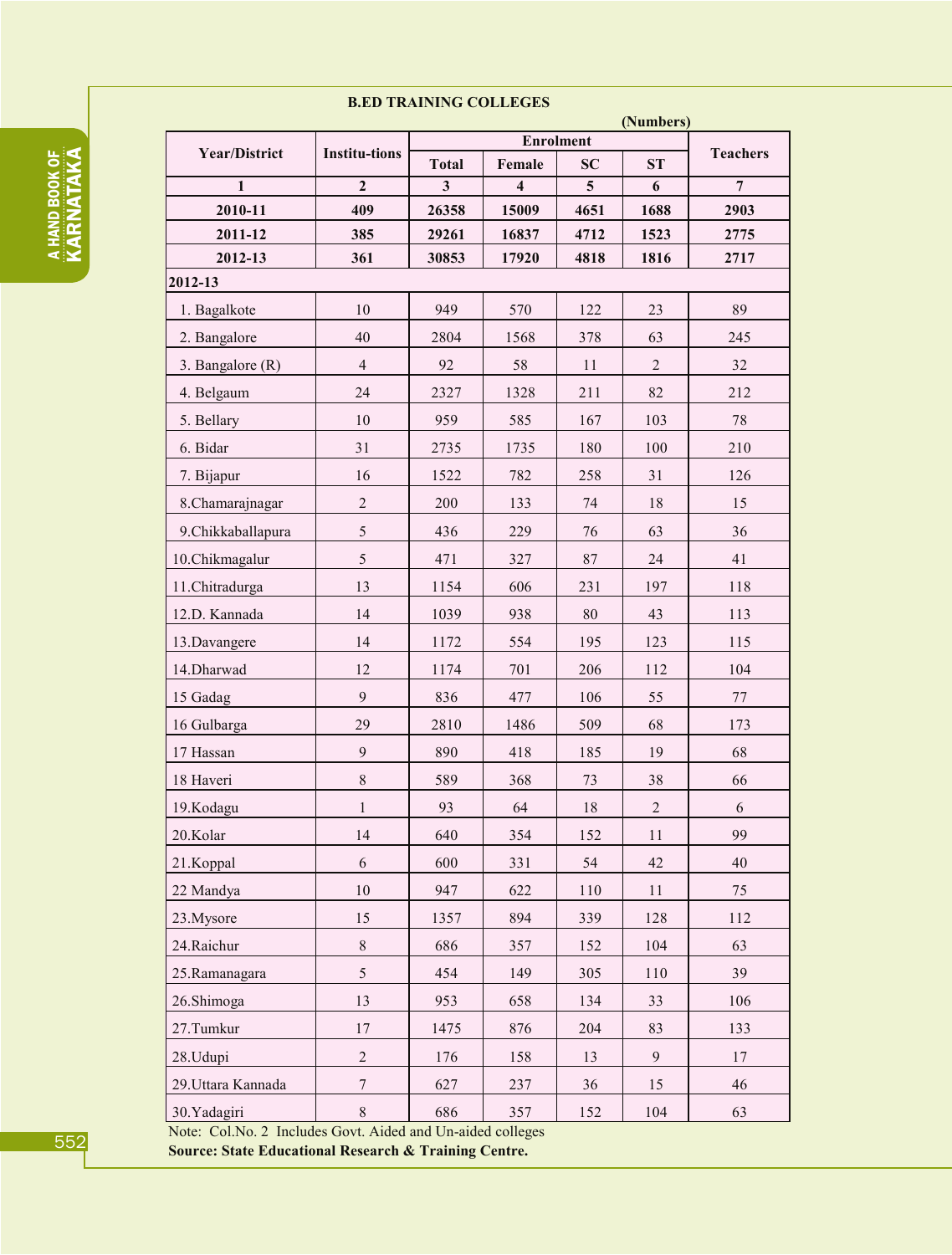| No.of Persons made<br>(Special<br>No.of neo-literates<br>No.of Persons enrolled<br>literate under state<br>component<br>No.of Rural Youth<br>(Tribal Subplan)<br>for learning under<br>provided vocational<br>No.of neoliterates<br>literacy programme<br>programme) No.of<br>provided vocational<br><b>District</b><br>training programme<br>Saakshar Bharath<br>in backward taluks as<br>neoliterates<br>provided<br>Training in<br>under general<br>Programme including<br>vocational training<br>Vidhyapeethas<br>per Dr.Nanjundappa<br>provided<br>(SCP & TSP)<br>category<br>vocational training<br>report<br>2012-13<br>20285<br>5740<br>3620<br>1680<br>998156<br>731<br>2013-14<br>20962<br>5540<br>3260<br>1560<br>828938<br>796<br>2013-14<br>$\boldsymbol{0}$<br>$\boldsymbol{0}$<br>420<br>160<br>60<br>64985<br>1. Bagalkote<br>$\mathbf{0}$<br>40<br>40<br>$\boldsymbol{0}$<br>$\boldsymbol{0}$<br>73<br>2. Bangalore<br>$\boldsymbol{0}$<br>$\boldsymbol{0}$<br>160<br>100<br>20<br>29290<br>3. Bangalore (R)<br>$\overline{0}$<br>$\boldsymbol{0}$<br>740<br>200<br>120<br>156290<br>4. Belgaum<br>$\boldsymbol{0}$<br>100<br>60<br>$\boldsymbol{0}$<br>67<br>5. Bellary<br>120<br>$\boldsymbol{0}$<br>400<br>180<br>80<br>57300<br>67<br>6. Bidar<br>$\boldsymbol{0}$<br>$\boldsymbol{0}$<br>200<br>100<br>40<br>76270<br>7. Bijapur<br>$\boldsymbol{0}$<br>$\overline{0}$<br>$\boldsymbol{0}$<br>20<br>200<br>120<br>8.Chamarajnagar<br>$\boldsymbol{0}$<br>140<br>60<br>20<br>$\boldsymbol{0}$<br>72<br>9.Chikkaballapura<br>2500<br>$\boldsymbol{0}$<br>$\boldsymbol{0}$<br>$\boldsymbol{0}$<br>10.Chikmagalur<br>$\boldsymbol{0}$<br>$\boldsymbol{0}$<br>$\boldsymbol{0}$<br>100<br>140<br>120<br>$\mathbf{0}$<br>78<br>11.Chitradurga<br>12.D. Kannada<br>$\boldsymbol{0}$<br>$\boldsymbol{0}$<br>60<br>40<br>$\boldsymbol{0}$<br>$\boldsymbol{0}$<br>80<br>$\boldsymbol{0}$<br>$\boldsymbol{0}$<br>5650<br>80<br>80<br>13.Davangere<br>$\boldsymbol{0}$<br>$\boldsymbol{0}$<br>14. Dharwad<br>5200<br>120<br>$\boldsymbol{0}$<br>$\boldsymbol{0}$<br>$\overline{0}$<br>$\boldsymbol{0}$<br>120<br>180<br>80<br>15.Gadag<br>26904<br>$\boldsymbol{0}$<br>340<br>180<br>60<br>100000<br>$\overline{0}$<br>16.Gulbarga<br>$\boldsymbol{0}$<br>17. Hassan<br>4686<br>60<br>40<br>20<br>44<br>18. Haveri<br>$\boldsymbol{0}$<br>60<br>120<br>40<br>47349<br>73<br>$\boldsymbol{0}$<br>$\boldsymbol{0}$<br>$\boldsymbol{0}$<br>19.Kodagu<br>$\boldsymbol{0}$<br>$\boldsymbol{0}$<br>60<br>$\boldsymbol{0}$<br>$100\,$<br>$40\,$<br>$\boldsymbol{0}$<br>$\boldsymbol{0}$<br>20.Kolar<br>100<br>$\boldsymbol{0}$<br>21.Koppal<br>120<br>120<br>40<br>52200<br>$\boldsymbol{0}$<br>$\boldsymbol{0}$<br>22.Mandya<br>440<br>140<br>20<br>57890<br>137<br>$\boldsymbol{0}$<br>$\boldsymbol{0}$<br>400<br>160<br>80<br>75<br>23.Mysore<br>$\boldsymbol{0}$<br>$\boldsymbol{0}$<br>24. Raichur<br>540<br>160<br>60<br>64380<br>$\boldsymbol{0}$<br>$100\,$<br>$\boldsymbol{0}$<br>$\boldsymbol{0}$<br>$\boldsymbol{0}$<br>25.Ramanagara<br>60<br>$\boldsymbol{0}$<br>26.Shimoga<br>1523<br>40<br>100<br>40<br>35<br>$\boldsymbol{0}$<br>96080<br>$\boldsymbol{0}$<br>27.Tumkur<br>740<br>$220\,$<br>$200\,$<br>$\boldsymbol{0}$<br>$\boldsymbol{0}$<br>$\boldsymbol{0}$<br>$\boldsymbol{0}$<br>28.Udupi<br>$\mathbf{0}$<br>$\boldsymbol{0}$<br>29. Uttara Kannada<br>1403<br>$\boldsymbol{0}$<br>60<br>20<br>$\boldsymbol{0}$<br>75<br>$\boldsymbol{0}$<br>$\boldsymbol{0}$<br>30. Yadagiri<br>$\boldsymbol{0}$<br>60<br>80<br>40<br><b>Source: Directorate of Mass Education.</b> |  | <b>MASS EDUCATION AS PER 2012-13</b> |  |  |  |  |  |  |  |
|-----------------------------------------------------------------------------------------------------------------------------------------------------------------------------------------------------------------------------------------------------------------------------------------------------------------------------------------------------------------------------------------------------------------------------------------------------------------------------------------------------------------------------------------------------------------------------------------------------------------------------------------------------------------------------------------------------------------------------------------------------------------------------------------------------------------------------------------------------------------------------------------------------------------------------------------------------------------------------------------------------------------------------------------------------------------------------------------------------------------------------------------------------------------------------------------------------------------------------------------------------------------------------------------------------------------------------------------------------------------------------------------------------------------------------------------------------------------------------------------------------------------------------------------------------------------------------------------------------------------------------------------------------------------------------------------------------------------------------------------------------------------------------------------------------------------------------------------------------------------------------------------------------------------------------------------------------------------------------------------------------------------------------------------------------------------------------------------------------------------------------------------------------------------------------------------------------------------------------------------------------------------------------------------------------------------------------------------------------------------------------------------------------------------------------------------------------------------------------------------------------------------------------------------------------------------------------------------------------------------------------------------------------------------------------------------------------------------------------------------------------------------------------------------------------------------------------------------------------------------------------------------------------------------------------------------------------------------------------------------------------------------------------------------------------------------------------------------------------------------------------------------------------------------------------------------------------------------------------------------------------------------------------------------------------------------------------------------------------------------------------------------------------------------------------------------------------------------------------------------------------------------------------------------------------------------------------------------------|--|--------------------------------------|--|--|--|--|--|--|--|
|                                                                                                                                                                                                                                                                                                                                                                                                                                                                                                                                                                                                                                                                                                                                                                                                                                                                                                                                                                                                                                                                                                                                                                                                                                                                                                                                                                                                                                                                                                                                                                                                                                                                                                                                                                                                                                                                                                                                                                                                                                                                                                                                                                                                                                                                                                                                                                                                                                                                                                                                                                                                                                                                                                                                                                                                                                                                                                                                                                                                                                                                                                                                                                                                                                                                                                                                                                                                                                                                                                                                                                                               |  |                                      |  |  |  |  |  |  |  |
|                                                                                                                                                                                                                                                                                                                                                                                                                                                                                                                                                                                                                                                                                                                                                                                                                                                                                                                                                                                                                                                                                                                                                                                                                                                                                                                                                                                                                                                                                                                                                                                                                                                                                                                                                                                                                                                                                                                                                                                                                                                                                                                                                                                                                                                                                                                                                                                                                                                                                                                                                                                                                                                                                                                                                                                                                                                                                                                                                                                                                                                                                                                                                                                                                                                                                                                                                                                                                                                                                                                                                                                               |  |                                      |  |  |  |  |  |  |  |
|                                                                                                                                                                                                                                                                                                                                                                                                                                                                                                                                                                                                                                                                                                                                                                                                                                                                                                                                                                                                                                                                                                                                                                                                                                                                                                                                                                                                                                                                                                                                                                                                                                                                                                                                                                                                                                                                                                                                                                                                                                                                                                                                                                                                                                                                                                                                                                                                                                                                                                                                                                                                                                                                                                                                                                                                                                                                                                                                                                                                                                                                                                                                                                                                                                                                                                                                                                                                                                                                                                                                                                                               |  |                                      |  |  |  |  |  |  |  |
|                                                                                                                                                                                                                                                                                                                                                                                                                                                                                                                                                                                                                                                                                                                                                                                                                                                                                                                                                                                                                                                                                                                                                                                                                                                                                                                                                                                                                                                                                                                                                                                                                                                                                                                                                                                                                                                                                                                                                                                                                                                                                                                                                                                                                                                                                                                                                                                                                                                                                                                                                                                                                                                                                                                                                                                                                                                                                                                                                                                                                                                                                                                                                                                                                                                                                                                                                                                                                                                                                                                                                                                               |  |                                      |  |  |  |  |  |  |  |
|                                                                                                                                                                                                                                                                                                                                                                                                                                                                                                                                                                                                                                                                                                                                                                                                                                                                                                                                                                                                                                                                                                                                                                                                                                                                                                                                                                                                                                                                                                                                                                                                                                                                                                                                                                                                                                                                                                                                                                                                                                                                                                                                                                                                                                                                                                                                                                                                                                                                                                                                                                                                                                                                                                                                                                                                                                                                                                                                                                                                                                                                                                                                                                                                                                                                                                                                                                                                                                                                                                                                                                                               |  |                                      |  |  |  |  |  |  |  |
|                                                                                                                                                                                                                                                                                                                                                                                                                                                                                                                                                                                                                                                                                                                                                                                                                                                                                                                                                                                                                                                                                                                                                                                                                                                                                                                                                                                                                                                                                                                                                                                                                                                                                                                                                                                                                                                                                                                                                                                                                                                                                                                                                                                                                                                                                                                                                                                                                                                                                                                                                                                                                                                                                                                                                                                                                                                                                                                                                                                                                                                                                                                                                                                                                                                                                                                                                                                                                                                                                                                                                                                               |  |                                      |  |  |  |  |  |  |  |
|                                                                                                                                                                                                                                                                                                                                                                                                                                                                                                                                                                                                                                                                                                                                                                                                                                                                                                                                                                                                                                                                                                                                                                                                                                                                                                                                                                                                                                                                                                                                                                                                                                                                                                                                                                                                                                                                                                                                                                                                                                                                                                                                                                                                                                                                                                                                                                                                                                                                                                                                                                                                                                                                                                                                                                                                                                                                                                                                                                                                                                                                                                                                                                                                                                                                                                                                                                                                                                                                                                                                                                                               |  |                                      |  |  |  |  |  |  |  |
|                                                                                                                                                                                                                                                                                                                                                                                                                                                                                                                                                                                                                                                                                                                                                                                                                                                                                                                                                                                                                                                                                                                                                                                                                                                                                                                                                                                                                                                                                                                                                                                                                                                                                                                                                                                                                                                                                                                                                                                                                                                                                                                                                                                                                                                                                                                                                                                                                                                                                                                                                                                                                                                                                                                                                                                                                                                                                                                                                                                                                                                                                                                                                                                                                                                                                                                                                                                                                                                                                                                                                                                               |  |                                      |  |  |  |  |  |  |  |
|                                                                                                                                                                                                                                                                                                                                                                                                                                                                                                                                                                                                                                                                                                                                                                                                                                                                                                                                                                                                                                                                                                                                                                                                                                                                                                                                                                                                                                                                                                                                                                                                                                                                                                                                                                                                                                                                                                                                                                                                                                                                                                                                                                                                                                                                                                                                                                                                                                                                                                                                                                                                                                                                                                                                                                                                                                                                                                                                                                                                                                                                                                                                                                                                                                                                                                                                                                                                                                                                                                                                                                                               |  |                                      |  |  |  |  |  |  |  |
|                                                                                                                                                                                                                                                                                                                                                                                                                                                                                                                                                                                                                                                                                                                                                                                                                                                                                                                                                                                                                                                                                                                                                                                                                                                                                                                                                                                                                                                                                                                                                                                                                                                                                                                                                                                                                                                                                                                                                                                                                                                                                                                                                                                                                                                                                                                                                                                                                                                                                                                                                                                                                                                                                                                                                                                                                                                                                                                                                                                                                                                                                                                                                                                                                                                                                                                                                                                                                                                                                                                                                                                               |  |                                      |  |  |  |  |  |  |  |
|                                                                                                                                                                                                                                                                                                                                                                                                                                                                                                                                                                                                                                                                                                                                                                                                                                                                                                                                                                                                                                                                                                                                                                                                                                                                                                                                                                                                                                                                                                                                                                                                                                                                                                                                                                                                                                                                                                                                                                                                                                                                                                                                                                                                                                                                                                                                                                                                                                                                                                                                                                                                                                                                                                                                                                                                                                                                                                                                                                                                                                                                                                                                                                                                                                                                                                                                                                                                                                                                                                                                                                                               |  |                                      |  |  |  |  |  |  |  |
|                                                                                                                                                                                                                                                                                                                                                                                                                                                                                                                                                                                                                                                                                                                                                                                                                                                                                                                                                                                                                                                                                                                                                                                                                                                                                                                                                                                                                                                                                                                                                                                                                                                                                                                                                                                                                                                                                                                                                                                                                                                                                                                                                                                                                                                                                                                                                                                                                                                                                                                                                                                                                                                                                                                                                                                                                                                                                                                                                                                                                                                                                                                                                                                                                                                                                                                                                                                                                                                                                                                                                                                               |  |                                      |  |  |  |  |  |  |  |
|                                                                                                                                                                                                                                                                                                                                                                                                                                                                                                                                                                                                                                                                                                                                                                                                                                                                                                                                                                                                                                                                                                                                                                                                                                                                                                                                                                                                                                                                                                                                                                                                                                                                                                                                                                                                                                                                                                                                                                                                                                                                                                                                                                                                                                                                                                                                                                                                                                                                                                                                                                                                                                                                                                                                                                                                                                                                                                                                                                                                                                                                                                                                                                                                                                                                                                                                                                                                                                                                                                                                                                                               |  |                                      |  |  |  |  |  |  |  |
|                                                                                                                                                                                                                                                                                                                                                                                                                                                                                                                                                                                                                                                                                                                                                                                                                                                                                                                                                                                                                                                                                                                                                                                                                                                                                                                                                                                                                                                                                                                                                                                                                                                                                                                                                                                                                                                                                                                                                                                                                                                                                                                                                                                                                                                                                                                                                                                                                                                                                                                                                                                                                                                                                                                                                                                                                                                                                                                                                                                                                                                                                                                                                                                                                                                                                                                                                                                                                                                                                                                                                                                               |  |                                      |  |  |  |  |  |  |  |
|                                                                                                                                                                                                                                                                                                                                                                                                                                                                                                                                                                                                                                                                                                                                                                                                                                                                                                                                                                                                                                                                                                                                                                                                                                                                                                                                                                                                                                                                                                                                                                                                                                                                                                                                                                                                                                                                                                                                                                                                                                                                                                                                                                                                                                                                                                                                                                                                                                                                                                                                                                                                                                                                                                                                                                                                                                                                                                                                                                                                                                                                                                                                                                                                                                                                                                                                                                                                                                                                                                                                                                                               |  |                                      |  |  |  |  |  |  |  |
|                                                                                                                                                                                                                                                                                                                                                                                                                                                                                                                                                                                                                                                                                                                                                                                                                                                                                                                                                                                                                                                                                                                                                                                                                                                                                                                                                                                                                                                                                                                                                                                                                                                                                                                                                                                                                                                                                                                                                                                                                                                                                                                                                                                                                                                                                                                                                                                                                                                                                                                                                                                                                                                                                                                                                                                                                                                                                                                                                                                                                                                                                                                                                                                                                                                                                                                                                                                                                                                                                                                                                                                               |  |                                      |  |  |  |  |  |  |  |
|                                                                                                                                                                                                                                                                                                                                                                                                                                                                                                                                                                                                                                                                                                                                                                                                                                                                                                                                                                                                                                                                                                                                                                                                                                                                                                                                                                                                                                                                                                                                                                                                                                                                                                                                                                                                                                                                                                                                                                                                                                                                                                                                                                                                                                                                                                                                                                                                                                                                                                                                                                                                                                                                                                                                                                                                                                                                                                                                                                                                                                                                                                                                                                                                                                                                                                                                                                                                                                                                                                                                                                                               |  |                                      |  |  |  |  |  |  |  |
|                                                                                                                                                                                                                                                                                                                                                                                                                                                                                                                                                                                                                                                                                                                                                                                                                                                                                                                                                                                                                                                                                                                                                                                                                                                                                                                                                                                                                                                                                                                                                                                                                                                                                                                                                                                                                                                                                                                                                                                                                                                                                                                                                                                                                                                                                                                                                                                                                                                                                                                                                                                                                                                                                                                                                                                                                                                                                                                                                                                                                                                                                                                                                                                                                                                                                                                                                                                                                                                                                                                                                                                               |  |                                      |  |  |  |  |  |  |  |
|                                                                                                                                                                                                                                                                                                                                                                                                                                                                                                                                                                                                                                                                                                                                                                                                                                                                                                                                                                                                                                                                                                                                                                                                                                                                                                                                                                                                                                                                                                                                                                                                                                                                                                                                                                                                                                                                                                                                                                                                                                                                                                                                                                                                                                                                                                                                                                                                                                                                                                                                                                                                                                                                                                                                                                                                                                                                                                                                                                                                                                                                                                                                                                                                                                                                                                                                                                                                                                                                                                                                                                                               |  |                                      |  |  |  |  |  |  |  |
|                                                                                                                                                                                                                                                                                                                                                                                                                                                                                                                                                                                                                                                                                                                                                                                                                                                                                                                                                                                                                                                                                                                                                                                                                                                                                                                                                                                                                                                                                                                                                                                                                                                                                                                                                                                                                                                                                                                                                                                                                                                                                                                                                                                                                                                                                                                                                                                                                                                                                                                                                                                                                                                                                                                                                                                                                                                                                                                                                                                                                                                                                                                                                                                                                                                                                                                                                                                                                                                                                                                                                                                               |  |                                      |  |  |  |  |  |  |  |
|                                                                                                                                                                                                                                                                                                                                                                                                                                                                                                                                                                                                                                                                                                                                                                                                                                                                                                                                                                                                                                                                                                                                                                                                                                                                                                                                                                                                                                                                                                                                                                                                                                                                                                                                                                                                                                                                                                                                                                                                                                                                                                                                                                                                                                                                                                                                                                                                                                                                                                                                                                                                                                                                                                                                                                                                                                                                                                                                                                                                                                                                                                                                                                                                                                                                                                                                                                                                                                                                                                                                                                                               |  |                                      |  |  |  |  |  |  |  |
|                                                                                                                                                                                                                                                                                                                                                                                                                                                                                                                                                                                                                                                                                                                                                                                                                                                                                                                                                                                                                                                                                                                                                                                                                                                                                                                                                                                                                                                                                                                                                                                                                                                                                                                                                                                                                                                                                                                                                                                                                                                                                                                                                                                                                                                                                                                                                                                                                                                                                                                                                                                                                                                                                                                                                                                                                                                                                                                                                                                                                                                                                                                                                                                                                                                                                                                                                                                                                                                                                                                                                                                               |  |                                      |  |  |  |  |  |  |  |
|                                                                                                                                                                                                                                                                                                                                                                                                                                                                                                                                                                                                                                                                                                                                                                                                                                                                                                                                                                                                                                                                                                                                                                                                                                                                                                                                                                                                                                                                                                                                                                                                                                                                                                                                                                                                                                                                                                                                                                                                                                                                                                                                                                                                                                                                                                                                                                                                                                                                                                                                                                                                                                                                                                                                                                                                                                                                                                                                                                                                                                                                                                                                                                                                                                                                                                                                                                                                                                                                                                                                                                                               |  |                                      |  |  |  |  |  |  |  |
|                                                                                                                                                                                                                                                                                                                                                                                                                                                                                                                                                                                                                                                                                                                                                                                                                                                                                                                                                                                                                                                                                                                                                                                                                                                                                                                                                                                                                                                                                                                                                                                                                                                                                                                                                                                                                                                                                                                                                                                                                                                                                                                                                                                                                                                                                                                                                                                                                                                                                                                                                                                                                                                                                                                                                                                                                                                                                                                                                                                                                                                                                                                                                                                                                                                                                                                                                                                                                                                                                                                                                                                               |  |                                      |  |  |  |  |  |  |  |
|                                                                                                                                                                                                                                                                                                                                                                                                                                                                                                                                                                                                                                                                                                                                                                                                                                                                                                                                                                                                                                                                                                                                                                                                                                                                                                                                                                                                                                                                                                                                                                                                                                                                                                                                                                                                                                                                                                                                                                                                                                                                                                                                                                                                                                                                                                                                                                                                                                                                                                                                                                                                                                                                                                                                                                                                                                                                                                                                                                                                                                                                                                                                                                                                                                                                                                                                                                                                                                                                                                                                                                                               |  |                                      |  |  |  |  |  |  |  |
|                                                                                                                                                                                                                                                                                                                                                                                                                                                                                                                                                                                                                                                                                                                                                                                                                                                                                                                                                                                                                                                                                                                                                                                                                                                                                                                                                                                                                                                                                                                                                                                                                                                                                                                                                                                                                                                                                                                                                                                                                                                                                                                                                                                                                                                                                                                                                                                                                                                                                                                                                                                                                                                                                                                                                                                                                                                                                                                                                                                                                                                                                                                                                                                                                                                                                                                                                                                                                                                                                                                                                                                               |  |                                      |  |  |  |  |  |  |  |
|                                                                                                                                                                                                                                                                                                                                                                                                                                                                                                                                                                                                                                                                                                                                                                                                                                                                                                                                                                                                                                                                                                                                                                                                                                                                                                                                                                                                                                                                                                                                                                                                                                                                                                                                                                                                                                                                                                                                                                                                                                                                                                                                                                                                                                                                                                                                                                                                                                                                                                                                                                                                                                                                                                                                                                                                                                                                                                                                                                                                                                                                                                                                                                                                                                                                                                                                                                                                                                                                                                                                                                                               |  |                                      |  |  |  |  |  |  |  |
|                                                                                                                                                                                                                                                                                                                                                                                                                                                                                                                                                                                                                                                                                                                                                                                                                                                                                                                                                                                                                                                                                                                                                                                                                                                                                                                                                                                                                                                                                                                                                                                                                                                                                                                                                                                                                                                                                                                                                                                                                                                                                                                                                                                                                                                                                                                                                                                                                                                                                                                                                                                                                                                                                                                                                                                                                                                                                                                                                                                                                                                                                                                                                                                                                                                                                                                                                                                                                                                                                                                                                                                               |  |                                      |  |  |  |  |  |  |  |
|                                                                                                                                                                                                                                                                                                                                                                                                                                                                                                                                                                                                                                                                                                                                                                                                                                                                                                                                                                                                                                                                                                                                                                                                                                                                                                                                                                                                                                                                                                                                                                                                                                                                                                                                                                                                                                                                                                                                                                                                                                                                                                                                                                                                                                                                                                                                                                                                                                                                                                                                                                                                                                                                                                                                                                                                                                                                                                                                                                                                                                                                                                                                                                                                                                                                                                                                                                                                                                                                                                                                                                                               |  |                                      |  |  |  |  |  |  |  |
|                                                                                                                                                                                                                                                                                                                                                                                                                                                                                                                                                                                                                                                                                                                                                                                                                                                                                                                                                                                                                                                                                                                                                                                                                                                                                                                                                                                                                                                                                                                                                                                                                                                                                                                                                                                                                                                                                                                                                                                                                                                                                                                                                                                                                                                                                                                                                                                                                                                                                                                                                                                                                                                                                                                                                                                                                                                                                                                                                                                                                                                                                                                                                                                                                                                                                                                                                                                                                                                                                                                                                                                               |  |                                      |  |  |  |  |  |  |  |
|                                                                                                                                                                                                                                                                                                                                                                                                                                                                                                                                                                                                                                                                                                                                                                                                                                                                                                                                                                                                                                                                                                                                                                                                                                                                                                                                                                                                                                                                                                                                                                                                                                                                                                                                                                                                                                                                                                                                                                                                                                                                                                                                                                                                                                                                                                                                                                                                                                                                                                                                                                                                                                                                                                                                                                                                                                                                                                                                                                                                                                                                                                                                                                                                                                                                                                                                                                                                                                                                                                                                                                                               |  |                                      |  |  |  |  |  |  |  |
|                                                                                                                                                                                                                                                                                                                                                                                                                                                                                                                                                                                                                                                                                                                                                                                                                                                                                                                                                                                                                                                                                                                                                                                                                                                                                                                                                                                                                                                                                                                                                                                                                                                                                                                                                                                                                                                                                                                                                                                                                                                                                                                                                                                                                                                                                                                                                                                                                                                                                                                                                                                                                                                                                                                                                                                                                                                                                                                                                                                                                                                                                                                                                                                                                                                                                                                                                                                                                                                                                                                                                                                               |  |                                      |  |  |  |  |  |  |  |
|                                                                                                                                                                                                                                                                                                                                                                                                                                                                                                                                                                                                                                                                                                                                                                                                                                                                                                                                                                                                                                                                                                                                                                                                                                                                                                                                                                                                                                                                                                                                                                                                                                                                                                                                                                                                                                                                                                                                                                                                                                                                                                                                                                                                                                                                                                                                                                                                                                                                                                                                                                                                                                                                                                                                                                                                                                                                                                                                                                                                                                                                                                                                                                                                                                                                                                                                                                                                                                                                                                                                                                                               |  |                                      |  |  |  |  |  |  |  |
|                                                                                                                                                                                                                                                                                                                                                                                                                                                                                                                                                                                                                                                                                                                                                                                                                                                                                                                                                                                                                                                                                                                                                                                                                                                                                                                                                                                                                                                                                                                                                                                                                                                                                                                                                                                                                                                                                                                                                                                                                                                                                                                                                                                                                                                                                                                                                                                                                                                                                                                                                                                                                                                                                                                                                                                                                                                                                                                                                                                                                                                                                                                                                                                                                                                                                                                                                                                                                                                                                                                                                                                               |  |                                      |  |  |  |  |  |  |  |

553